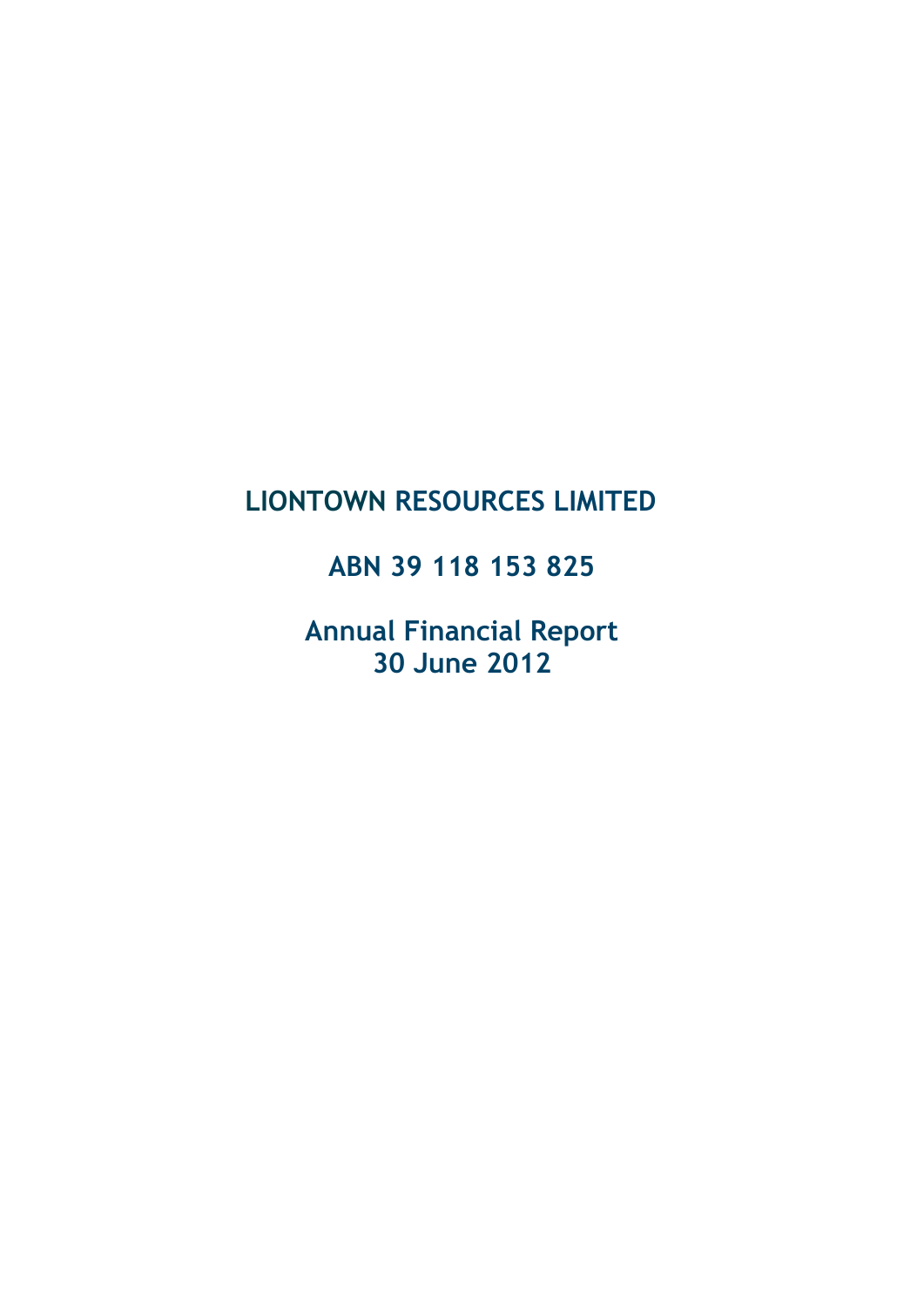# Liontown Resources Limited **Corporate Directory**

#### **Directors**

Tim Rupert Barr Goyder Chairman<br>
David Ross Richards

Chairman Managing Director David Ross Richards<br>Douglas Alan Jones Anthony William Kiernan Mon-executive Director<br>Craig Russell Williams Non-executive Director Craig Russell Williams

**Non-executive Director**<br>Non-executive Director

# **Company Secretaries** Richard Keith Hacker Leanne Forgione

### **Principal Place of Business & Registered Office**

Level 2, 1292 Hay Street WEST PERTH, WESTERN AUSTRALIA 6005 Tel: (+61 8)9322 7431 Fax: (+61 8)9322 5800 Web: www.ltresources.com.au Email: info@ltresources.com.au

### **Auditors**

HLB Mann Judd Level 4, 130 Stirling Street PERTH, WESTERN AUSTRALIA 6000

### **Share Registry**

Computershare Investor Services Pty Limited Level 2, Reserve Bank Building 45 St Georges Terrace PERTH, WESTERN AUSTRALIA 6000 Tel: 1300 557 010

### **Home Exchange**

Australian Securities Exchange Limited Exchange Plaza 2 The Esplanade PERTH, WESTERN AUSTRALIA 6000

#### **ASX Code**

Share Code: LTR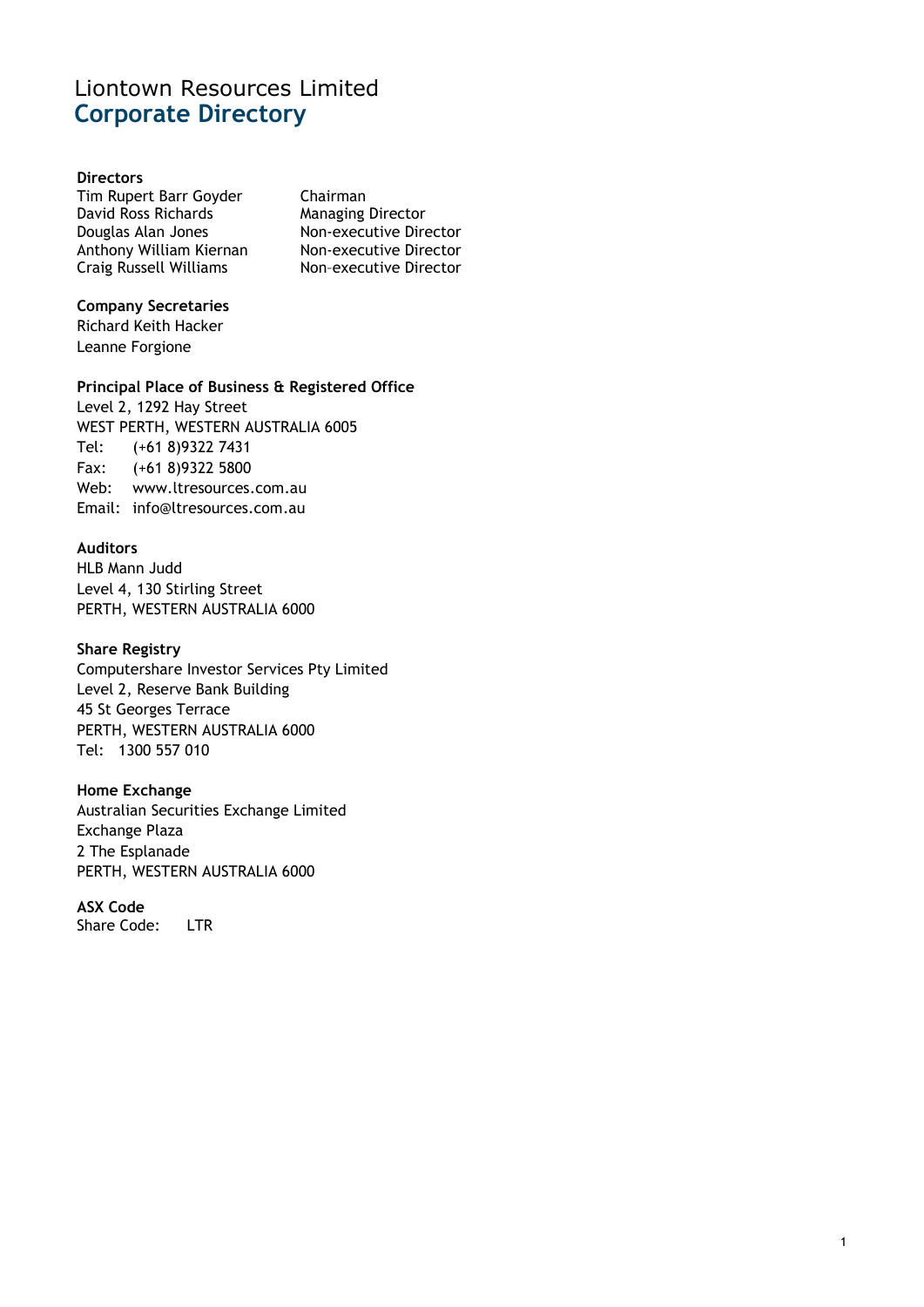# Liontown Resources Limited **Contents**

|                                                       | Page |
|-------------------------------------------------------|------|
| Directors' Report                                     | 3    |
| Auditor's Independence Declaration                    | 12   |
| <b>Consolidated Statement of Comprehensive Income</b> | 13   |
| <b>Consolidated Statement of Financial Position</b>   | 14   |
| <b>Consolidated Statement of Changes in Equity</b>    | 15   |
| <b>Consolidated Statement of Cash Flows</b>           | 16   |
| <b>Consolidated Notes to the Financial Statements</b> | 17   |
| Directors' Declaration                                | 41   |
| Independent Auditor's Report                          | 42   |
| <b>Corporate Governance Statement</b>                 | 44   |
| <b>ASX Additional Information</b>                     | 51   |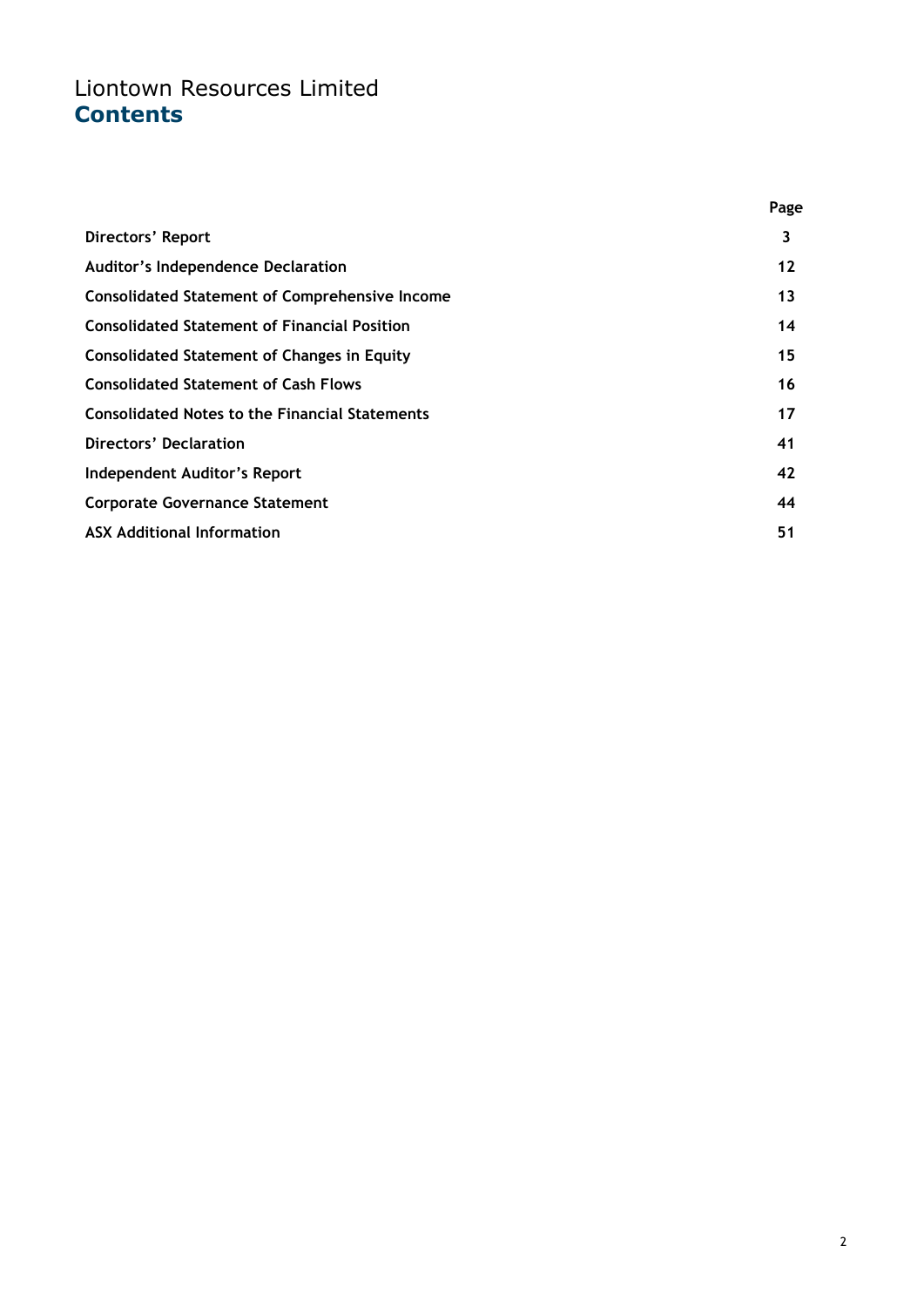The Directors present their report together with the financial report of Liontown Resources Limited ('Liontown Resources' or 'the Company') for the financial year ended 30 June 2012 and the independent auditor's report thereon.

#### **1. Directors**

The names and details of the Company's directors in office during the financial year and until the date of this report are as follows. Directors were in office for this entire period unless otherwise stated.

**T R B Goyder** Chairman Tim has over 30 years experience in the resource industry. Tim has been involved in the formation and management of a number of private and publicly-listed companies. He is currently Executive Chairman of Chalice Gold Mines Limited and a director of Uranium Equities Limited and Strike Energy Limited.

> David has over 30 years experience in mineral exploration in Australia, Southeast Asia and western USA. His career includes exploration and resource definition for a variety of gold and base metal deposit styles and he led the team that discovered the multi-million ounce, high grade Vera-Nancy gold deposits in North Queensland. He has held senior positions with Battle Mountain Australia Inc, Delta Gold Limited, AurionGold Limited and was Managing Director of ASX-listed Glengarry Resources Limited from 2003-2009.

> Doug is a Geologist with over 30 years experience in international mineral exploration, having worked extensively in Australia, Africa, South America and Europe. His career has covered exploration for gold in a wide range of geological settings, volcanic and sediment-hosted zinc-copper-lead, and IOCG style copper-gold. Doug is also Managing Director of Chalice Gold Mines Limited, and a director of TSX and AIM-listed Minera IRL Limited and TSX listed Serabi Mining Plc.

> Tony, previously a lawyer, is a general corporate advisor with extensive experience in the administration and operation of listed public companies. He is Chairman of BC Iron Limited, Uranium Equities Limited, Venturex Resources Limited and is a director of Chalice Gold Mines Limited.

> Craig is a Geologist with over 30 years experience in mineral exploration and development. Craig co-founded Equinox Minerals Limited in 1993 and was President, Chief Executive Officer and Director prior to Barrick Gold's takeover of Equinox. He is currently Chairman of OreCorp Limited. He has been directly involved in several significant discoveries, including the Ernest Henry Deposit in Queensland and a series of gold deposits in Western Australia. In addition to his technical capabilities, he also has extensive corporate management and financing experience.

> Vince was a non-executive director of the Company since 2007. He resigned as a non-executive director of the board on 3 October 2011. Vince was chairman of the Group's audit committee. During the past three years he also served as a director of Newcrest Mining Limited and Runge Limited.

> Richard is a Chartered Accountant and Chartered Secretary with significant professional and corporate experience in the resources and energy sector in Australia and the United Kingdom. Richard has previously worked in senior finance roles with global energy companies including Woodside Petroleum

**D R Richards** BSc (Hons), MAIG Managing Director

**D A Jones** PhD, AusIMM, RPGeo Non-executive Director

**A W Kiernan** LLB Non-executive Director

**C R Williams** BSc (Hons) Non-executive Director

**V P Gauci B.Eng (Hons) Non-executive Director (resigned 3 October 2011)**

#### **2. Company secretaries**

**R K Hacker** B.Com, CA, ACIS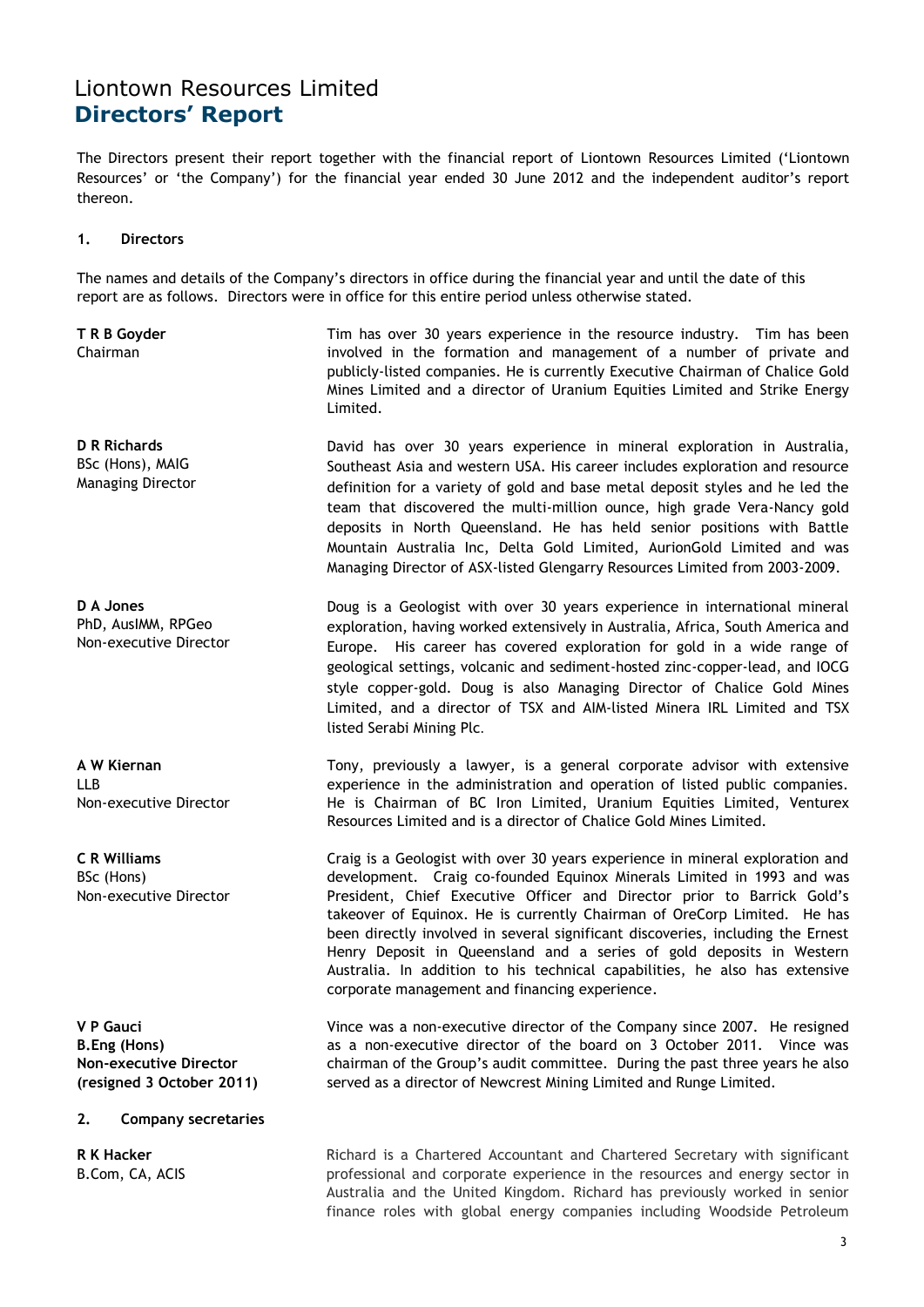Limited and Centrica Plc. Prior to this, Richard was in private practice with major accounting practices. Richard is also the CFO and Company Secretary of Chalice Gold Mines Limited. **L Forgione B.Com, CA** Leanne is a Chartered Accountant who has over 10 years of accounting and governance experience within the mining and energy industries. Leanne is also joint Company Secretary of Chalice Gold Mines Limited.

# **3. Directors' meetings**

The number of meetings of directors (including meetings of committees of directors) held during the year and the number of meetings attended by each director were as follows:

|                                 | <b>Directors' Meetings</b> | Audit | Remuneration* | Nomination* |
|---------------------------------|----------------------------|-------|---------------|-------------|
| Number of meetings held:        | 6                          | 2     |               |             |
| Number of meetings<br>attended: |                            |       |               |             |
| T R B Goyder                    | 6                          |       |               |             |
| D A Jones                       | 5                          |       |               |             |
| A W Kiernan                     | 3                          | 2     |               |             |
| D R Richards                    | 6                          |       |               |             |
| V P Gauci                       |                            | 1     |               |             |
| C R Williams                    | 6                          |       |               |             |

\*The full Board did not officially convene as a nomination or remuneration committee during the reporting period, however, nomination and remuneration discussions occurred from time to time as required.

As at the date of this report, the company had a separate audit committee. Given the current size and composition of the Board, the Company has not established a separate remuneration committee or nomination committee. Members acting on the committees of the board during the year were:

| Audit                                                      | Remuneration      | <b>Nomination</b> |
|------------------------------------------------------------|-------------------|-------------------|
| V P Gauci<br>(Chairman)<br>(resigned 3<br>October 2011)    | <b>Full Board</b> | <b>Full Board</b> |
| A W Kiernan<br>(Chairman)<br>(Appointed 3<br>October 2011) |                   |                   |
| C R Williams                                               |                   |                   |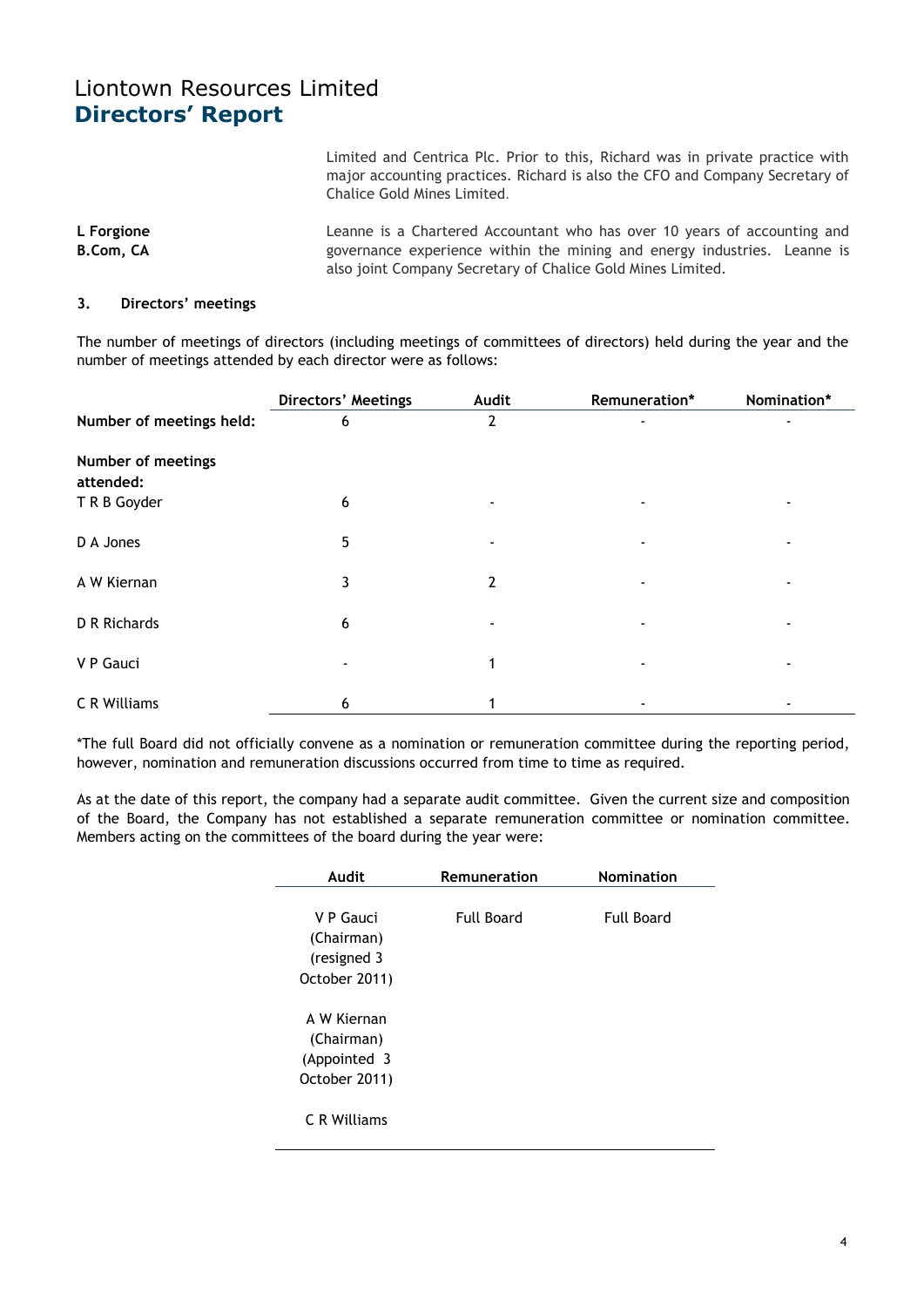# **4. Principal activities**

The principal activities of the Company during the course of the financial year were mineral exploration and evaluation.

The Company made a loss after tax for the year of \$1,215,220 and had current assets in excess of current liabilities of \$832,152.

### **5. Review of operations**

During and since the end of the financial year Liontown Resources continued exploration for precious metal deposits in northern Tanzania, East Africa and northern Queensland, Australia. The current exploration portfolio includes the Jubilee Reef Joint Venture Project located in northern Tanzania where Liontown Resources has the right to earn up to 75% equity; the Mega Joint Venture located immediately southwest of the Jubilee Reef Project where Liontown Resources can earn up to 75%; and circa3,500km<sup>2</sup> Mt Windsor Joint Venture Project (including the Panhandle Project) in North Queensland where Ramelius Resources has the right to earn up to 60% equity.

# **5.1 Jubilee Reef Joint Venture Project (Liontown Resources earning up to 75%)**

During the year, several significant intersections were recorded from drilling at the Masabi Hill prospect indicating that there is potential for a large gold system. Attention has therefore focused on undertaking a comprehensive drilling program aimed a further defining strike and dip extensions of significant intersections at Masabi Hill and to gain a better understanding of the geology at the project. A drilling program has recommenced in September 2012 to follow up on known targets and to undertake an aircore drilling program aimed at further defining the extent of mineralisation at the project and to generate further Reverse Circulation ("RC") drilling targets.

To 1 September 2012, Liontown Resources has drilled at total of approximately 11,000 metres since entering into an earn-in and joint venture agreement with TSX-V company, Currie Rose Resources. Under the terms of the agreement, Liontown Resources may elect to drill 14,000 metres to earn a 51% interest in the project. At that stage, Liontown Resources can either elect to earn a 75% interest by sole funding to completion a definitive feasibility study or to form a contributing joint venture of Liontown Resources 51% and Currie Rose 49%.

# **5.2 Mega Joint Venture Project**

The Mega Joint Venture Project is located immediately southwest and along strike of the Jubilee Reef Project in northern Tanzania and is prospective for the same styles of gold mineralisation. During the year, Liontown Resources entered into an agreement with Tanzoz Minerals Ltd to earn up to 75% equity in the project by paying Tanzoz \$50,000 per annum and spending a minimum of \$50,000 per annum on in-ground exploration over 3 years.

### **5.3 Mount Windsor Joint Venture**

RC and diamond drilling was completed over the Mt Windsor JV project leases during the year where a total of 13 RC holes were completed. To date no significant results have been received. An Amending Deed was signed between Ramelius Resources and Liontown Resources subsequent to year end which allows for Liontown Resources' Panhandle Project to be included into the existing exploration earn-in and joint venture agreement.

### **6. Significant changes in the state of affairs**

There are no changes in the state of affairs other than as noted elsewhere in this financial report.

# **7. Remuneration report - audited**

### **7.1 Introduction**

This remuneration report for the year ended 30 June 2012 outlines remuneration arrangements in place for directors and executives of Liontown Resources in accordance with the requirements of the Corporations Act 2001 (the Act) and its regulations. This information has been audited as required by section 308(3C) of the Act.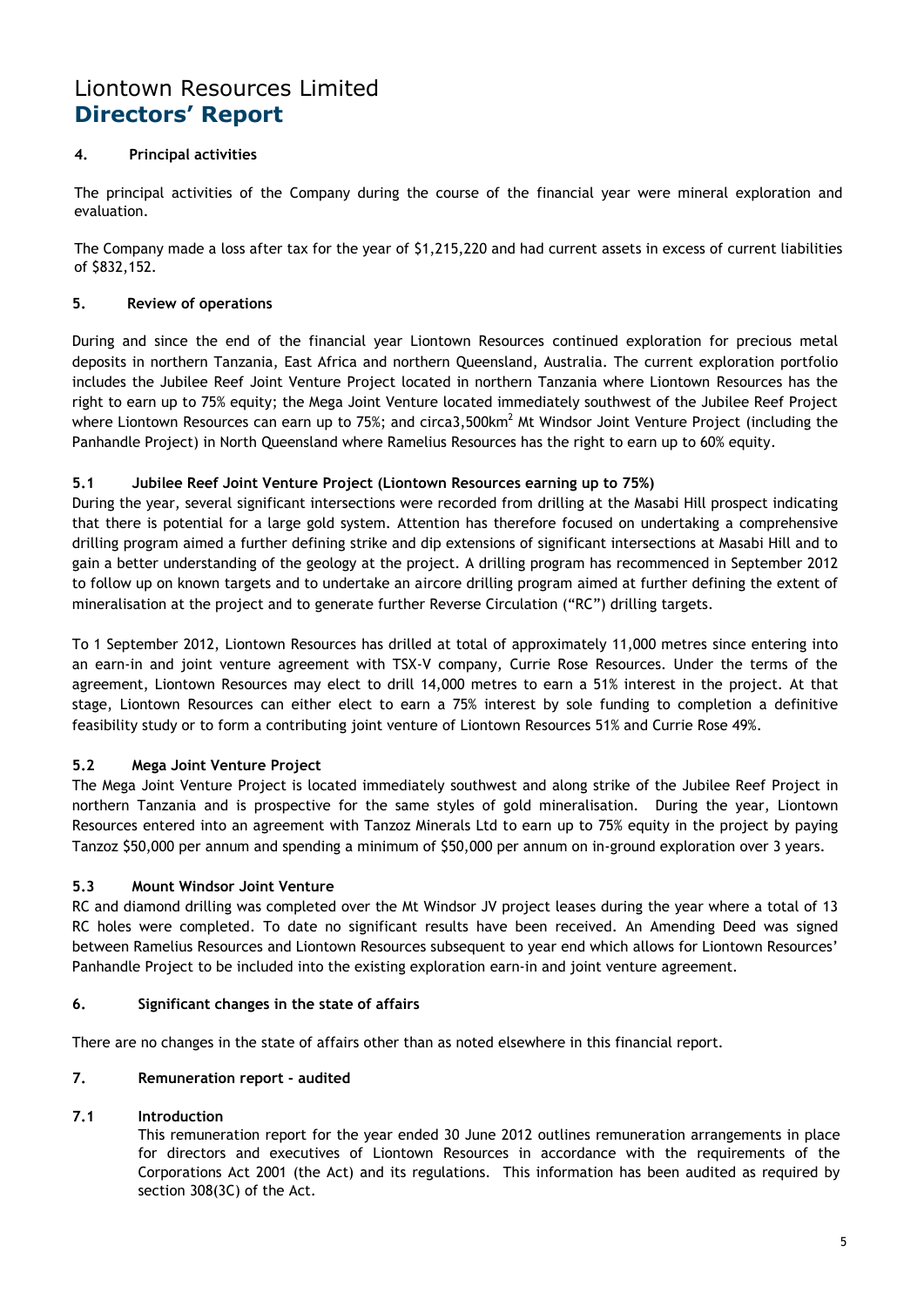The remuneration report details the remuneration for key management personnel ("KMP") who are defined as those persons having authority and responsibility for planning, directing and controlling the major activities of the Company and the Group, directly or indirectly, including any director (whether executive or otherwise) of the parent company, and the Group. KMP's during the year were:

(i) Directors T R B Goyder (Chairman) C R Williams (Non-executive Director) D A Jones (Non-executive Director) A W Kiernan (Non-executive Director) D R Richards (Managing Director) V P Gauci (Non-executive Director) (Resigned 3 October 2011)

(ii) Executives Richard Hacker (CFO)

There were no changes to KMP after the reporting date and before the date the financial report was authorised for issue.

### **7.1.1 Remuneration philosophy**

The performance of the Company depends upon the quality of the directors and executives. The philosophy of the company in determining remuneration levels is to set competitive remuneration packages to attract and retain high calibre employees and to link a significant component of executive rewards to shareholder value creation. The size, nature and financial strength of the Company are also taken into account when setting remuneration levels so as to ensure that the operations of the Company remain sustainable.

#### **7.1.2 Remuneration committee**

The Board performs the role of the Remuneration Committee and is responsible for determining and reviewing compensation arrangements for the directors, the Managing Director and any executives.

#### **7.1.3 Remuneration Structure**

In accordance with best practice corporate governance, the structure of non-executive and executive remuneration is separate and distinct.

#### a) *Non-executive director remuneration*

The Board recognises the importance of attracting and retaining talented non-executive directors and aims to remunerate these directors in line with fees paid to directors of companies of a similar size and complexity in the mining and exploration industry . The Board seeks to set aggregate remuneration at a level that provides the company with the ability to attract and retain directors of the highest calibre, whilst incurring a cost that is acceptable to shareholders.

The Company's Constitution and the ASX Listing Rules specify that the aggregate fees to be paid to nonexecutive directors for their role as a director are to be approved by shareholders at a general meeting. Shareholders have approved an aggregate amount of \$300,000 per year (including superannuation).

The amount of total compensation apportioned amongst directors is reviewed annually and the Board considers advice from external shareholders as well as the fees paid to non-executive directors of comparable companies when undertaking the annual review process. The Board will not seek any increase for the non-executive pool at the 2012 AGM.

The remuneration of non-executive directors consists of directors' fees. Each director receives a fee for being a director of the company. No additional fees are paid for each Board committee which a director sits due to the size of the company. The non-executive directors are not entitled to receive retirement benefits and, at the discretion of the Board, may participate in the Employee Share Option Plan, subject to the usual approvals required by shareholders.

The Board considers it may be appropriate to issue options to non-executive directors given the current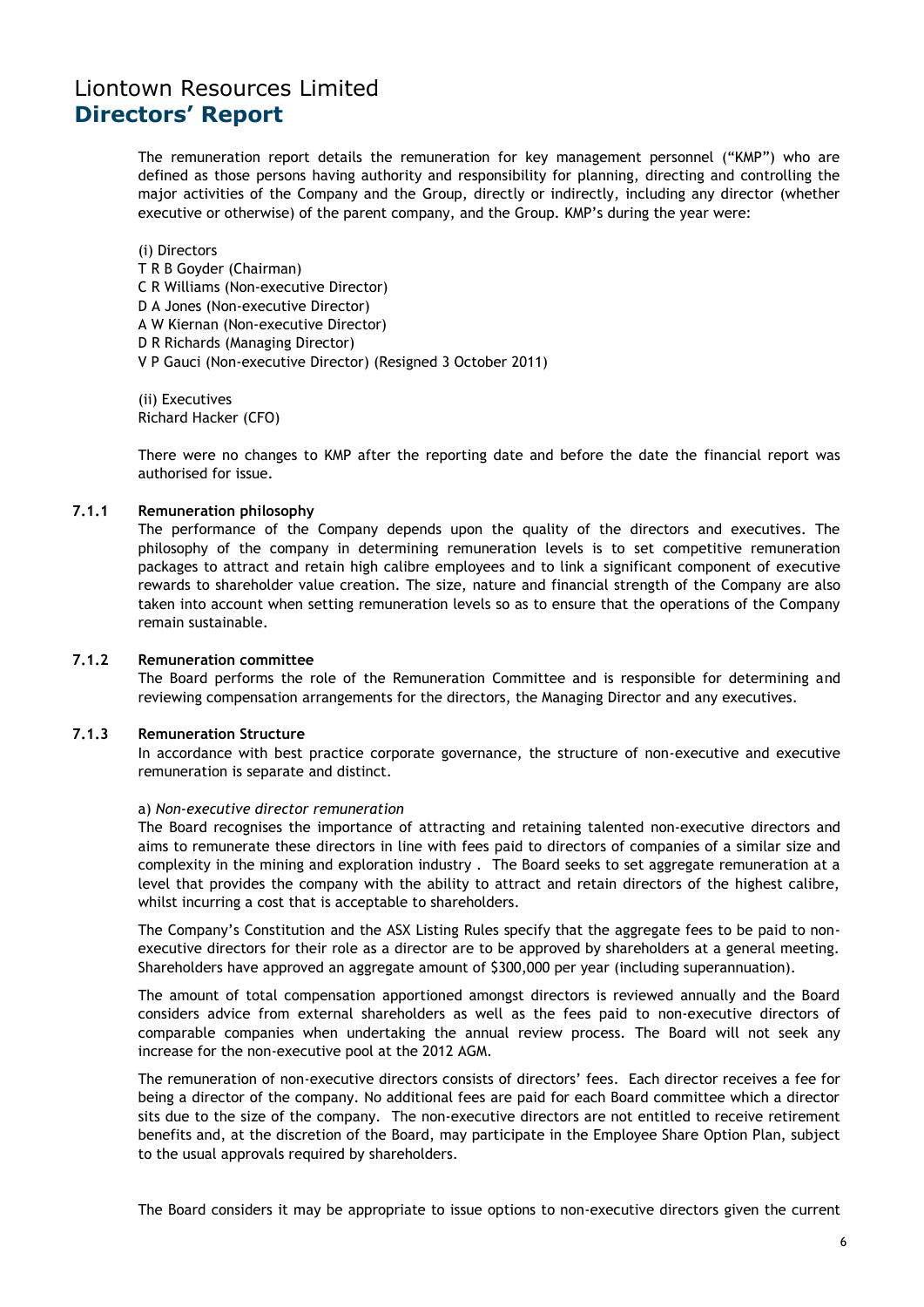nature and size of the Company as, until profits are generated, conservation of cash reserves remain a high priority. Any options issued to directors will require separate shareholder approval.

Apart from their duties as directors, some non-executive directors may undertake work for the Company on a consultancy basis pursuant to the terms of consultancy services agreement. The nature of the consultancy work varies depending on the expertise of the relevant non-executive director. Under the terms of these consultancy agreements non-executive directors would receive a daily rate or a monthly retainer for the work performed at a rate comparable to market rates that they would otherwise receive for their consultancy services.

The remuneration of non-executive directors for the period ended 30 June 2012 is detailed in page 8 of this report.

#### b) *Executive remuneration*

The Company's executive remuneration strategy is designed to attract, motivate and retain high performance individuals and align the interests of executives and shareholders. Remuneration consists of fixed remuneration and variable remuneration (comprising short-term and long-term incentive schemes).

#### *Fixed remuneration*

Fixed remuneration is reviewed annually by the Board by a process which consists of a review of relevant comparative remuneration in the market and, where appropriate, external advice on policies and practices.

#### *Variable remuneration - Long term incentive scheme*

Options may be issued under the Employee Share Option Plan to directors, employees and consultants of the Company and must be exercised within 3 months of termination. The ability to exercise the options is usually based on the option holder remaining with the Company for at least one year. Other than the vesting period, there is no performance hurdle required to be achieved by the Company to enable the options to be exercised.

The Company believes that the issue of share options in the Company aligns the interests of directors, employees and shareholders alike. As no formal performance hurdles are set on options issued to executives, the Company believes that as options are issued at a price in excess of the Company's current share price at the date of issue of those options, there is an inherent performance hurdle as the share price of the Company's shares has to increase before any reward can accrue to the executive.

#### *Short term incentive schemes*

The Company currently has no formal performance related remuneration policy which governs the payment of annual cash bonuses upon meeting pre-determined performance targets. However, the board may consider performance related remuneration in the form of cash or share options when they consider these to be warranted.

#### **7.1.4** Employment contracts

Remuneration arrangements for KMP are formalised in employment agreements. Details of these contracts are provided below.

| Name and Job Title             | <b>Employment Contract</b><br><b>Duration</b> | <b>Notice Period</b> | <b>Termination Provisions</b> |
|--------------------------------|-----------------------------------------------|----------------------|-------------------------------|
| <b>Executive Director</b>      |                                               |                      |                               |
| D R Richards                   | Unlimited                                     | 3 months by the      | Nil                           |
| <b>Managing Director</b>       |                                               | Company and the      |                               |
|                                |                                               | employee             |                               |
| R K Hacker                     |                                               |                      |                               |
| <b>Chief Financial Officer</b> | At will                                       | Nil                  | Nil                           |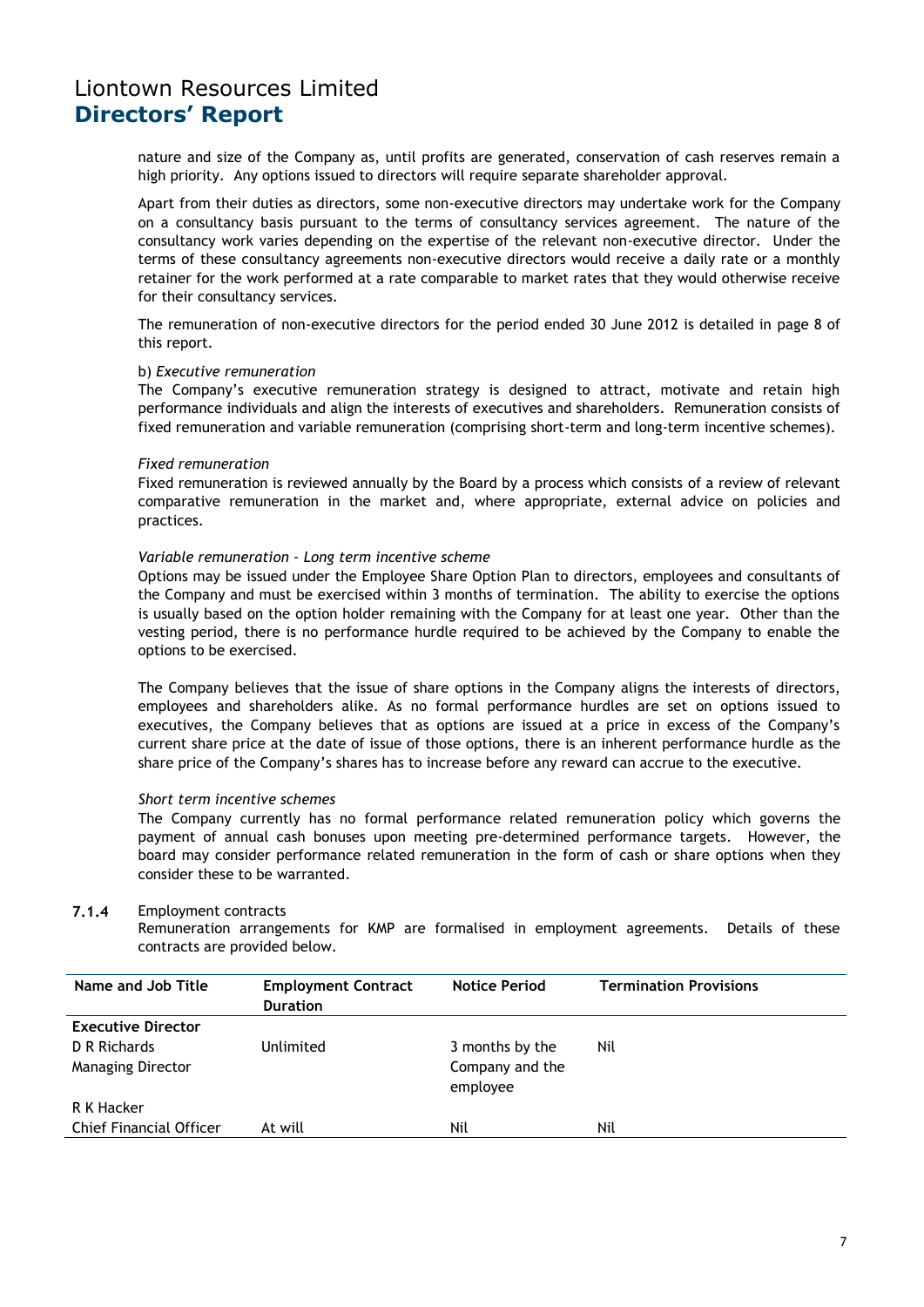# **7.2 Directors' and executive officers' remuneration (audited)**

|                                     |      |                  | Short-term payments          |         |                                 | Post-employment payments | Share-based<br>payments |              | Value of options<br>as proportion of<br>remuneration (%) |
|-------------------------------------|------|------------------|------------------------------|---------|---------------------------------|--------------------------|-------------------------|--------------|----------------------------------------------------------|
| <b>Key Management Personnel</b>     |      | Salary &<br>fees | Non-<br>monetary<br>benefits | Total   | Super-<br>annuation<br>benefits | Termination<br>benefits  | Options (A)             | <b>Total</b> |                                                          |
|                                     |      |                  |                              |         |                                 |                          | \$                      | \$           |                                                          |
| <b>Directors</b>                    |      |                  |                              |         |                                 |                          |                         |              |                                                          |
| T R B Goyder                        | 2012 | 45,872           | 1,918                        | 47,790  | 4,128                           |                          |                         | 51,918       | 0%                                                       |
|                                     | 2011 | 45,872           | 1,778                        | 47,650  | 4,128                           |                          |                         | 51,778       | 0%                                                       |
| D R Richards                        | 2012 | 275,229          | 1,918                        | 277,147 | 24,771                          |                          |                         | 301,918      | 0%                                                       |
|                                     | 2011 | 225,000          | 1,778                        | 226,778 | 20,250                          | $\overline{\phantom{a}}$ | 177,417                 | 424,445      | 42%                                                      |
| D A Jones                           | 2012 | 32,110           | 1,918                        | 34,028  | 2,890                           | $\blacksquare$           | 2,330                   | 39,248       | 6%                                                       |
|                                     | 2011 | 37,462           | 1,778                        | 39,240  | 3,372                           |                          | 9,053                   | 51,665       | 18%                                                      |
| V P Gauci (resigned 3 October 2011) | 2012 | 8,028            | 499                          | 8,527   | 722                             |                          |                         | 9,249        | 0%                                                       |
|                                     | 2011 | 68,807           | 1,778                        | 70,585  | 6,193                           | $\overline{\phantom{a}}$ | $\sim$                  | 76,778       | 0%                                                       |
| A W Kiernan                         | 2012 | 75,210           | 1,918                        | 77,128  | 2,890                           |                          | $\sim$                  | 80,018       | 0%                                                       |
|                                     | 2011 | 74,310           | 1,778                        | 76,088  | 2,890                           |                          | $\sim$                  | 78,978       | 0%                                                       |
| C R Williams                        | 2012 | 32,110           | 1,918                        | 34,028  | 2,890                           |                          | $\sim$                  | 36,918       | 0%                                                       |
|                                     | 2011 | 32,110           | 1,778                        | 33,888  | 2,890                           |                          |                         | 36,778       | 0%                                                       |
| <b>Executive</b>                    |      |                  |                              |         |                                 |                          |                         |              |                                                          |
| R K Hacker                          | 2012 | 37,500           | 1,918                        | 39,418  | 3,375                           |                          |                         | 42,793       | 0%                                                       |
|                                     | 2011 |                  | 1,778                        | 1,778   |                                 | $\overline{\phantom{a}}$ | 12,662                  | 14,440       | 89%                                                      |
| <b>Total Compensation</b>           | 2012 | 506,059          | 12,007                       | 518,066 | 41,666                          | $\blacksquare$           | 2,330                   | 562,062      |                                                          |
|                                     | 2011 | 483,561          | 12,446                       | 496,007 | 39,723                          | $\blacksquare$           | 199,132                 | 734,862      |                                                          |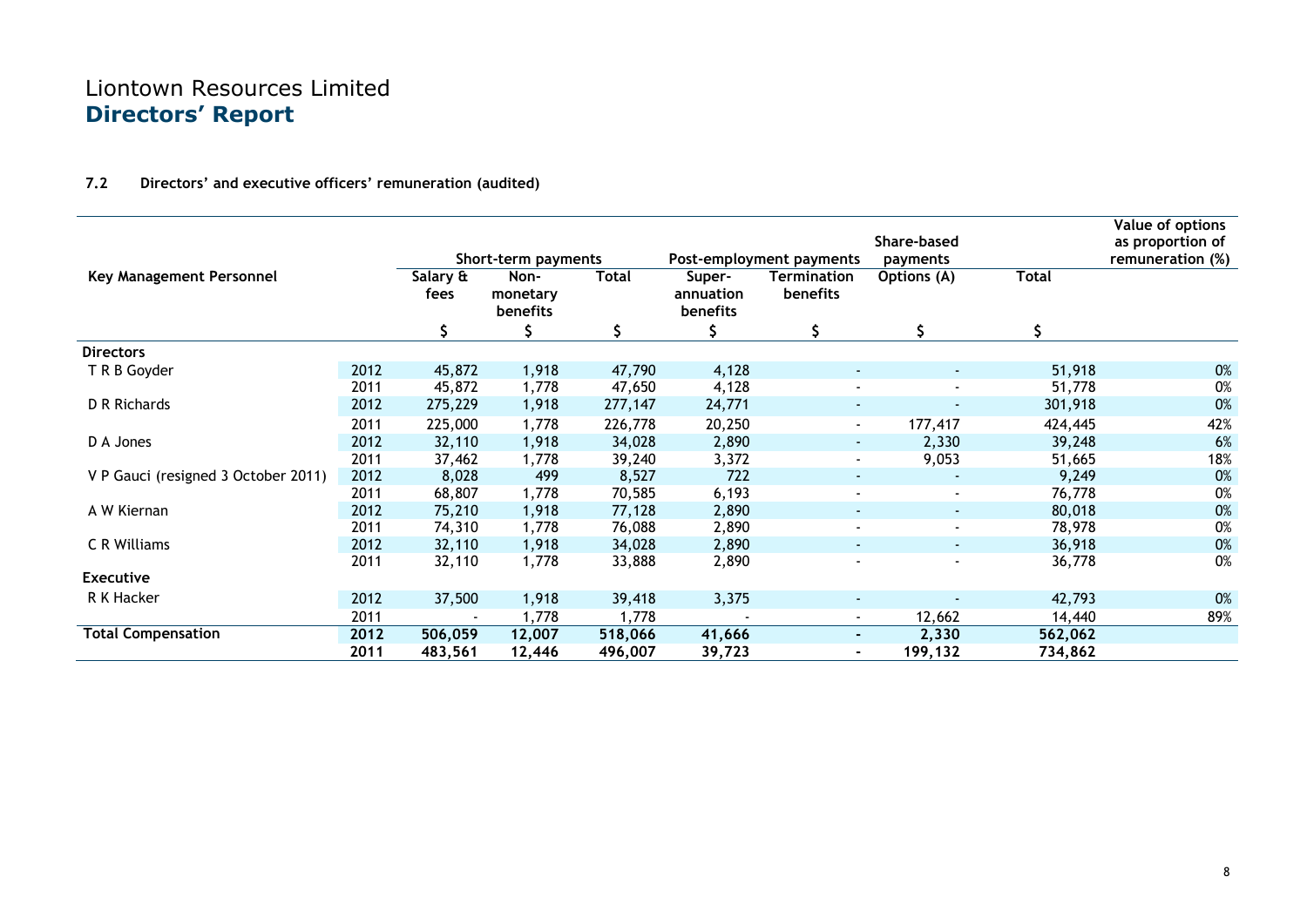#### **Notes in relation to the table of directors' and executive officers' remuneration**

A. The fair value of the options are calculated at the date of grant using a Black Scholes option pricing model and allocated to each reporting period evenly over the period from grant date to vesting date. The value disclosed is the portion of the fair value of the options allocated to this reporting period. In valuing the options, market conditions have been taken into account. (Refer to note 14).

### **7.3 Equity instruments**

### **7.3.1 Options and rights over ordinary shares granted as compensation**

During the year no options were granted as compensation to key management personnel. In the year ended 30 June 2011 Mr Richards was granted three million options with an exercise price of 10 cents and expiring 1 May 2013.

All options that are issued to key management personnel are at no cost to the recipients, however to exercise the options the recipients must pay to the Company the appropriate exercise price.

### **7.3.2 Exercise of options granted as compensation**

During the year and previous financial year, no shares were issued on the exercise of options previously granted as compensation.

### **7.3.3 Analysis of options and rights vested during the period**

|                               | <b>Number</b><br>granted | Date granted    | Exercise<br>price | % vested in<br>year | Forfeited<br>vear        | in | Financial year<br>in which<br>grant vests |
|-------------------------------|--------------------------|-----------------|-------------------|---------------------|--------------------------|----|-------------------------------------------|
| <b>Directors</b><br>D A Jones | 1,000,000                | 2 December 2008 | 0.20              | 100%                | $\overline{\phantom{a}}$ |    | 2012                                      |

#### **7.3.4 Analysis of movements in options**

There was no movement during the reporting period, by value, of options over ordinary shares held by each key management person.

#### **8. Dividends**

No dividends were declared or paid during the period and the directors recommend that no dividend be paid.

### **9. Events subsequent to reporting date**

On 20 August 2012, Liontown Resources announced a fully underwritten entitlement issue to raise approximately \$3.43 million. The raising is to be undertaken through a 1-for-3 pro-rata non-renounceable rights issue ('Offer') to existing shareholders at 3.5 cents per share. The Company will also be issuing 1 free attaching New Option for every 3 New Shares subscribed. Each New Option will have an exercise price of 5 cents and will expire on 27 September 2015. The Offer is underwritten by Bell Potter Securities Limited.

Funds raised from the entitlement issue will be used to underpin a major new drilling program comprising over 14,000 metres of reverse circulation and aircore drilling at the Jubilee Reef Project in Tanzania and for working capital.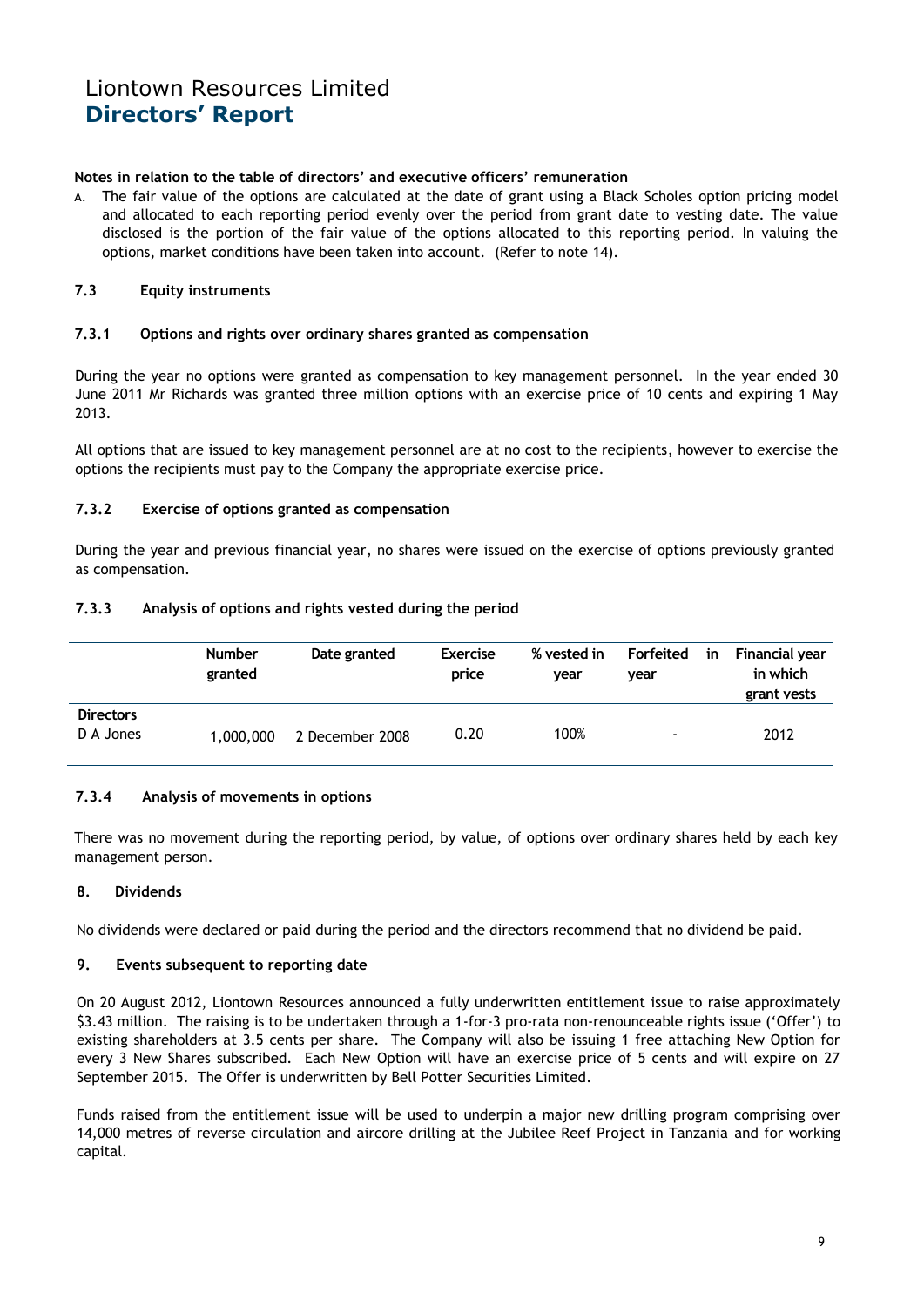#### **10. Likely developments**

There are no likely developments that will impact on the Company other than as disclosed elsewhere in this report.

### **11. Directors' interests**

The relevant interest of each director in the shares, rights or options over such instruments issued by the Company and other related bodies corporate at the date of this report is as follows:

|              | <b>Ordinary shares</b> | Options over<br>ordinary shares |
|--------------|------------------------|---------------------------------|
| T R B Goyder | 81,454,571             |                                 |
| D R Richards | 1,340,750              | 3,000,000                       |
| D A Jones    | 1,881,500              | 5,000,000                       |
| A W Kiernan  | 4,267,364              |                                 |
| C R Williams | 2,040,129              | $\blacksquare$                  |

#### **12. Share options**

### **Options granted to directors and officers of the Company**

No options over ordinary shares in the Company were granted as compensation to key management personnel during the reporting period.

#### **Unissued shares under options**

At the date of this report 9,650,000 unissued ordinary shares of the Company are under option on the following terms and conditions:

| Expiry date      | Exercise price | Number of shares |
|------------------|----------------|------------------|
| 1 December 2012  | 0.35           | 2,000,000        |
| 31 July 2013     | 0.20           | 500,000          |
| 30 November 2013 | 0.20           | 3,000,000        |
| 1 May 2013       | 0.10           | 3,000,000        |
| 1 November 2013  | 0.20           | 1,150,000        |

These options do not entitle the holder to participate in any share issue of the Company or any other body corporate.

During the period between balance date and the date of this report, no options have been granted.

#### **Shares issued on exercise of options**

During or since the end of the year, the Company has not issued any ordinary shares as a result of the exercise of options.

#### **13. Indemnification and insurance of directors and officers**

The Company has agreed to indemnify all the directors and officers who have held office of the Company during the year, against all liabilities to another person (other than the Company or a related body corporate) that may arise from their position as directors and officers of the Company, except where the liability arises out of conduct involving a lack of good faith. The agreement stipulates that the Company will meet the full amount of any such liabilities, including costs and expenses.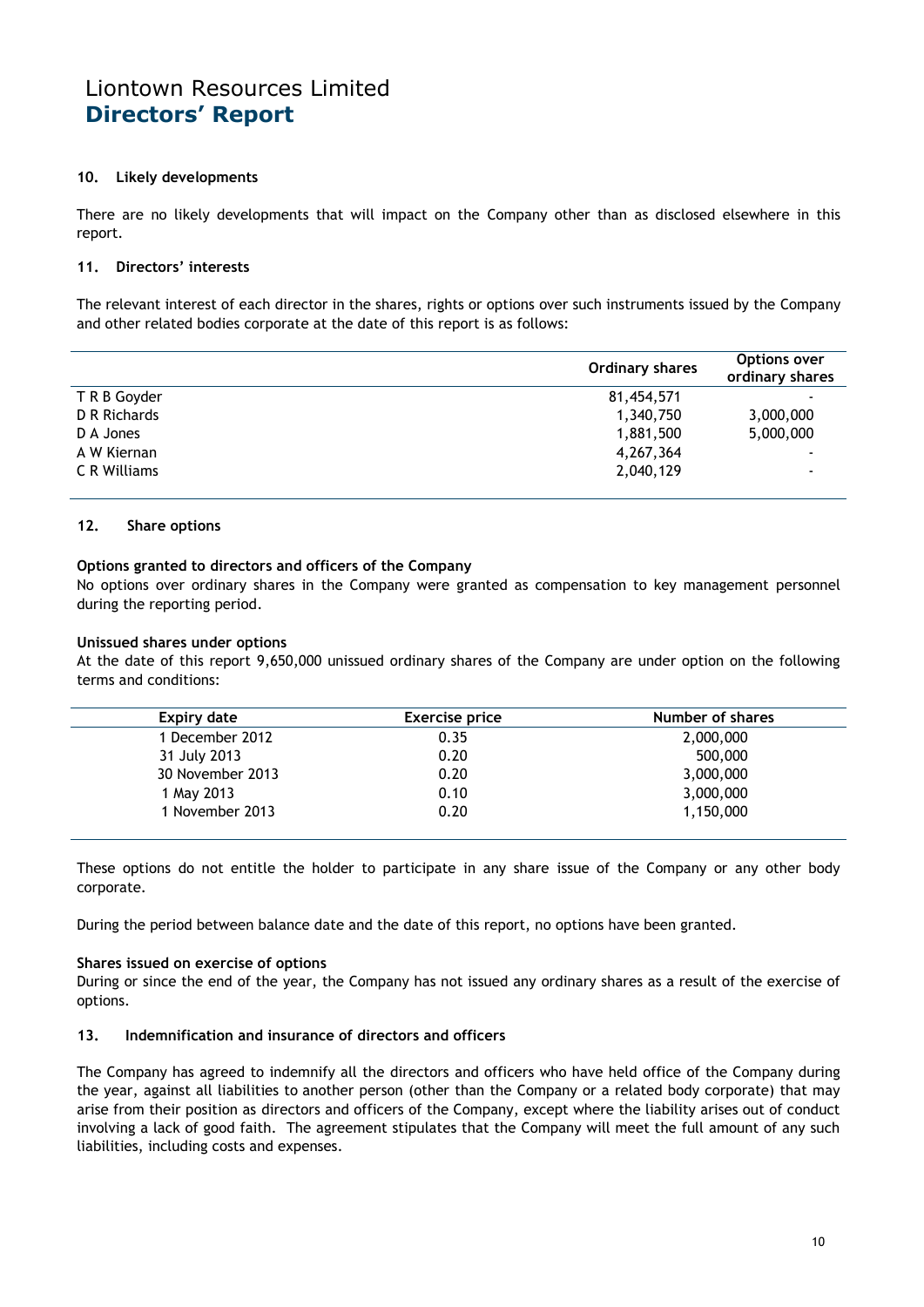During the year the Company paid insurance premiums of \$12,007 in respect of directors' and officers' indemnity insurance contracts, for current and former directors and officers. The insurance premiums relate to:

- costs and expenses incurred by the relevant officers in defending proceedings, whether civil or criminal and whatever their outcome; and
- other liabilities that may arise from their position, with the exception of conduct involving a wilful breach of duty or improper use of information or position to gain a personal advantage.

The amount of insurance paid is included in directors' and executive officers' remuneration on page 8.

#### **14. Non-audit services**

During the year HLB Mann Judd, the Company's auditors, performed no other services in addition to their statutory duties.

#### **15. Auditor's independence declaration**

The auditor's independence declaration is set out on page 12 and forms part of the Directors' Report for the year ended 30 June 2012.

This report is made with a resolution of the directors:

David Andrews

D R Richards Managing Director

Dated at Perth the 24th day of September 2012

The information in this report that relates to Exploration Results is based on information compiled by Mr David Richards, a full time employee of Liontown Resources Limited, who is a Member of the Australian Institute of Geoscientists. Mr Richards has sufficient experience in the field of activity being reported to qualify as a Competent Person as defined in the 2004 edition of the Australasian Code for Reporting of Exploration Results, Minerals Resources and Ore Reserves, and consents to the release of information in the form and context in which it appears here.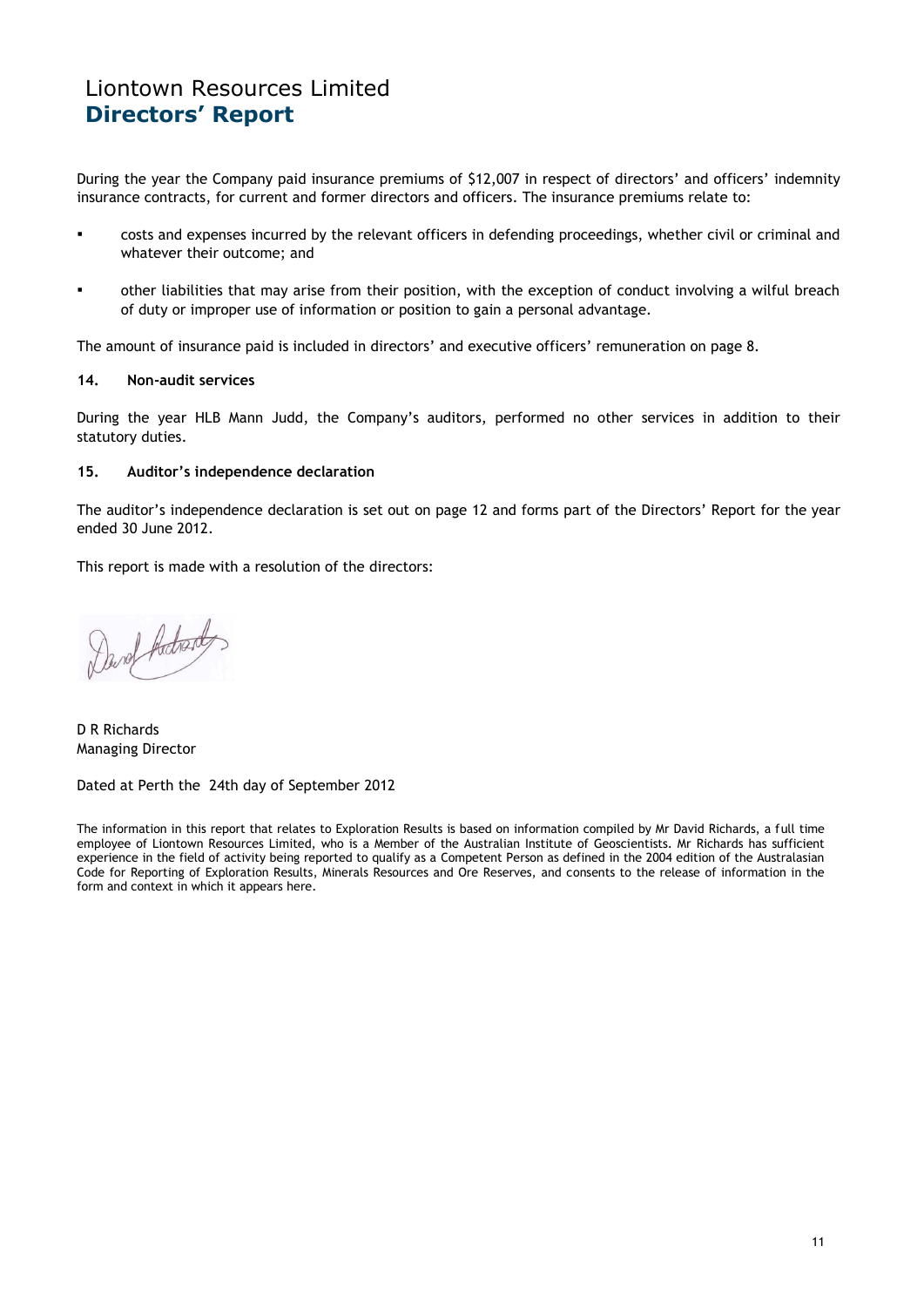

# **AUDITOR'S INDEPENDENCE DECLARATION**

As lead auditor for the audit of the financial report of Liontown Resources Limited for the year ended 30 June 2012, I declare that to the best of my knowledge and belief, there have been no contraventions of:

- a) the auditor independence requirements of the Corporations Act 2001 in relation to the audit; and
- b) any applicable code of professional conduct in relation to the audit.

This declaration is in respect of Liontown Resources Limited.

Mlah

**Perth, Western Australia 24 September 2012**

**W M CLARK Partner, HLB Mann Judd**

**HLB Mann Judd (WA Partnership) ABN 22 193 232 714**  Level 4, 130 Stirling Street Perth WA 6000. PO Box 8124 Perth BC 6849 Telephone +61 (08) 9227 7500. Fax +61 (08) 9227 7533.<br>Email: hIb@hIbwa.com.au. Website: <u>http://www.hIb.com.au</u><br>Liability limited by a scheme approve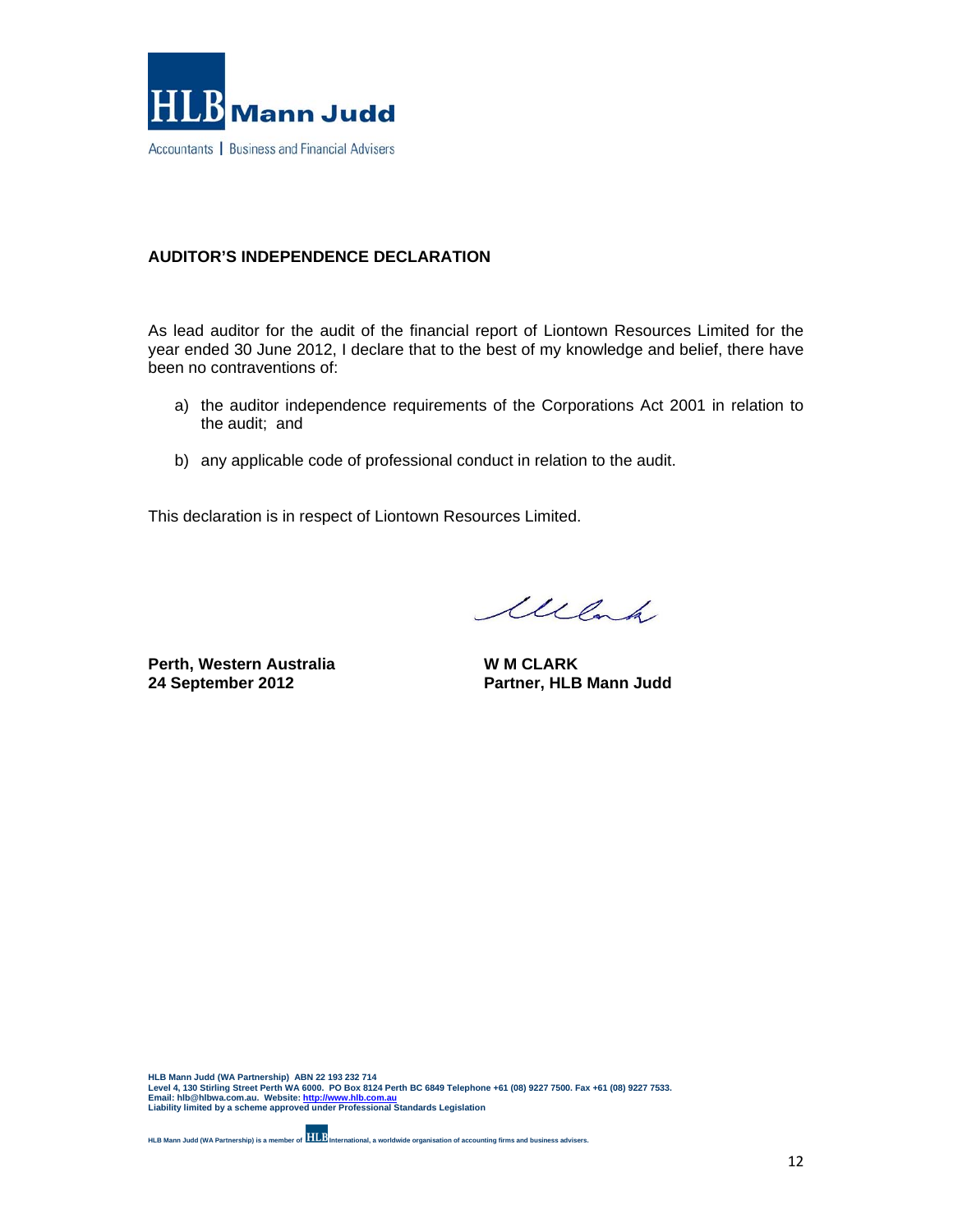# Liontown Resources Limited **Consolidated Statement of Comprehensive Income**

**For the year ended 30 June 2012**

|                                                                              | <b>Note</b> | 2012<br>\$    | 2011<br>\$    |
|------------------------------------------------------------------------------|-------------|---------------|---------------|
| <b>Continuing Operations</b>                                                 |             |               |               |
| Revenue                                                                      | 3(a)        | 62,800        | 117,480       |
| Impairment of exploration and evaluation assets                              | 11          | (334, 451)    |               |
| Exploration costs not capitalised                                            | 11          | (118,903)     | (213, 644)    |
| Corporate administrative expenses                                            | 3(b)        | (824, 666)    | (1,093,782)   |
| Loss before tax                                                              |             | (1, 215, 220) | (1, 189, 946) |
| Income tax expense                                                           | 6           |               |               |
| Loss for the period attributable to owners of the parent                     |             | (1, 215, 220) | (1, 189, 946) |
| Other comprehensive income                                                   |             |               |               |
| Exchange differences on translation of foreign operations                    |             | 15,525        |               |
| Total comprehensive income after tax attributable to owners<br>of the parent |             | (1, 199, 695) | (1, 189, 946) |
| Basic earnings per share attributable to ordinary equity holders             |             | (0.005)       | (0.006)       |
| Diluted earnings per share attributable to ordinary equity<br>holders        | 7           | (0.005)       | (0.006)       |

The statement of comprehensive income is to be read in conjunction with the notes to the financial statements.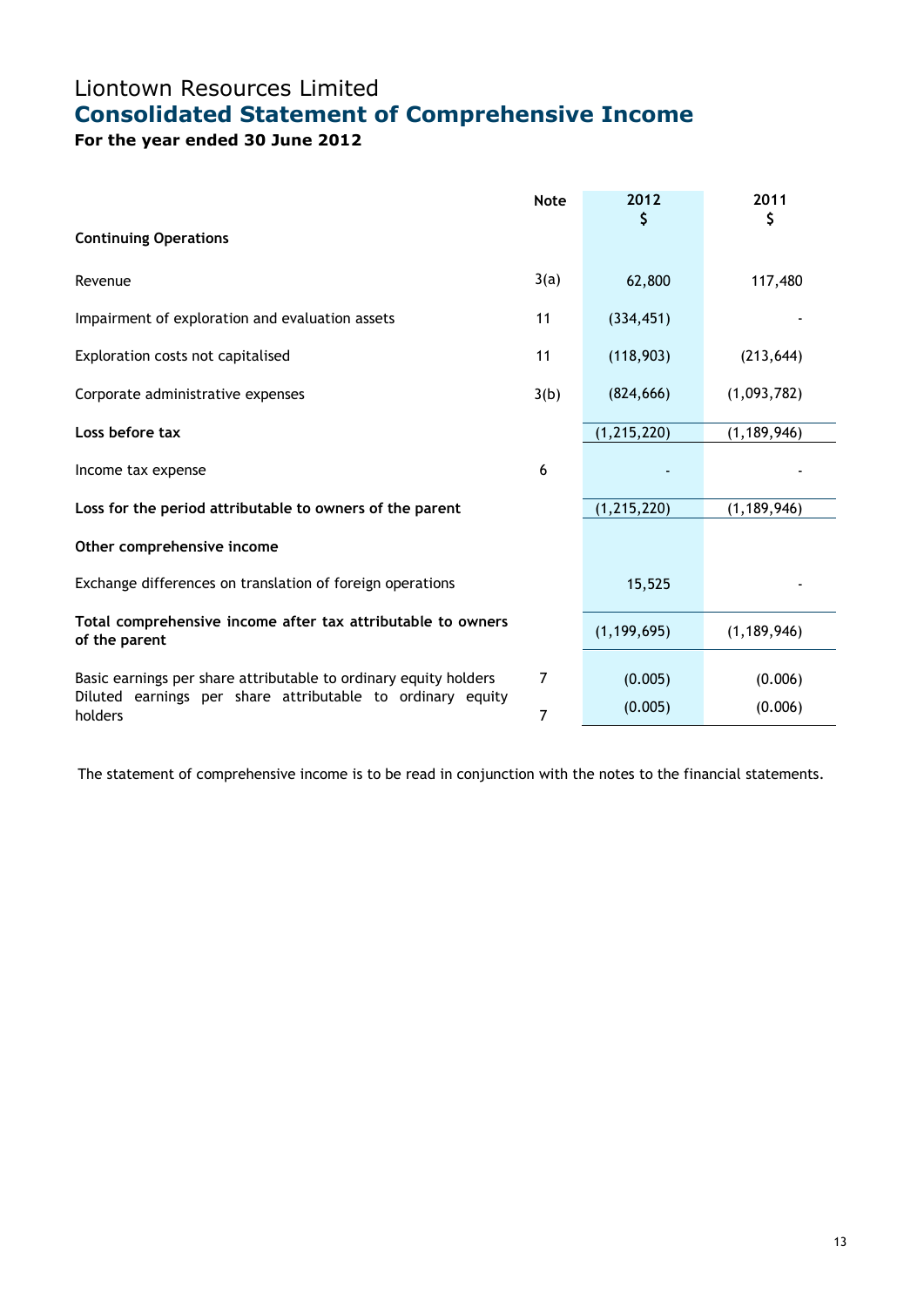# Liontown Resources Limited **Consolidated Statement of Financial Position**

**As at 30 June 2012**

|                                   | <b>Note</b> | 2012           | 2011         |
|-----------------------------------|-------------|----------------|--------------|
|                                   |             | \$             | \$           |
| <b>Current assets</b>             |             |                |              |
| Cash and cash equivalents         | 8           | 1,489,378      | 1,503,416    |
| Trade and other receivables       | 9           | 61,343         | 54,684       |
| <b>Total current assets</b>       |             | 1,550,721      | 1,558,100    |
| Non-current assets                |             |                |              |
| Financial assets                  | 10          | 54,369         | 52,402       |
| Exploration and evaluation assets | 11          | 3,640,913      | 1,684,900    |
| Property, plant and equipment     | 12          | 82,720         | 103,056      |
| Total non-current assets          |             | 3,778,002      | 1,840,358    |
|                                   |             |                |              |
| <b>Total assets</b>               |             | 5,328,723      | 3,398,458    |
| <b>Current liabilities</b>        |             |                |              |
| Trade and other payables          | 13          | 687,721        | 124,182      |
| Employee benefits                 | 14          | 30,848         | 16,190       |
| <b>Total current liabilities</b>  |             | 718,569        | 140,372      |
|                                   |             |                |              |
| <b>Total liabilities</b>          |             | 718,569        | 140,372      |
|                                   |             |                |              |
| Net assets                        |             | 4,610,154      | 3,258,086    |
|                                   |             |                |              |
| <b>Equity</b>                     | 15          |                |              |
| Issued capital                    |             | 22,884,163     | 20,343,846   |
| <b>Accumulated losses</b>         | 15          | (19, 912, 561) | (18,697,341) |
| Reserves                          | 15          | 1,638,552      | 1,611,581    |
| <b>Total equity</b>               |             | 4,610,154      | 3,258,086    |

The statement of financial position is to be read in conjunction with the notes to the financial statements.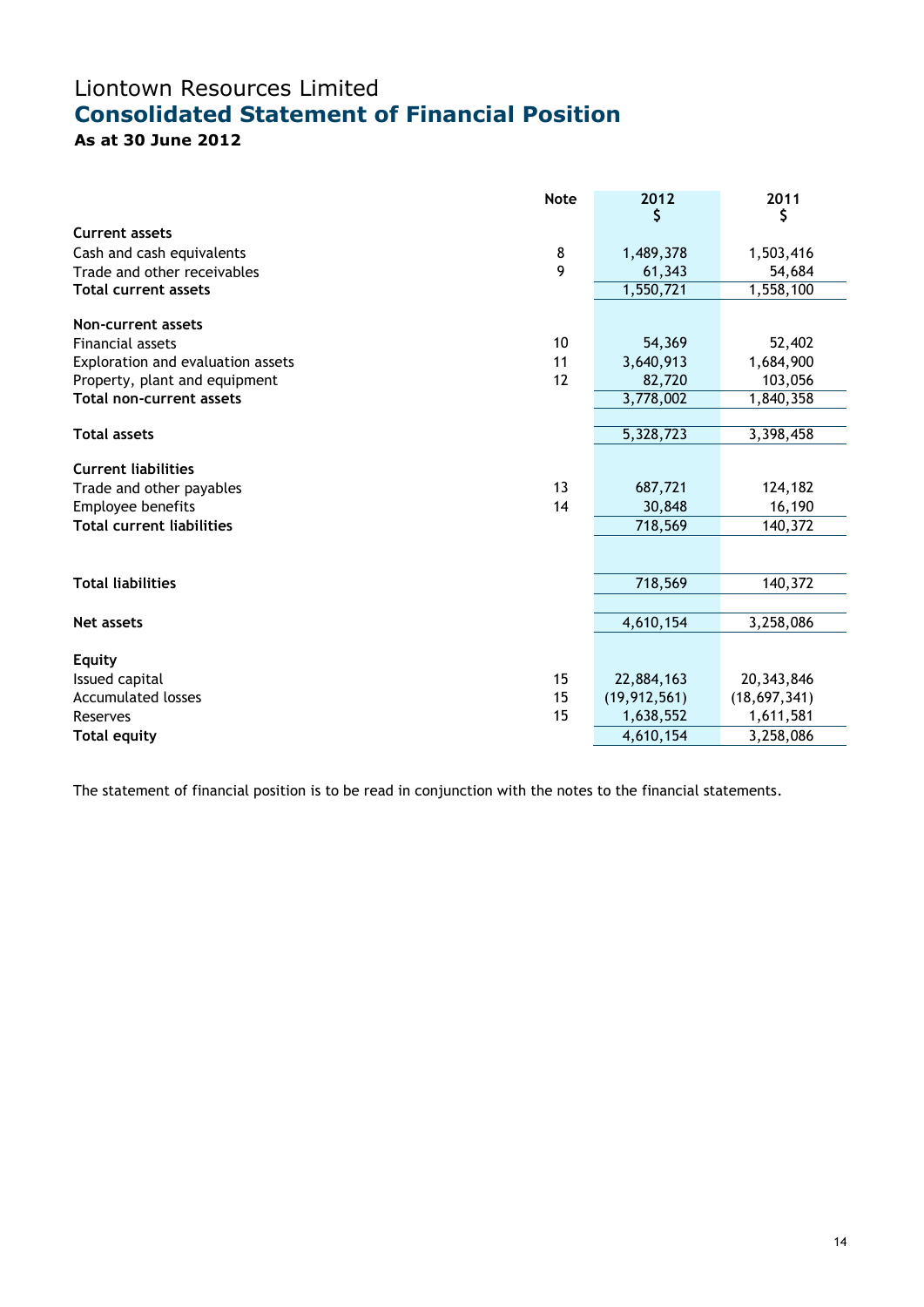# Liontown Resources Limited **Consolidated Statement of Changes in Equity**

**For the year ended 30 June 2012**

|                                                              |             |                          |                       | <b>Share based</b>  |                               |                     |
|--------------------------------------------------------------|-------------|--------------------------|-----------------------|---------------------|-------------------------------|---------------------|
|                                                              | <b>Note</b> | <b>Issued</b><br>capital | Accumulated<br>losses | payments<br>reserve | <b>Translation</b><br>reserve | <b>Total equity</b> |
|                                                              |             | Ş                        | \$                    | \$                  | \$                            | \$                  |
| Balance at 1 July 2011                                       |             | 20, 343, 846             | (18,697,341)          | 1,611,581           | $\overline{\phantom{a}}$      | 3,258,086           |
| Loss for the period                                          |             |                          | (1, 215, 220)         |                     | $\blacksquare$                | (1, 215, 220)       |
| Exchange differences on<br>translation of foreign operations |             |                          |                       |                     | 15,525                        | 15,525              |
| Total comprehensive loss for the<br>period                   |             |                          | (1, 215, 220)         |                     | 15,525                        | (1, 199, 695)       |
| Share issue - rights issue (net<br>after costs)              |             | 1,469,188                |                       |                     | ٠                             | 1,469,188           |
| Share placement (net after costs)                            |             | 1,071,129                |                       |                     | $\blacksquare$                | 1,071,129           |
| Share based payment expense                                  |             |                          |                       | 11,446              |                               | 11,446              |
| Balance at 30 June 2012                                      | 15          | 22,884,163               | (19, 912, 561)        | 1,623,027           | 15,525                        | 4,610,154           |

|                                                            | <b>Note</b> | <b>Issued</b><br>capital | Accumulated<br>losses | <b>Share</b><br>based<br>payments<br>reserve | <b>Translation</b><br>reserve | Total equity  |
|------------------------------------------------------------|-------------|--------------------------|-----------------------|----------------------------------------------|-------------------------------|---------------|
|                                                            |             | \$                       | \$                    | \$                                           | \$                            | \$            |
| Balance at 1 July 2010                                     |             | 20,280,242               | (17, 507, 395)        | 1,375,985                                    | ٠                             | 4,148,832     |
| Loss for the period                                        |             | $\sim$                   | (1, 189, 946)         |                                              | × 1                           | (1, 189, 946) |
| Total comprehensive loss for the<br>period                 |             | $\blacksquare$           | (1, 189, 946)         |                                              | $\blacksquare$                | (1, 189, 946) |
| Issue of shares on acquisition of<br>exploration tenements |             | 63,604                   |                       |                                              |                               | 63,604        |
| Share based payment expense                                |             |                          | $\blacksquare$        | 235,596                                      |                               | 235,596       |
| Balance at 30 June 2011                                    | 15          | 20,343,846               | (18,697,341)          | 1,611,581                                    |                               | 3,258,086     |

The statement of changes in equity is to be read in conjunction with the notes to the financial statements.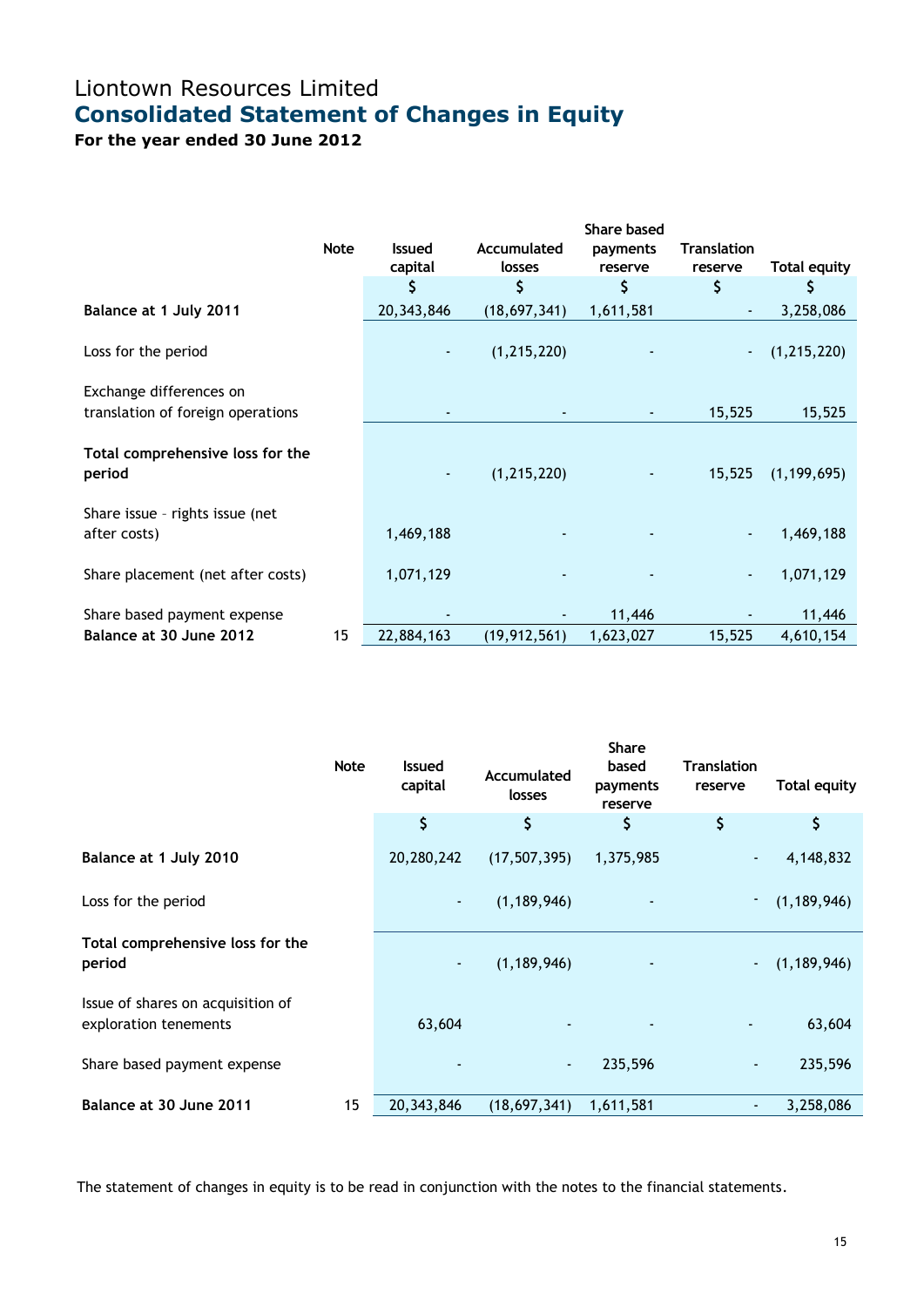# Liontown Resources Limited **Consolidated Statement of Cash Flows**

**For the year ended 30 June 2012**

|                                                          | <b>Note</b> | 2012<br>\$    | 2011<br>\$  |
|----------------------------------------------------------|-------------|---------------|-------------|
| Cash flows from operating activities                     |             |               |             |
| Cash paid to suppliers and employees                     |             | (750, 344)    | (823, 962)  |
| Interest received                                        |             | 63,875        | 112,116     |
| Net cash used in operating activities                    | 18          | (686, 469)    | (711, 846)  |
|                                                          |             |               |             |
| Cash flows from investing activities                     |             |               |             |
| Payments for exploration and evaluation                  |             | (1,864,309)   | (901, 078)  |
| Acquisition of property, plant and equipment             |             | (920)         | (2, 857)    |
| Net cash used in investing activities                    |             | (1, 865, 229) | (903,935)   |
|                                                          |             |               |             |
| Cash flows from financing activities                     |             |               |             |
| Proceeds from issue of shares                            |             | 2,723,058     |             |
| Transaction costs of issue of shares                     |             | (182, 741)    |             |
| Net cash from financing activities                       |             | 2,540,317     |             |
|                                                          |             |               |             |
| Net increase/(decrease) in cash and cash equivalents     |             | (11, 381)     | (1,615,781) |
| Net foreign exchange differences                         |             | (2,657)       | 438         |
| Cash and cash equivalents at the beginning of the period |             | 1,503,416     | 3,118,759   |
| Cash and cash equivalents at 30 June                     | 8           | 1,489,378     | 1,503,416   |

The statement of cash flows is to be read in conjunction with the notes to the financial statements.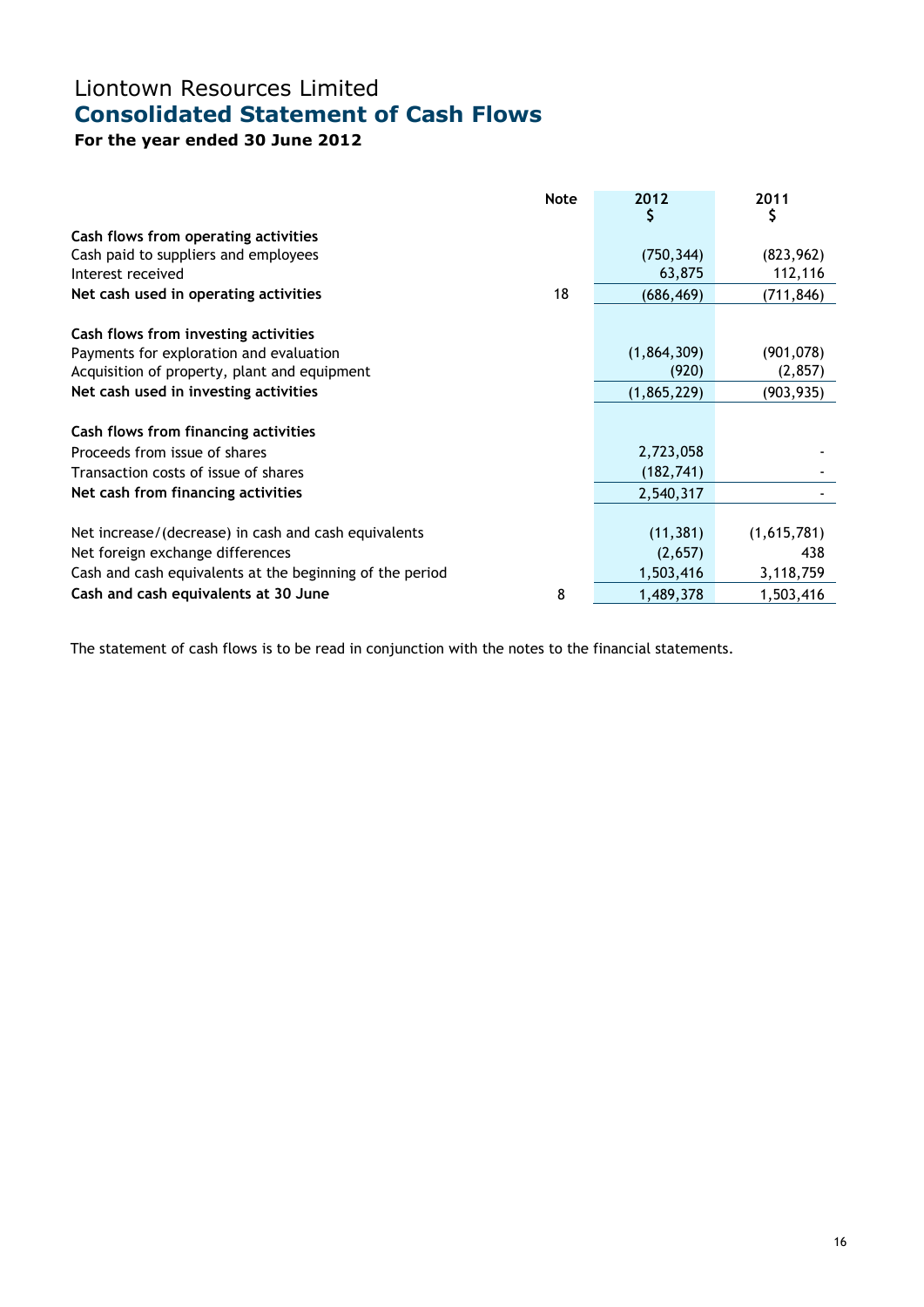# **For the year ended 30 June 2012**

#### **1. Significant accounting policies**

Liontown Resources is an ASX listed public company domiciled in Australia at Level 2, 1292 Hay Street, West Perth, Western Australia. The consolidated financial report comprises the financial statements of Liontown Resources Limited ('Company') and its subsidiaries ('the Group') for the year ended 30 June 2012.

The financial report was authorised for issue by the directors on 24th day of September 2012.

#### **(a) Statement of compliance**

The financial report complies with Australian Accounting Standards, which include Australian equivalents to International Financial Reporting Standards ('AIFRS'). Compliance with AIFRS ensures that the financial report, comprising the financial statements and notes thereto, complies with International Financial Reporting Standards ('IFRS').

#### **(b) Basis of preparation**

The financial report is a general-purpose financial report, which has been prepared in accordance with the requirements of the Corporations Act 2001, Accounting Standards and Interpretations and complies with other requirements of the law. The financial report has also been prepared on a historical cost basis. The financial report is presented in Australian dollars.

The accounting policies detailed below have been consistently applied to all of the years presented unless otherwise stated.

The Company is a listed public company, incorporated in Australia and operating in Australia and Tanzania. The principal activity is mineral exploration and evaluation.

#### **(c) Adoption of new and revised standards**

In the year ended 30 June 2012, the Group has reviewed all of the new and revised Standards and Interpretations issued by the AASB that are relevant to its operations and effective for annual reporting periods beginning on or after 1 July 2011. It has been determined that there is no impact, material or otherwise, of the new and revised Standards and Interpretations on its business and, the Group has adopted the following new and amended Australian Accounting Standards and AASB Interpretations as of 1 July 2011:

- AASB 124 *Related Party Disclosures (amendment)* effective 1 July 2011
- AASB 132 *Financial Instruments*
- Improvements to AASB's

The Group has also reviewed all new Standards and Interpretations that have been issued but are not yet effective for the year ended 30 June 2012. The following standards and interpretations have been recently issued or amended and have not been adopted by the Group for the annual reporting period ending 30 June 2012, outlined below:

- AASB 10 *Consolidated Financial Statements*
- AASB 12 *Disclosure of Interests in Other Entities*
- AASB 13 *Fair Value Measurement*
- AASB 119 *Employee Benefits*
- AASB 9 *Financial Instruments*

As a result of this review the directors have determined that there is no impact, material or otherwise, of the new and revised Standards and Interpretations on its business and, therefore, no change necessary to the Group's accounting policies.

#### **(d) Basis of consolidation**

The consolidated financial statements comprise the financial statements of Liontown Resources Limited ('Company' or 'Parent') and its subsidiaries as at 30 June 2012.

Subsidiaries are all those entities over which the Company has the power to govern the financial and operating policies so as to obtain benefits from their activities. The existence and effect of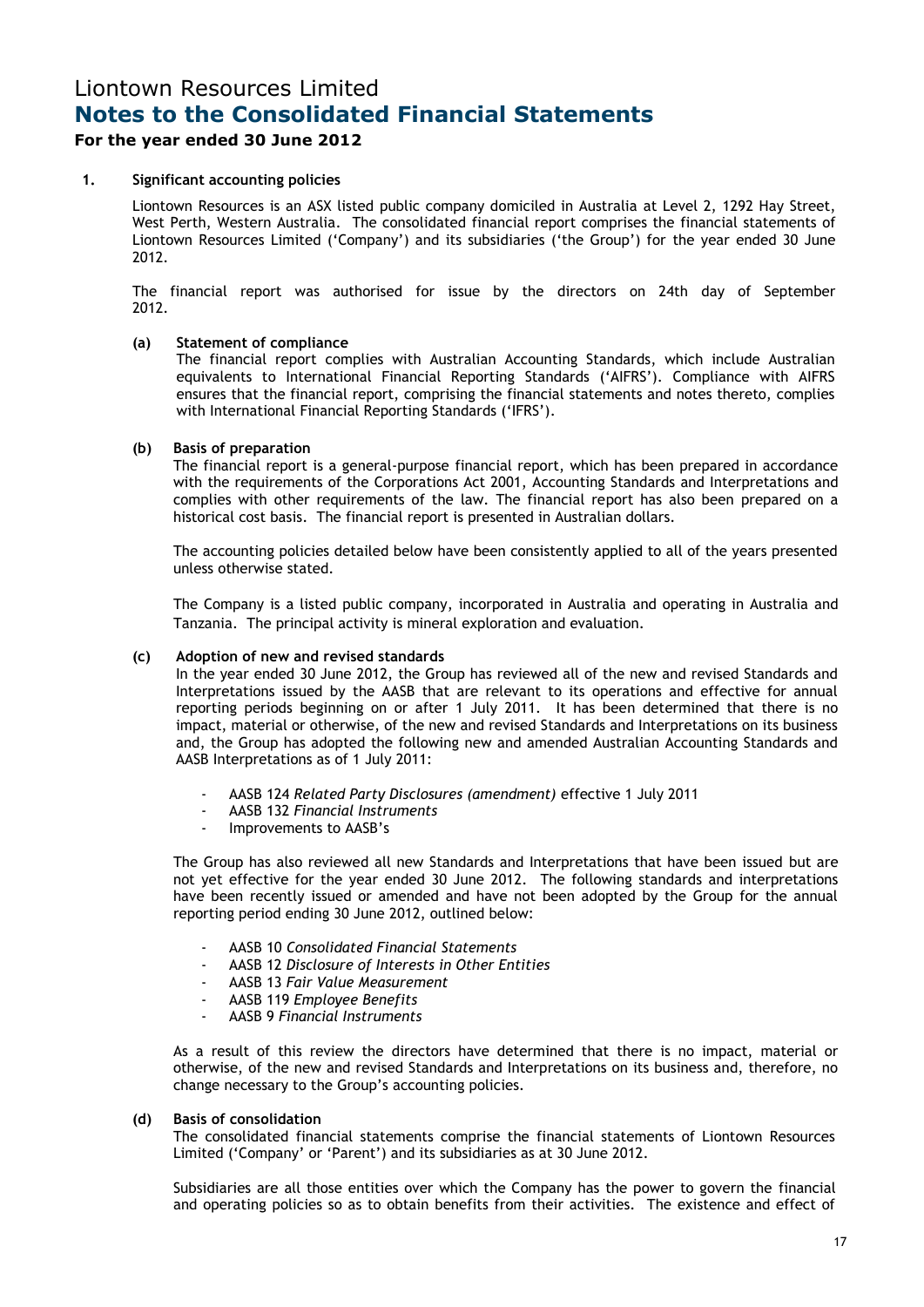# **For the year ended 30 June 2012**

potential voting rights that are currently exercisable or convertible are considered when assessing whether a group controls another entity.

The financial statements of the subsidiaries are prepared for the same reporting period as the parent company, using consistent accounting policies.

In preparing the consolidated financial statements all intercompany balances and transactions, income and expenses and profit and losses resulting from intra-group transactions have been eliminated in full.

Subsidiaries are fully consolidated from the date on which control is transferred to the Company and cease to be consolidated from the date on which control is transferred out of the Group. Control exists where the Company has the power to govern the financial and operating policies of an entity so as to obtain benefits from its activities. The existence and effect of potential voting rights that are currently exercisable or convertible are considered when assessing when the Company controls another entity.

Investments in subsidiaries held by Liontown Resources Limited are accounted for at cost in the accounts of the parent entity less any impairment charges.

The acquisition of subsidiaries is accounted for using the acquisition method of accounting. The acquisition method of accounting involves recognising at acquisition date, separately from goodwill, the identifiable assets acquired, the liabilities assumed and any non-controlling interest in the acquiree. The identifiable assets acquired and the liabilities assumed are measured at their acquisition date fair values.

The difference between the above items and the fair value of consideration (including the fair value of any pre-existing investment in the acquiree) is goodwill or a discount on acquisition.

A change in ownership interest of a subsidiary that does not result in a loss of control is accounted as an equity transaction.

#### **(e) Significant accounting judgements, estimates and assumptions**

The preparation of a financial report in conformity with Australian Accounting Standards requires management to make judgements, estimates and assumptions that affect the application of policies and reported amounts of assets and liabilities, income and expenses. The estimates and associated assumptions are based on historical experience and various other factors that are believed to be reasonable under the circumstances, the results of which form the basis of making the judgements about carrying values of assets and liabilities that are not readily apparent from other sources. Actual results may differ from these estimates. These accounting policies have been consistently applied by the Group.

The key estimates and assumptions that have a significant risk of causing a material adjustment to the carrying amounts of certain assets and liabilities within the next annual reporting period are:

#### **(i) Recoverability of exploration expenditure**

The carrying amount of exploration and evaluation expenditure is dependent on the future successful outcome from exploration activity or alternatively the sale of the respective areas of interest.

#### **(ii) Shared-based payment transactions**

The Group measures the cost of equity-settled share-based payments at fair value at the grant date using a binomial formula taking into account the terms and conditions upon which the instruments were granted.

#### **(f) Going concern**

The financial statements are prepared on a going concern basis. At balance date, the Group had an excess of current assets over current liabilities of \$832,152.

Notwithstanding the positive working capital position at balance date, the Group has forecast that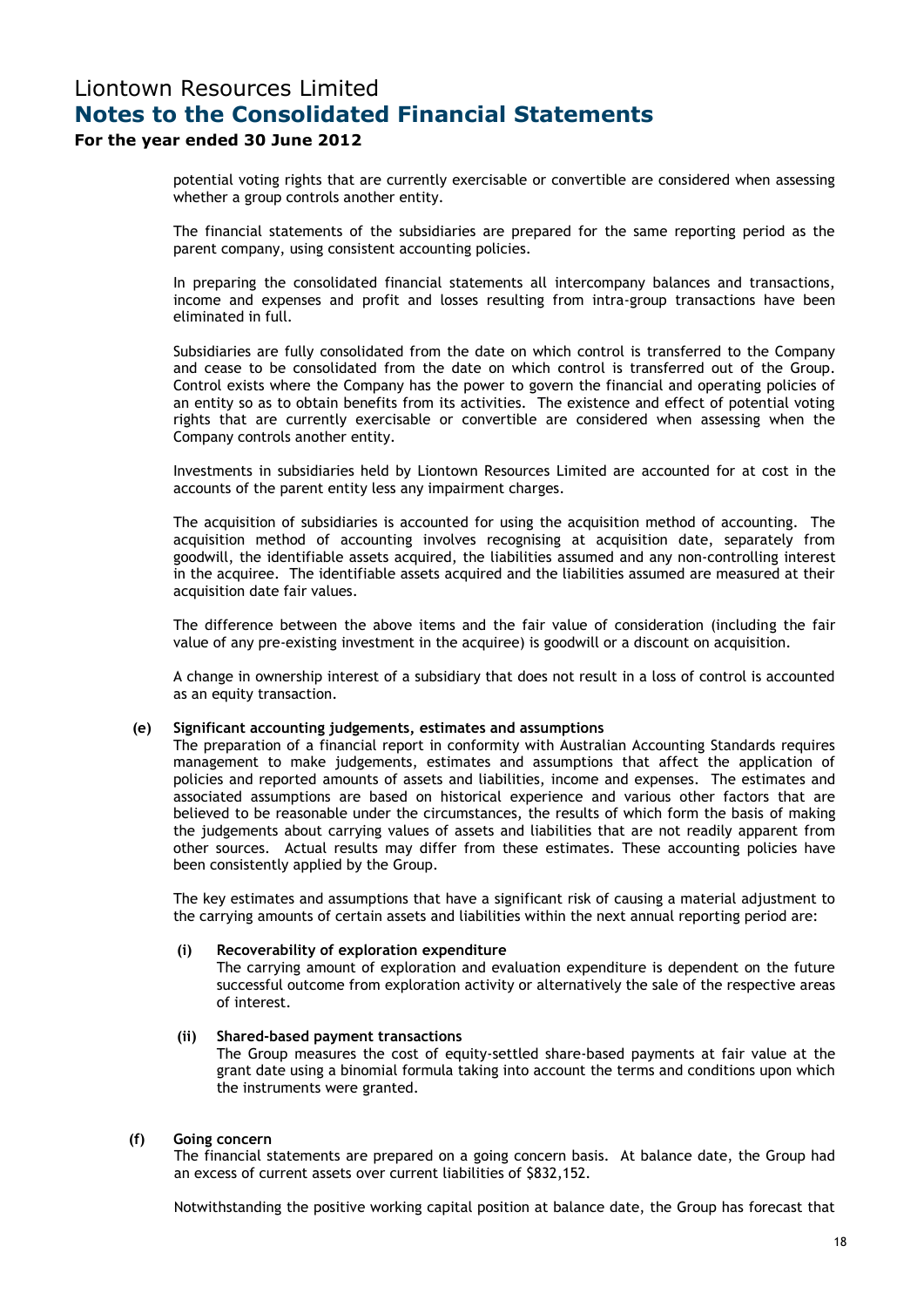### **For the year ended 30 June 2012**

it will need to seek additional funding in the coming year in order to meet its operating expenditure and planned exploration expenditure for the next 12 months from the date of signing these financial statements. Subsequent to year end, the Company announced a fully underwritten Entitlement Offer to raise \$3.43 million which the Company believes is sufficient to sustain activities for at least the next 12 months.

#### **(g) Foreign currency translations**

The functional currency of the Company is Australian dollars and the functional currency of subsidiary based in Tanzania is United States dollars (US\$). The presentation of the Group is Australian dollars.

#### **(i) Foreign currency transactions**

Transactions in foreign currencies are translated to the respective functional currencies of Group entities at exchange rates at the dates of the transactions. Monetary assets and liabilities denominated in foreign currencies at reporting date are retranslated to the functional currency at the exchange rate at that date. The foreign currency gain or loss on monetary items is the difference between amortised cost in the functional currency at the beginning of the period, adjusted for effective interest and payments during the period, and the amortised cost in foreign currency translated at the exchange rate at the end of the year.

Non-monetary assets and liabilities denominated in foreign currencies that are measured at fair value are retranslated to the functional currency at the exchange rate at the date that the fair value was determined. Non-monetary items in a foreign currency that are measured in terms of historical cost are translated using the exchange rate at the date of the transaction.

Foreign currency differences arising on retranslation are recognised in profit or loss, except for the following differences which are recognised in other comprehensive income arising on the retranslation of:

- available-for-sale equity investments (except on impairment in which case foreign currency differences that are recognised in other comprehensive income are reclassified to profit or loss);
- a financial liability designated as a hedge of the net investment in a foreign operation to the extent that the hedge is effective; or
- qualifying cash flow hedges to the extent the hedge is effective**.**

#### **(ii) Foreign Operations**

The assets and liabilities of foreign operations, including goodwill and fair value adjustments arising on acquisition, are translated to the functional currency at exchange rates at the reporting date. The income and expenses of foreign operations are translated to Australian dollars at average exchange rates.

Foreign currency differences are recognised in other comprehensive income, and presented in foreign currency translation reserve (translation reserve) in equity upon translation to presentation currency. When a foreign operation is disposed of such that control, significant influence or joint control is lost, the cumulative amount in the translation reserve related to that foreign operation is reclassified to profit or loss as part of the gain or loss on disposal. When the Group disposes of only part of its interest in a subsidiary that includes a foreign operation while retaining control, the relevant proportion of the cumulative amount is reattributed to non-controlling interests. When the Group disposes of only part of its investment in an associate or joint venture that includes a foreign operation while retaining significant influence or joint control, the relevant proportion of the cumulative amount is reclassified to profit or loss.

When settlement of a monetary item receivable from or payable to a foreign operation is neither planned or likely in the foreseeable future, foreign exchange gains and losses arising from such a monetary item are considered to form part of a net investment in a foreign operation and are recognised in other comprehensive income, and are presented in the translation reserve in equity.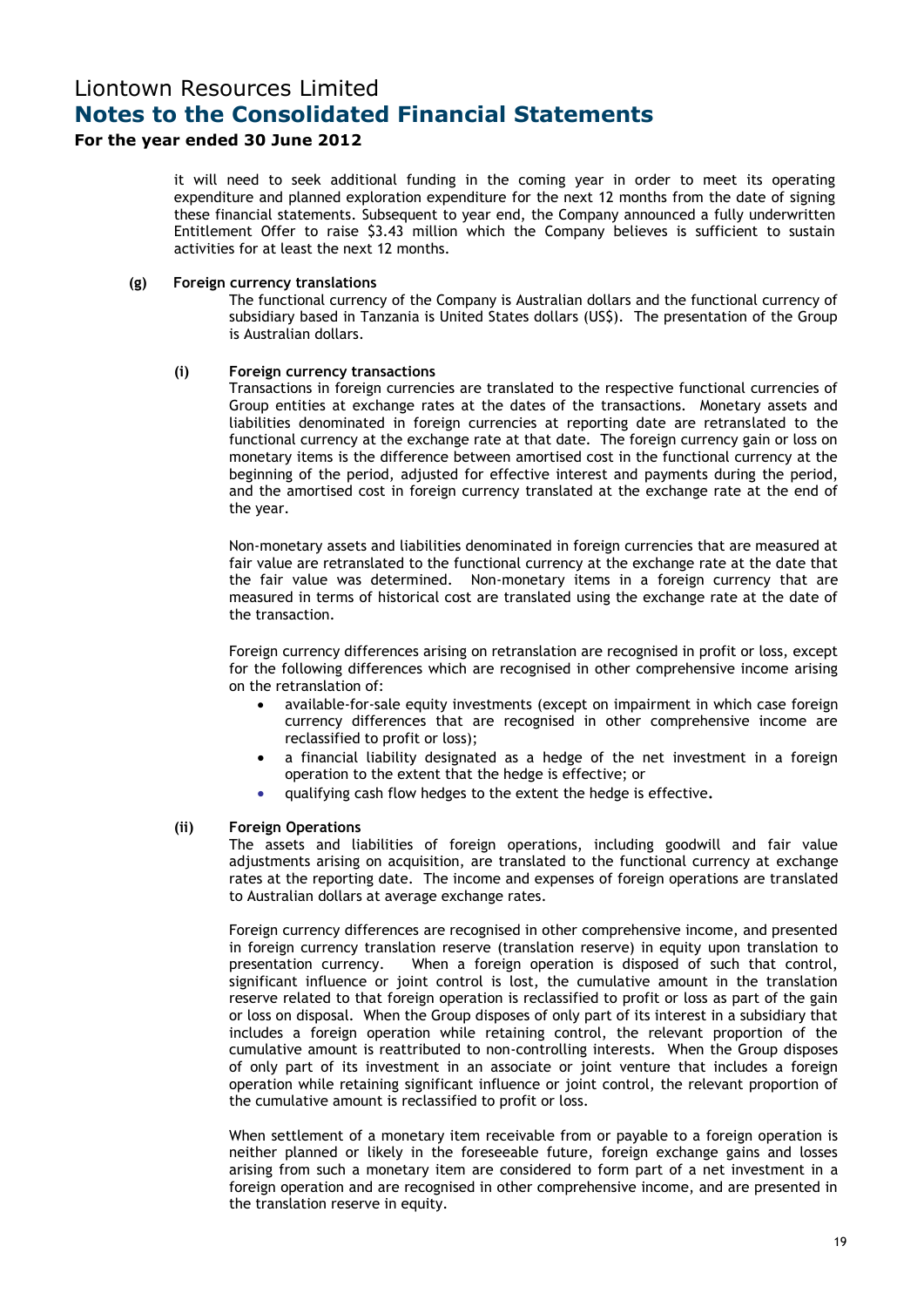# **For the year ended 30 June 2012**

#### **(h) Segment reporting**

Operating segments are reported in a manner consistent with internal reporting provided to the Board of Directors who are responsible for allocating resources and assessing the performance of the operating segments.

#### **(i) Revenue recognition**

Revenue is recognised to the extent that it is probable that the economic benefits will flow to the Group and the revenue can be reliably measured.

#### **(i) Sale of goods and interests in exploration assets**

Revenue is recognised when the significant risks and rewards of ownership of the goods/exploration assets have passed to the buyer and the costs incurred or to be incurred in respect of the transaction can be reliably measured. Risks and rewards of ownership are considered passed to the buyer at the time of delivery of the goods/exploration assets to the buyer.

#### **(ii) Services rendered**

Revenue from services rendered is recognised in the statement of comprehensive income in proportion to the stage of completion of the transaction at balance date. The stage of completion is assessed by reference to surveys of work performed. No revenue is recognised if there are significant uncertainties regarding recovery of the consideration due, the costs incurred or to be incurred cannot be measured reliably.

#### **(iii) Interest received**

Interest income is recognised in the statement of comprehensive income as it accrues, using the effective interest method. The interest expense component of finance lease payments is recognised in the statement of comprehensive income using the effective interest method.

#### **(j) Expenses**

#### **(i) Operating lease payments**

Payments made under operating leases are recognised in the statement of comprehensive income on a straight-line basis over the term of the lease. Lease incentives received are recognised in the statement of comprehensive income as an integral part of the total lease expense and spread over the lease term.

#### **(ii) Finance lease payments**

Minimum lease payments are apportioned between the finance charge and the reduction of the outstanding liability. The finance charge is allocated to each period during the lease term so as to produce a constant periodic rate of interest on the remaining balance of the liability.

#### **(iii) Financing costs**

Financing costs comprise interest payable on borrowings calculated using the effective interest method and interest receivable on funds invested.

#### **(k) Depreciation**

Depreciation is charged to the statement of comprehensive income on a diminishing value basis over the estimated useful lives of each part of an item of property, plant and equipment. Land is not depreciated. Depreciation rates used in the current and comparative periods are as follows:

plant and equipment 5%-50%

The residual value, if not insignificant, is reassessed annually.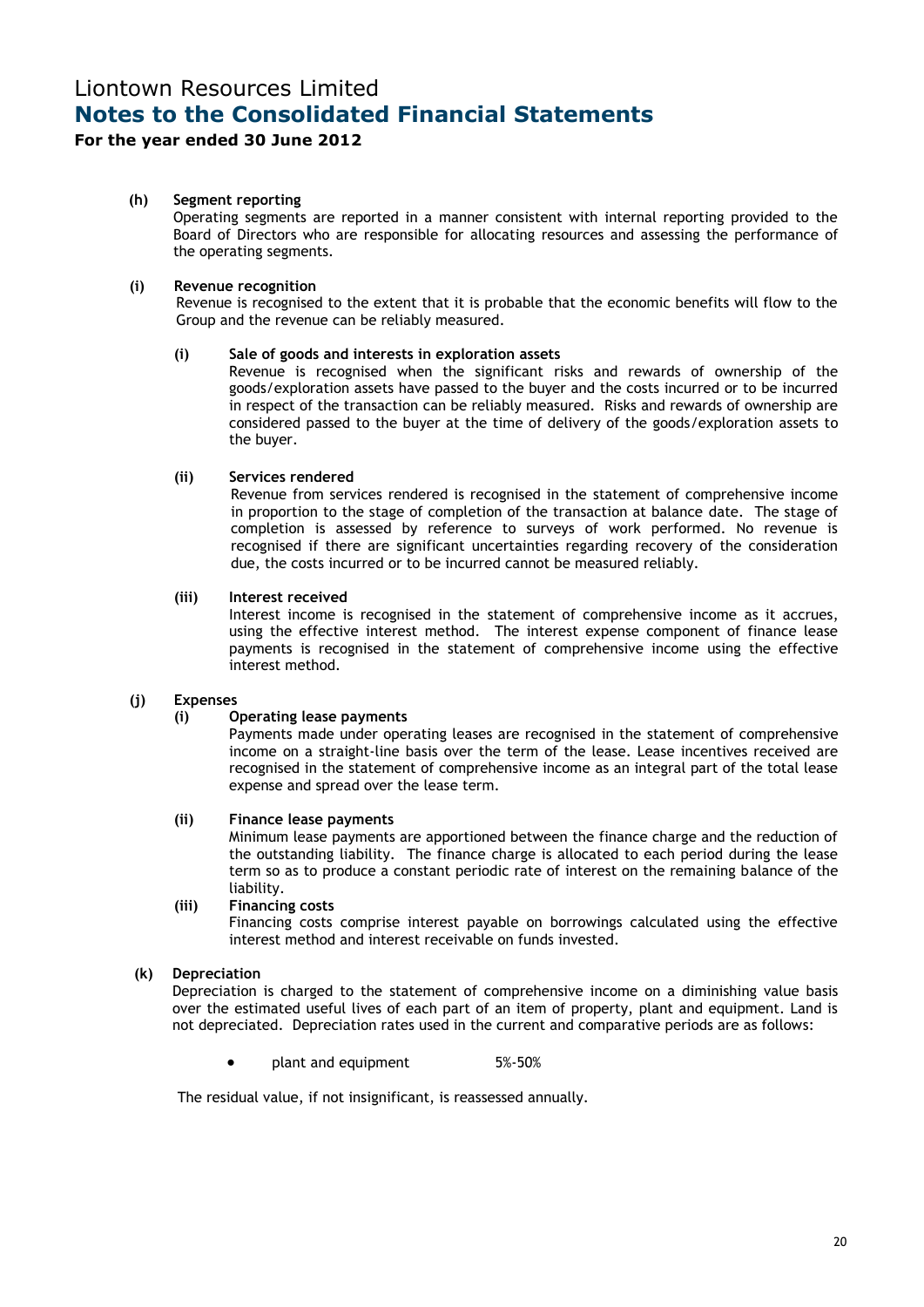### **For the year ended 30 June 2012**

#### **(l) Income tax**

Income tax in the statement of comprehensive income comprises current and deferred tax. Income tax is recognised in the statement of comprehensive income except to the extent that it relates to items recognised directly in equity, in which case it is recognised in equity.

Current tax is the expected tax payable on the taxable income for the year, using tax rates enacted or substantively enacted at the balance date, and any adjustment to tax payable in respect of previous years.

Deferred tax is provided on all temporary differences at balance date between the tax bases of assets and liabilities and their carrying amounts for financial reporting purposes. The amount of deferred tax provided is based on the expected manner of realisation or settlement of the carrying amount of assets and liabilities, using tax rates enacted or substantively enacted at the balance date.

A deferred tax asset is recognised only to the extent that it is probable that future taxable profits will be available against which the asset can be utilised. Deferred tax assets are reduced to the extent that it is no longer probable that the related tax benefit will be realised.

#### **(m) Goods and Services Tax**

Revenue, expenses and assets are recognised net of the amount of goods and services tax ('GST'), except where the amount of GST incurred is not recoverable from the taxation authority. In these circumstances, the GST is recognised as part of the cost of acquisition of the asset or as part of the expense.

Receivables and payables are stated with the amount of GST included. The net amount of GST recoverable from, or payable to, the Australian Taxation Office ('ATO') is included as a current asset or liability in the statement of financial position.

Cash flows are included in the statement of cash flows on a gross basis. The GST components of cash flows arising from investing and financing activities which are recoverable from, or payable to, the ATO are classified as operating cash flows.

#### **(n) Impairment**

At each reporting date, the Group assesses whether there is any indication that an asset may be impaired. Where an indicator of impairment exists, the Group makes a formal estimate of recoverable amount. Where the carrying amount of an asset exceeds its recoverable amount the asset is considered impaired and is written down to its recoverable amount.

Recoverable amount is the greater of fair value less costs to sell and value in use. Value in use is the present value of the future cash flows expected to be derived from the asset or cash generating unit. In estimating value in use, a pre-tax discount rate is used which reflects current market assessments of the time value of money and the risks specific to the asset. For an asset that does not generate largely independent cashflows, the recoverable amount is determined for the cash generating unit to which the asset belongs.

Impairment losses are recognised in the statement of comprehensive income unless the asset has previously been revalued, in which case the impairment loss is recognised as a reversal to the extent of that previous revaluation with any excess recognised through the statement of comprehensive income. Receivables with a short duration are not discounted.

#### **(o) Cash and cash equivalents**

Cash and cash equivalents comprise cash balances and call deposits with an original maturity of six months or less. Bank overdrafts that are repayable on demand and form an integral part of the Group's cash management are included as a component of cash and cash equivalents for the purpose of the statement of cash flows.

### **(p) Trade and other receivables**

Trade and other receivables are stated at cost less impairment losses (see accounting policy (n)).

#### **(q) Non-current assets held for sale and discontinued operations**

Immediately before classification as held for sale, the measurement of the assets (and all assets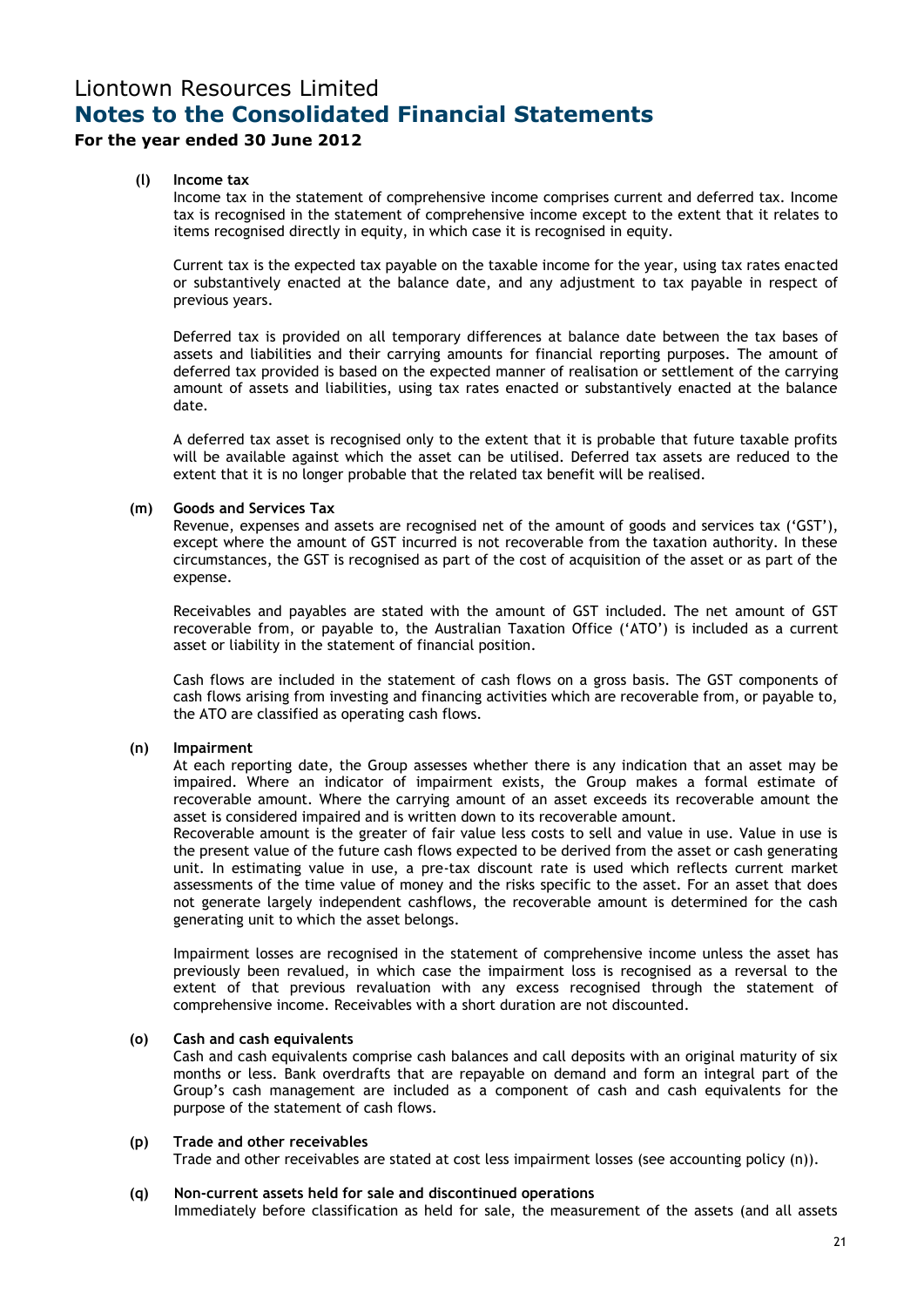# **For the year ended 30 June 2012**

and liabilities in a disposal group) is brought up to date in accordance with applicable AIFRS. Then, on initial classification as held for sale, non-current assets and disposal groups are recognised at the lower of carrying amount and fair value less costs to sell.

Impairment losses on initial classification as held for sale are included in profit or loss, even when there is a revaluation. The same applies to gains and losses on subsequent re-measurement.

A discontinued operation is a component of the Group's business that represents a separate major line of business or geographical area of operations or is a subsidiary acquired exclusively with a view to resale.

Classification as a discontinued operation occurs upon disposal or when the operation meets the criteria to be classified as held for sale, if earlier. A disposal group that is to be abandoned also may qualify.

#### **(r) Property, plant and equipment**

Property, plant and equipment is stated at cost less accumulated depreciation and any accumulated impairment losses. Such cost includes the cost of replacing parts that are eligible for capitalisation when the cost of replacing the parts is incurred.

The assets' residual values, useful lives and amortisation methods are reviewed, and adjusted if appropriate, at each financial year end.

An item of plant and equipment is derecognised upon disposal or when no further future economic benefits are expected from its use or disposal.

Any gain or loss arising on de-recognition of the asset (calculated as the difference between the net disposal proceeds and the carrying amount of the asset) is included in profit or loss in the year the asset is derecognised.

### **(s) Financial assets**

Financial assets in the scope of AASB 139 *Financial Instruments: Recognition and Measurement* are classified as either financial assets at fair value through profit or loss, loans and receivables, heldto-maturity investments, or available-for-sale investments, as appropriate. When financial assets are recognised initially, they are measured at fair value, plus, in the case of investments not at fair value, through profit or loss, directly attributable transactions costs. The Group determines the classification of its financial assets after initial recognition and, when allowed and appropriate, reevaluates this designation at each financial year end.

#### **(i) Financial assets at fair value through profit or loss**

Financial assets classified as held for trading are included in the category 'financial assets at fair value through profit or loss'. Financial assets are classified as held for trading if they are acquired for the purpose of selling in the near term. Derivatives are also classified as held for trading unless they are designated as effective hedging instruments. Gains or losses on investments held for trading are recognised in profit or loss.

#### **(ii) Held-to-maturity investments**

If the Group has the positive intent and ability to hold debt securities to maturity, then they are classified as held-to-maturity. Held-to-maturity investments are measured at amortised cost using the effective interest method, less any impairment losses.

#### **(iii) Loans and receivables**

Loans and receivables are non-derivative financial assets with fixed or determinable payments that are not quoted in an active market. Such assets are carried at amortised cost using the effective interest method. Gains and losses are recognised in profit or loss when the loans and receivables are derecognised or impaired, as well as through the amortisation process.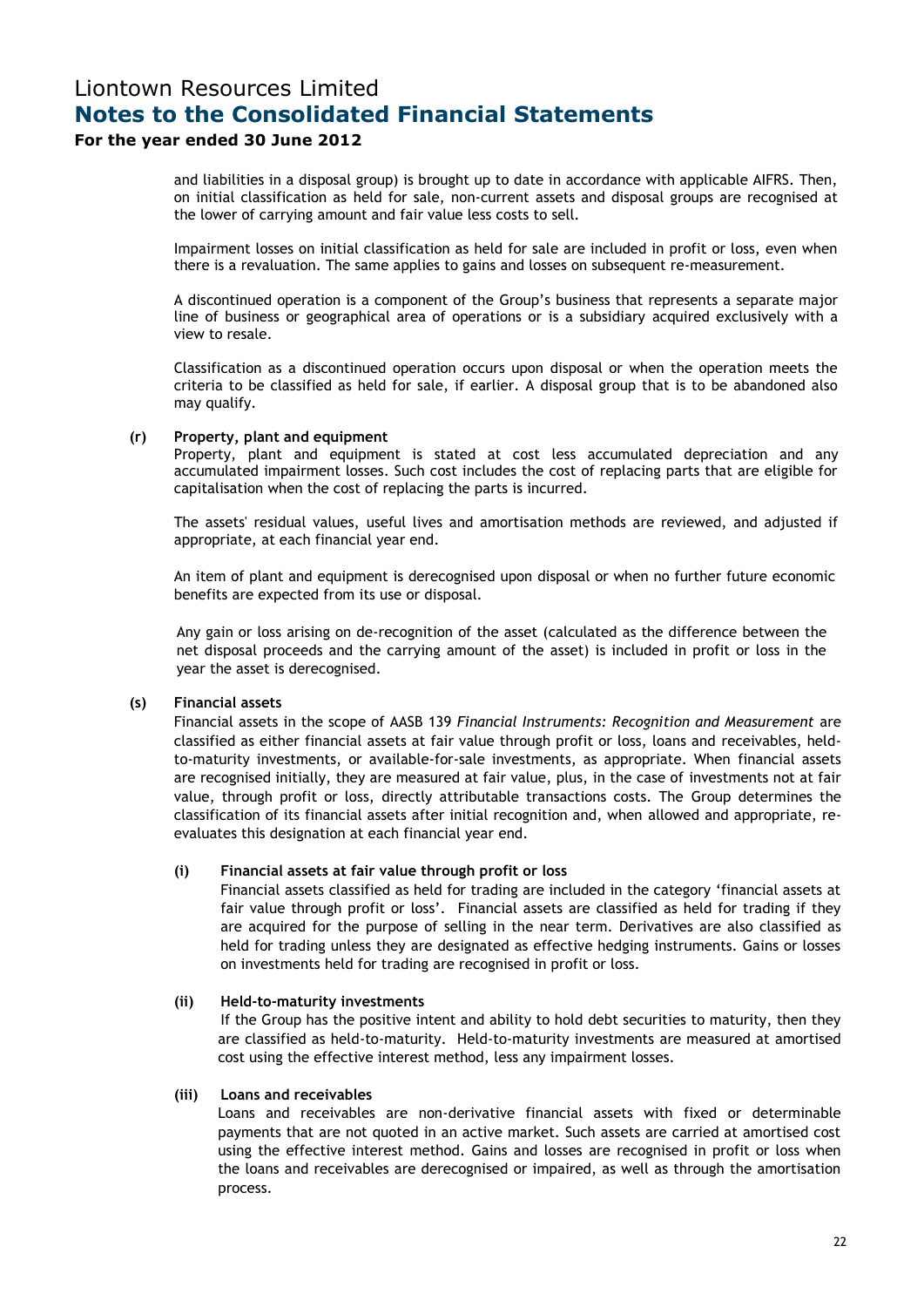# **For the year ended 30 June 2012**

### **(iv) Available-for-sale investments**

Available-for-sale investments are those non-derivative financial assets that are designated as available-for-sale or are not classified as any of the three preceding categories. After initial recognition available-for sale investments are measured at fair value with gains or losses being recognised as a separate component of equity until the investment is derecognised or until the investment is determined to be impaired, at which time the cumulative gain or loss previously reported in equity is recognised in profit or loss.

The fair value of investments that are actively traded in organised financial markets is determined by reference to quoted market bid prices at the close of business on the reporting date. For investments with no active market, fair value is determined using valuation techniques. Such techniques include using recent arm's length market transactions; reference to the current market value of another instrument that is substantially the same; discounted cash flow analysis and option pricing models.

# **(t) Derecognition of financial assets and financial liabilities**

### **(i) Financial assets**

A financial asset (or, where applicable, a part of a financial asset or part of a group of similar financial assets) is derecognised when:

- the rights to receive cash flows from the asset have expired;
- the Group retains the right to receive cash flows from the asset, but has assumed an obligation to pay them in full without material delay to a third party under a 'pass-through' arrangement; or
- the Group has transferred its rights to receive cash flows from the asset and either:
	- (a) has transferred substantially all the risks and rewards of the asset, or
	- (b) has neither transferred nor retained substantially all the risks and rewards of the asset, but has transferred control of the asset.

When the Group has transferred its rights to receive cash flows from an asset and has neither transferred nor retained substantially all the risks and rewards of the asset nor transferred control of the asset, the asset is recognised to the extent of the Group's continuing involvement in the asset. Continuing involvement that takes the form of a guarantee a guarantee over the transferred asset is measured at the lower of the original carrying amount of the asset and the maximum amount of consideration received that the Group could be required to repay.

When continuing involvement takes the form of a written and/or purchased option (including a cash-settled option or similar provision) on the transferred asset, the extent of the Group's continuing involvement is the amount of the transferred asset that the Group may repurchase, except that in the case of a written put option (including a cash-settled option or similar provision) on an asset measured at fair value, the extent of the Group's continuing involvement is limited to the lower of the fair value of the transferred asset and the option exercise price.

#### **(ii) Financial liabilities**

A financial liability is derecognised when the obligation under the liability is discharged or cancelled or expires.

When an existing financial liability is replaced by another from the same lender on substantially different terms, or the terms of an existing liability are substantially modified, such an exchange or modification is treated as a derecognition of the original liability and the recognition of a new liability, and the difference in the respective carrying amounts is recognised in profit or loss.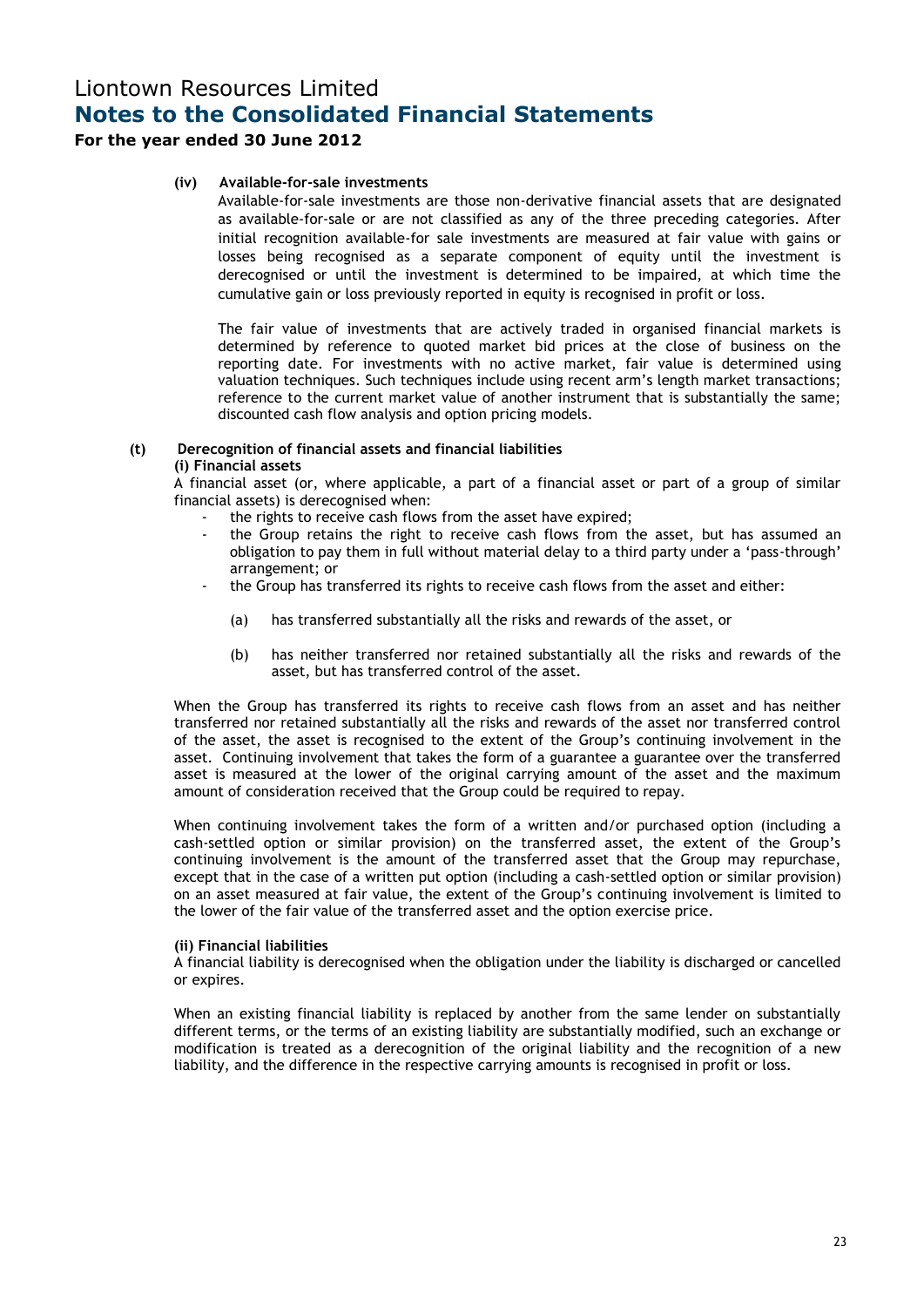# **For the year ended 30 June 2012**

#### **(u) Impairment of financial assets**

The Group assesses at each balance date whether a financial asset or group of financial assets is impaired.

#### **(i) Financial assets carried at amortised cost**

If there is objective evidence that an impairment loss on loans and receivables carried at amortised cost has been incurred, the amount of the loss is measured as the difference between the asset's carrying amount and the present value of estimated future cash flows (excluding future credit losses that have not been incurred) discounted at the financial asset's original effective interest rate (i.e. the effective interest rate computed at initial recognition). The carrying amount of the asset is reduced either directly or through use of an allowance account. The amount of the loss is recognised in profit or loss.

The Group first assesses whether objective evidence of impairment exists individually for financial assets that are individually significant, and individually or collectively for financial assets that are not individually significant. If it is determined that no objective evidence of impairment exists for an individually assessed financial asset, whether significant or not, the asset is included in a group of financial assets with similar credit risk characteristics and that group of financial assets is collectively assessed for impairment. Assets that are individually assessed for impairment and for which an impairment loss is or continues to be recognised are not included in a collective assessment of impairment.

If, in a subsequent period, the amount of the impairment loss decreases and the decrease can be related objectively to an event occurring after the impairment was recognised, the previously recognised impairment loss is reversed. Any subsequent reversal of an impairment loss is recognised in profit or loss, to the extent that the carrying value of the asset does not exceed its amortised cost at the reversal date.

#### **(ii) Financial assets carried at cost**

If there is objective evidence that an impairment loss has been incurred on an unquoted equity instrument that is not carried at fair value (because its fair value cannot be reliably measured), or on a derivative asset that is linked to and must be settled by delivery of such an unquoted equity instrument, the amount of the loss is measured as the difference between the asset's carrying amount and the present value of estimated future cash flows, discounted at the current market rate of return for a similar financial asset. Such impairment loss shall not be reversed in subsequent periods.

#### **(iii) Available-for-sale investments**

If there is objective evidence that an available-for-sale investment is impaired, an amount comprising the difference between its cost (net of any principal repayment and amortisation) and its current fair value, less any impairment loss previously recognised in profit or loss, is transferred from equity to the statement of comprehensive income. Reversals of impairment losses for equity instruments classified as available-for-sale are not recognised in profit. Reversals of impairment losses for debt instruments are reversed through profit or loss if the increase in an instrument's fair value can be objectively related to an event occurring after the impairment loss was recognised in profit or loss.

#### **(v) Exploration, evaluation, development and tenement acquisition costs**

Exploration, evaluation, development and tenement acquisition costs in relation to separate areas of interest for which rights of tenure are current, are capitalised in the period in which they are incurred and are carried at cost less accumulated impairment losses. The cost of acquisition of an area of interest and exploration expenditure relating to that area of interest is carried forward as an asset in the statement of financial position so long as the following conditions are satisfied:

- 1) the rights to tenure of the area of interest are current; and
- 2) at least one of the following conditions is also met:
	- (i) the exploration and evaluation expenditures are expected to be recouped through successful development and exploitation of the area of interest, or alternatively, by its sale; or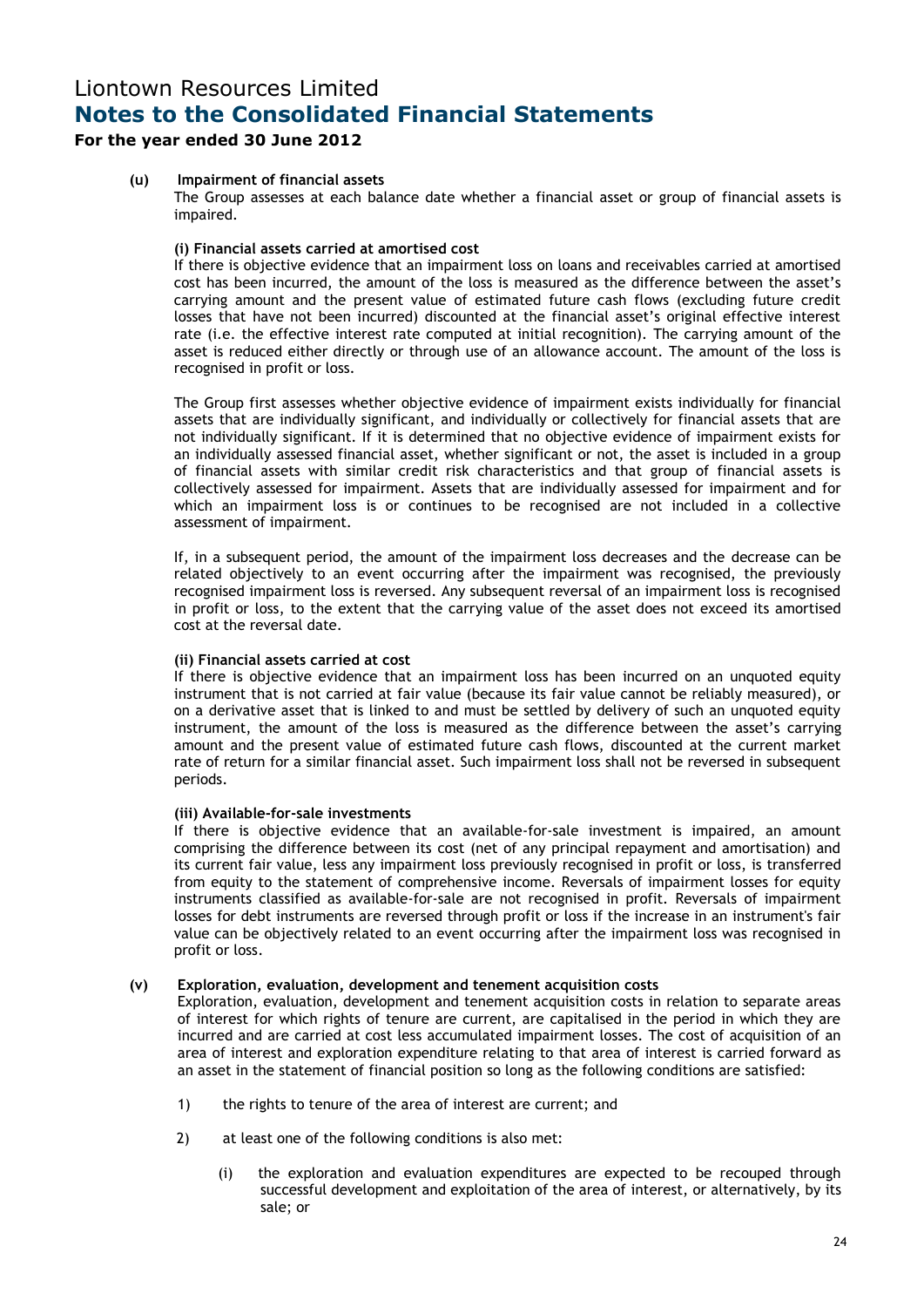**For the year ended 30 June 2012**

(ii) exploration and evaluation activities in the area of interest have not at the reporting date reached a stage which permits a reasonable assessment of the existence or otherwise of economically recoverable reserves, and active and significant operations in, or in relation to, the area of interest are continuing.

Exploration and evaluation expenditure is assessed for impairment when facts and circumstances suggest that their carrying amount exceeds their recoverable amount. Where this is the case an impairment loss is recognised. Where a decision is made to proceed with development, accumulated expenditure will be amortised over the life of the reserves associated with the area of interest once mining operations have commenced.

#### **(w) Trade and other payables**

Trade and other payables are stated at cost. Trade and other payables are presented as current liabilities unless payment is not due within 12 months.

#### **(x) Employee benefits**

**(i) Superannuation**

Obligations for contributions to defined contribution pension plans are recognised as an expense in the statement of comprehensive income as incurred.

### **(ii) Share-based payment transactions**

The Group provides benefits to employees (including directors) in the form of share-based payment transactions, whereby employees render services in exchange for shares or rights over shares ('equity-settled transactions').

The Group currently provides benefits under an Employee Share Option Plan.

The cost of these equity-settled transactions with employees and directors is measured by reference to the fair value at the date at which they are granted.

In valuing equity-settled transactions, no account is taken of any performance conditions, other than conditions linked to the price of the shares of the Company ('market conditions'). The cost of equity-settled transactions is recognised, together with a corresponding increase in equity, over the period in which the performance conditions are fulfilled, ending on the date on which the relevant employees become fully entitled to the award ('vesting date').

The cumulative expense recognised for equity-settled transactions at each reporting date until vesting date reflects:

- (i) the extent to which the vesting period has expired; and
- (ii) the number of awards that, in the opinion of the directors, will ultimately vest. This opinion is formed based on the best available information at balance date. No adjustment is made for the likelihood of market performance conditions being met as the effect of these conditions is included in the determination of fair value at grant date.

No expense is recognised for awards that do not ultimately vest, except for awards where vesting is conditional upon a market condition.

Where the terms of an equity-settled award are modified, as a minimum, an expense is recognised as if the terms had not been modified. In addition, an expense is recognised for any increase in the value of the transaction as a result of the modification, as measured at the date of modification.

Where an equity-settled award is cancelled, it is treated as if it had vested on the date of cancellation, and any expense not yet recognised for the award is recognised immediately. However, if a new award is substituted for the cancelled award, and designated as a replacement award on the date that it is granted, the cancelled and new award are treated as if they were a modification of the original award, as described in the previous paragraph.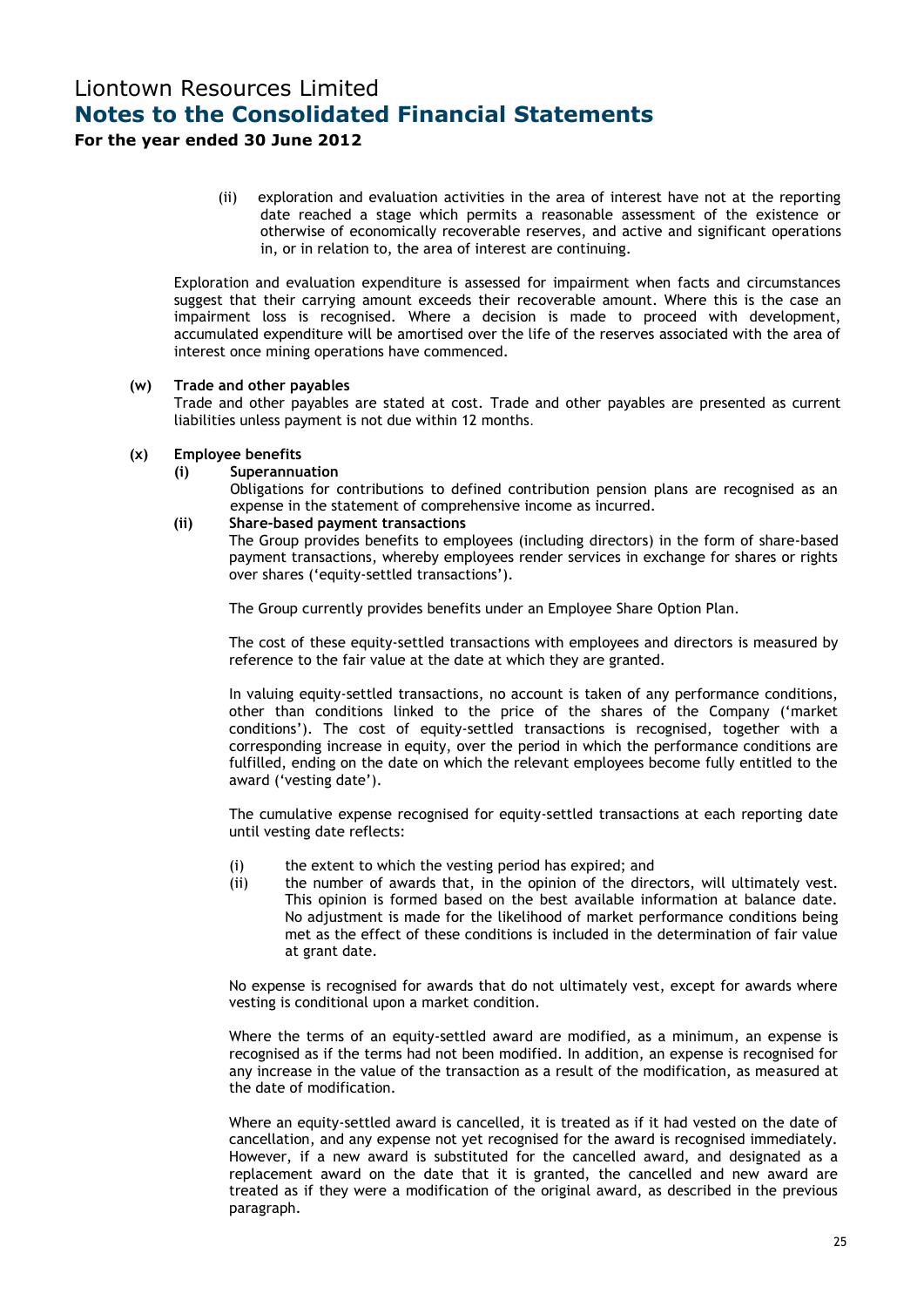# **For the year ended 30 June 2012**

The dilutive effect, if any, of outstanding options is reflected as additional share dilution in the computation of earnings per share.

#### **(iii) Wages, salaries, annual leave, sick leave and non-monetary benefits**

Liabilities for employee benefits for wages, salaries, annual leave and sick leave represent present obligations resulting from employees' services provided to reporting date, calculated at undiscounted amounts based on remuneration wage and salary rates that the Group expects to pay as at reporting date including related on-costs, such as, workers compensation insurance and payroll tax.

#### **(y) Provisions**

A provision is recognised in the statement of financial position when the Group has a present legal or constructive obligation as a result of a past event, and it is probable that an outflow of economic benefits will be required to settle the obligation. If the effect is material, provisions are determined by discounting the expected future cash flows at a pre-tax rate that reflects current market assessments of the time value of money and, when appropriate, the risks specific to the liability.

#### **(z) Issued capital**

#### **(i) Ordinary share capital**

Ordinary shares and partly paid shares are classified as equity.

#### **(ii) Transaction costs**

Transaction costs of an equity transaction are accounted for as a deduction from equity, net of any related income tax benefit.

#### **(aa) Earnings per share**

Basic earnings per share is calculated as net profit attributable to members of the parent, adjusted to exclude any costs of servicing equity (other than dividends) and preference share dividends, divided by the weighted average number of ordinary shares, adjusted for any bonus element. Diluted earnings per share is calculated as net profit attributable to members of the parent, adjusted for:

- costs of servicing equity (other than dividends) and preference share dividends;
- the after tax effect of dividends and interest associated with dilutive potential ordinary shares that have been recognised as expenses; and
- other non-discretionary changes in revenues or expenses during the period that would result from the dilution of potential ordinary shares; divided by the weighted average number of ordinary shares and dilutive potential ordinary shares, adjusted for any bonus element

#### **(ab) Parent entity information**

The financial information for the parent entity, Liontown Resources Limited, disclosed in noted 21, has been prepared on the same basis as the consolidated financial statements, except as set out below.

#### **(i) Investments in subsidiaries, associates and joint venture entities**

Investments in subsidiaries, associates and joint venture entities are accounted for at cost in the parent entity's financial statements. Dividends received from associates are recognised in the parent entity's profit or loss, rather than being deducted from the carrying amount of these investments.

#### **(ii) Share-based payments**

The grant by the company of options over its equity instruments to the employees of subsidiary undertakings in the group is treated as a capital contribution to that subsidiary undertaking. The fair value of employee services received, measured by reference to the grant date fair value, is recognised over the vesting period as an increase to investment in subsidiary undertakings, with a corresponding credit to equity.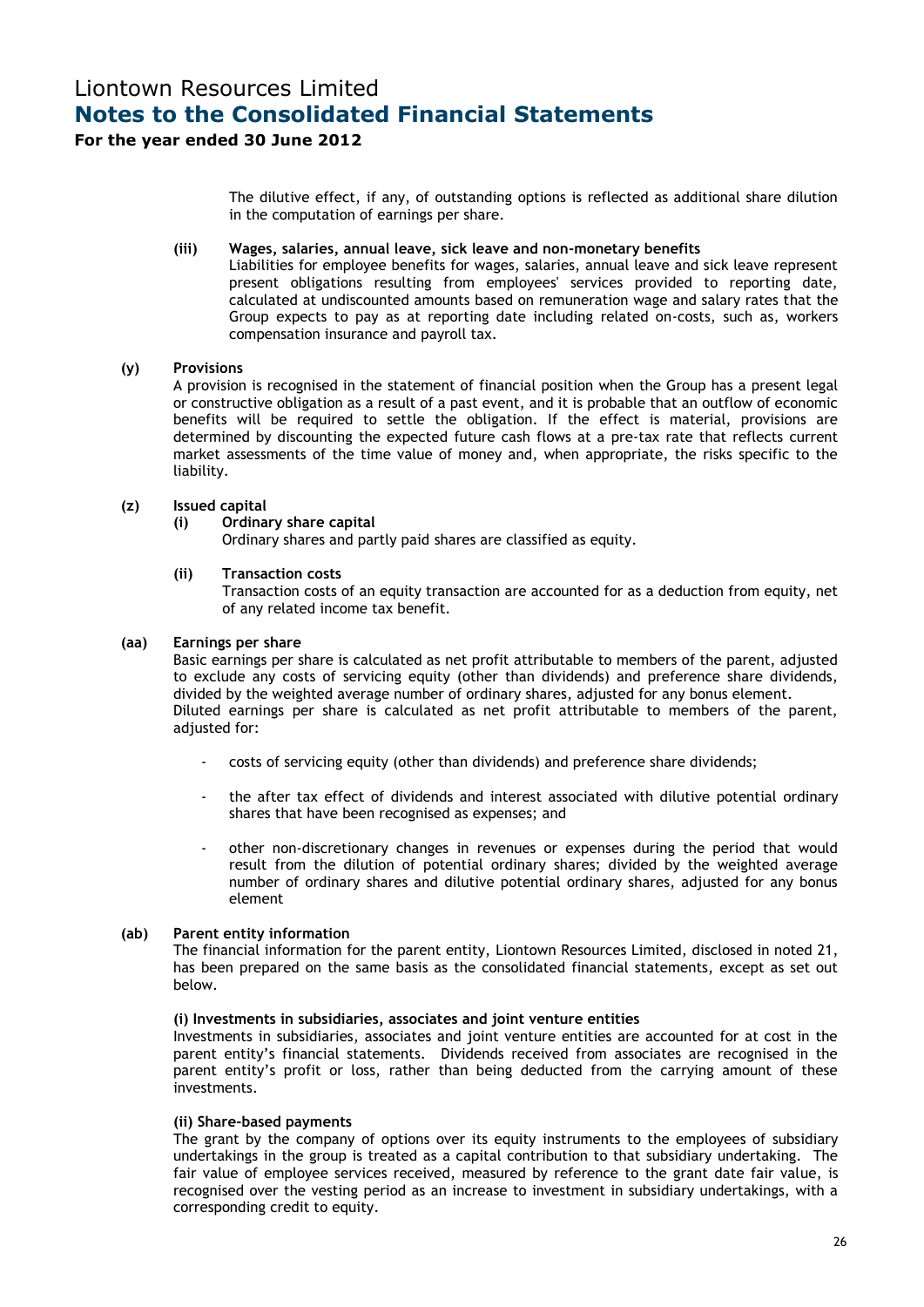**For the year ended 30 June 2012**

### **2. Segment reporting**

The Group has identified its operating segments based on internal reports that are reviewed and used by the Board of Directors in assessing performance and in determining the allocation of resources.

The operating segments are identified by management based on the allocation of costs; whether they are corporate related costs or exploration costs. Results of both segments are reported to the Board of Directors at each Board meeting or more frequently if required.

|                                     | <b>Exploration and Evaluation</b> |              | Corporate    |              | <b>Total</b>  |               |
|-------------------------------------|-----------------------------------|--------------|--------------|--------------|---------------|---------------|
|                                     | 30 June 2012                      | 30 June 2011 | 30 June 2012 | 30 June 2011 | 30 June 2012  | 30 June 2011  |
|                                     |                                   |              |              |              |               |               |
| Impairment of exploration and       |                                   |              |              |              |               |               |
| evaluation assets                   | (334, 451)                        |              |              |              | (334, 451)    |               |
| Exploration costs not capitalised   | (118,903)                         | (213, 644)   |              |              | (118,903)     | (213, 644)    |
| Corporate and administrative        |                                   |              |              |              |               |               |
| expenses                            |                                   |              | (824, 666)   | (1,093,782)  | (824, 666)    | (1,093,782)   |
| Segment net gain/ (loss) before tax | (453, 354)                        | (213, 644)   | (824, 666)   | (1,093,782)  | (1, 278, 020) | (1, 307, 426) |
| Unallocated income/(expenses)       |                                   |              |              |              |               |               |
| Net financing income                |                                   |              |              |              | 62,800        | 117,480       |
| Profit/(loss) before income tax     |                                   |              |              |              | (1, 215, 220) | (1, 189, 946) |
|                                     | <b>Exploration and Evaluation</b> |              | Corporate    |              | <b>Total</b>  |               |
|                                     | 30 June 2012                      | 30 June 2011 | 30 June 2012 | 30 June 2011 | 30 June 2012  | 30 June 2011  |
|                                     |                                   |              |              |              |               |               |
| Segment assets:                     |                                   |              |              |              |               |               |
| Exploration and evaluation assets   | 3,640,913                         | 1,684,900    |              |              | 3,640,913     | 1,684,900     |
| Other                               | 116,190                           | 67,196       | 59,295       | 86,706       | 175,485       | 153,902       |
|                                     | 3,757,103                         | 1,752,096    | 59,295       | 86,706       | 3,816,398     | 1,838,802     |
| <b>Unallocated assets</b>           |                                   |              |              |              | 1,512,325     | 1,559,656     |
| <b>Total assets</b>                 |                                   |              |              |              | 5,328,723     | 3,398,458     |
| <b>Segment Liabilities</b>          | 640,698                           | 69,077       | 77,871       | 71,295       | 718,569       | 140,372       |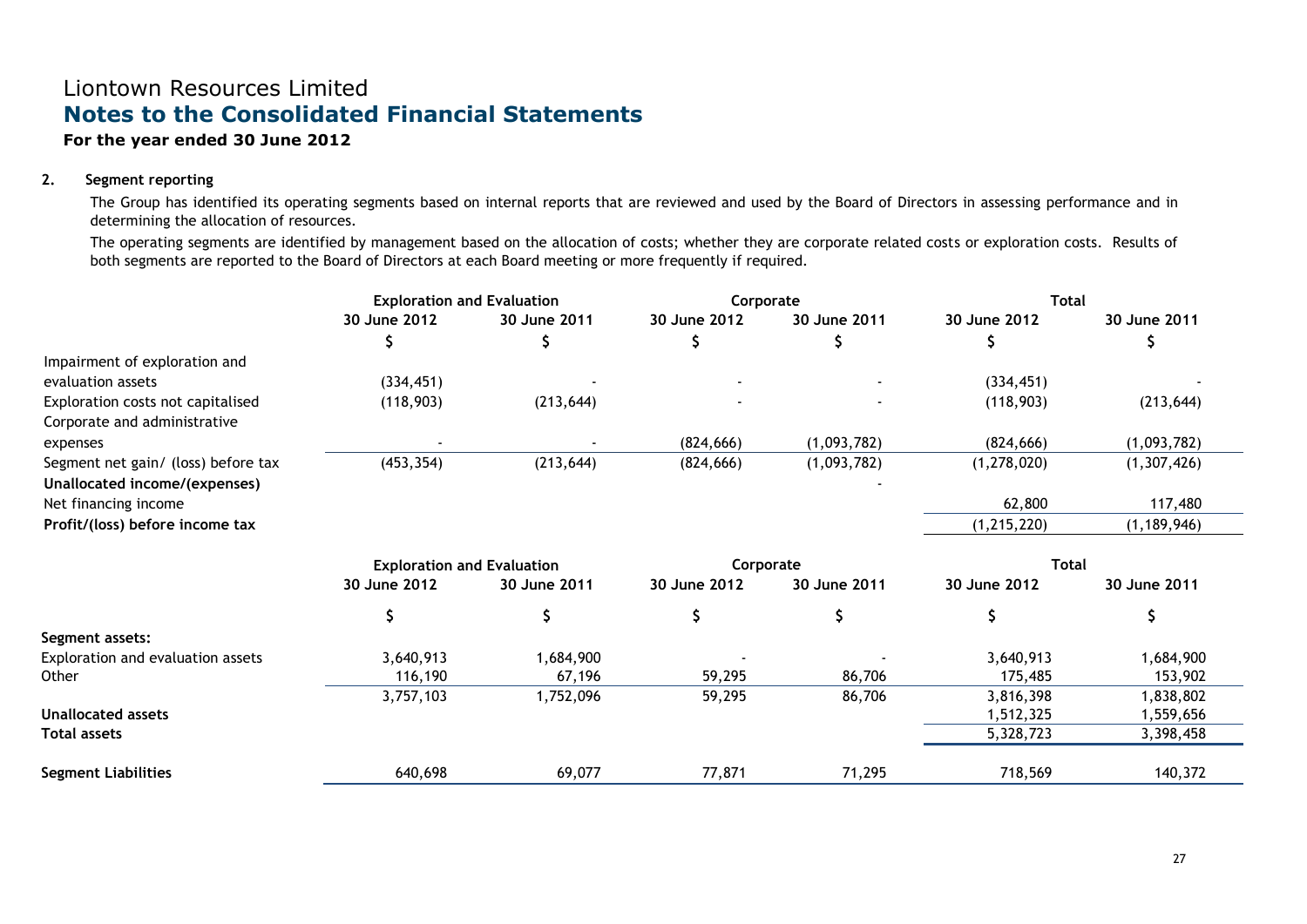# **3. Revenue and expenses**

**(a) Revenue**

|     |                                                        | <b>Note</b>             | 2012               | 2011      |
|-----|--------------------------------------------------------|-------------------------|--------------------|-----------|
|     |                                                        |                         | \$                 | \$        |
|     | Interest received                                      |                         | 62,800             | 117,480   |
|     |                                                        |                         | 62,800             | 117,480   |
|     |                                                        |                         |                    |           |
|     |                                                        |                         |                    |           |
| (b) | Corporate administrative expenses                      |                         |                    |           |
|     |                                                        |                         | 2012               | 2011      |
|     |                                                        |                         | $\mathsf{\hat{S}}$ | \$        |
|     | Depreciation and amortisation                          |                         | 21,256             | 32,557    |
|     | Insurance                                              |                         | 27,131             | 28,893    |
|     | Legal fees                                             |                         | 41,465             | 34,420    |
|     | Office costs                                           |                         | 9,519              | 13,241    |
|     | Personnel expenses                                     | $\overline{\mathbf{4}}$ | 397,271            | 662,114   |
|     | Regulatory and compliance                              |                         | 98,749             | 88,476    |
|     | Corporate and administration office rent               |                         | 144,000            | 144,000   |
|     | Other                                                  |                         | 85,275             | 90,081    |
|     |                                                        |                         | 824,666            | 1,093,782 |
|     |                                                        |                         |                    |           |
| 4.  | Personnel expenses                                     |                         |                    |           |
|     |                                                        |                         | 2012               | 2011      |
|     |                                                        |                         | \$                 | \$        |
|     | Wages and salaries                                     |                         | 166,915            | 130,035   |
|     | Directors' fees                                        |                         | 163,750            | 235,834   |
|     | Other associated personnel expenses                    |                         | 4,121              | 22,255    |
|     | Defined contribution superannuation fund contributions |                         | 36,381             | 25,349    |
|     | Annual leave                                           |                         | 14,658             | 13,045    |
|     | Equity-settled transactions                            |                         | 11,446             | 235,596   |
|     |                                                        |                         | 397,271            | 662,114   |
|     |                                                        |                         |                    |           |
| 5.  | Auditor's remuneration                                 |                         |                    |           |
|     |                                                        |                         | 2012               |           |
|     |                                                        |                         | \$                 | 2011      |
|     |                                                        |                         |                    | \$        |
|     | <b>Audit services</b>                                  |                         |                    |           |
|     | <b>HLB Mann Judd</b>                                   |                         |                    |           |
|     | Audit and review of financial reports                  |                         | 27,500             | 27,860    |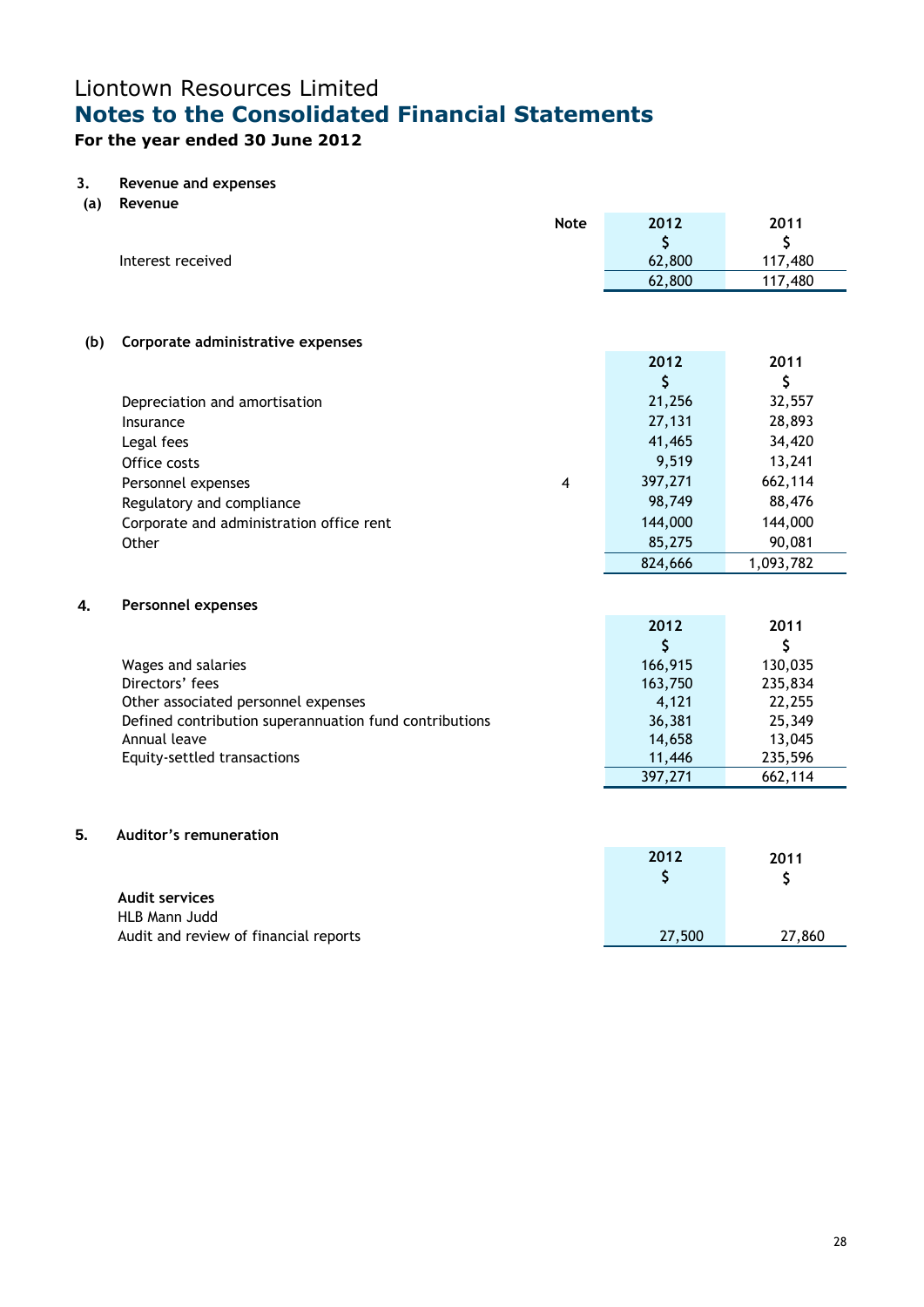# **For the year ended 30 June 2012**

| 6. | Income tax                                                                               | 2012                | 2011                |
|----|------------------------------------------------------------------------------------------|---------------------|---------------------|
|    |                                                                                          | \$                  | \$                  |
|    | (a) The prima facie income tax expense on pre-tax accounting                             |                     |                     |
|    | result from operations reconciles to the income tax benefit in                           |                     |                     |
|    | the financial statements as follows:                                                     |                     |                     |
|    | Accounting loss before tax from continuing operations                                    | (1, 215, 220)       | (1, 189, 946)       |
|    | Income tax benefit calculated at 30%                                                     | (364, 566)          | (356, 984)          |
|    | Tax effect of amounts which are not tax deductible (taxable) in                          |                     |                     |
|    | calculating taxable income:                                                              |                     |                     |
|    | Non-deductible expenses                                                                  | 5,015               | 45,407              |
|    | Share based payments                                                                     | 3,434               |                     |
|    | Deferred tax assets and liabilities not recognised                                       | 356,117             | 311,577             |
|    | Income tax expense/(benefit) reported in the statement of                                |                     |                     |
|    | comprehensive income                                                                     |                     |                     |
|    | (b) Unrecognised deferred tax balances                                                   |                     |                     |
|    | The following deferred tax assets and liabilities have not been                          |                     |                     |
|    | brought to account:                                                                      |                     |                     |
|    |                                                                                          |                     |                     |
|    | Deferred tax assets comprise:                                                            |                     |                     |
|    | Revenue losses available to offset against future taxable income<br>Share issue expenses | 2,505,876<br>54,721 | 2,059,974<br>28,125 |
|    | Accrued expenses and liabilities                                                         | 10,668              | 11,457              |
|    |                                                                                          | 2,571,265           | 2,099,556           |
|    | Deferred tax liabilities comprise:                                                       |                     |                     |
|    | Exploration expenditure capitalised                                                      | 525,433             | 463,840             |
|    | <b>Accrued interest</b>                                                                  | 327                 | 1,151               |
|    |                                                                                          | 525,760             | 464,991             |
|    |                                                                                          |                     |                     |
|    | (c) Income tax expense not recognised directly in equity                                 |                     |                     |
|    | during the year:                                                                         |                     |                     |
|    | Share issue costs                                                                        | 54,822              | 28,125              |
|    |                                                                                          |                     |                     |

Deferred tax liabilities have not been recognised in respect of these taxable temporary differences as the entity is able to control the timing of the reversal of the temporary difference and it is probable that the temporary difference will not reverse in the foreseeable future.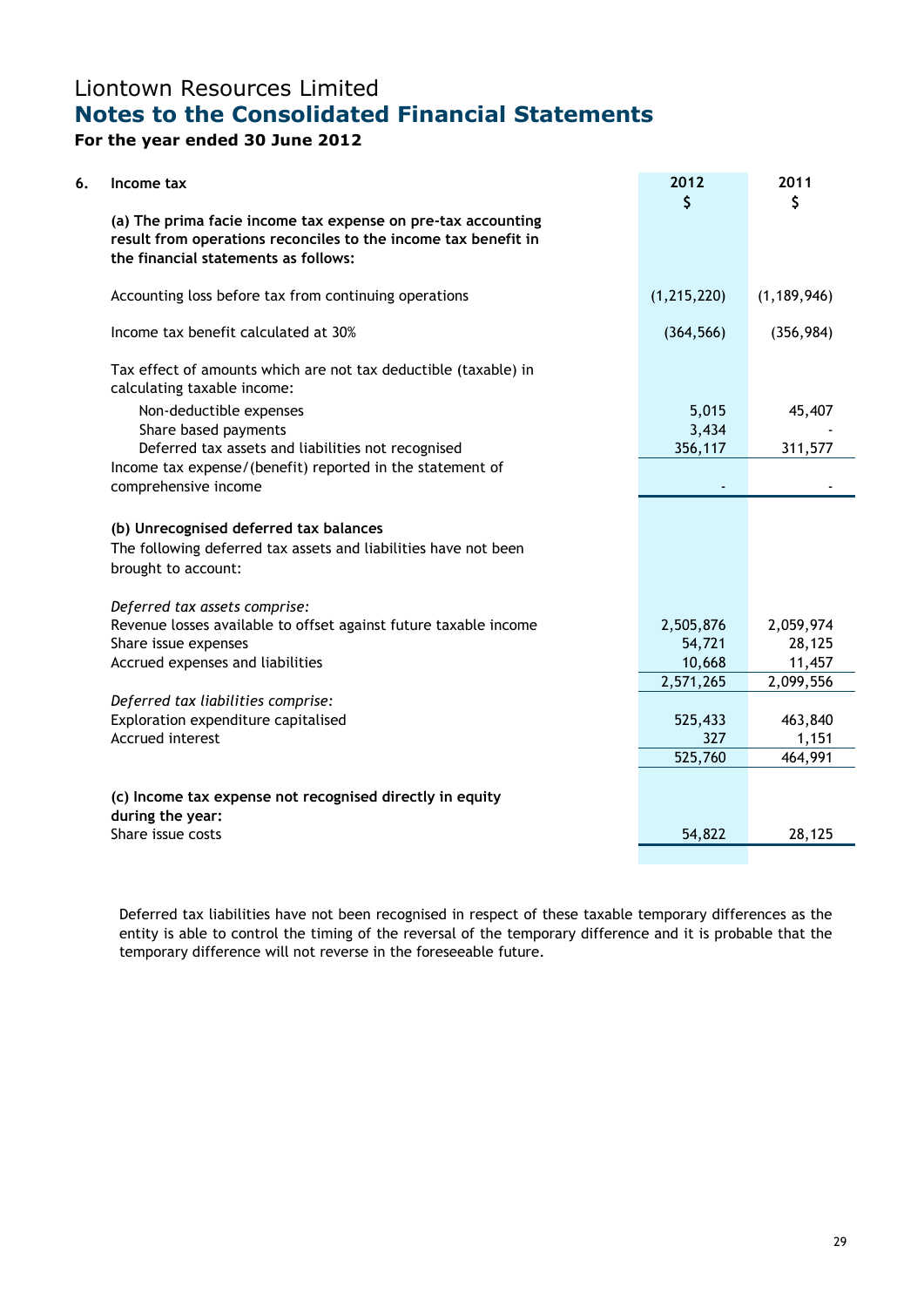# **7. Earnings per share**

**Basic and diluted earnings per share**

The calculation of basic and diluted earnings per share for the year ended 30 June 2012 was based on the loss attributable to ordinary shareholders of \$1,215,220 [2011: loss of \$1,189,946] average number of ordinary shares outstanding during the year ended 30 June 2012 of 252,724,609 [2011: 210,905,599] calculated as follows:

|     | Profit/(loss) attributable to ordinary shareholders (diluted)      | 2012<br>Ŝ.    | 2011<br>\$    |
|-----|--------------------------------------------------------------------|---------------|---------------|
|     | Profit/(loss) attributable to ordinary shareholders                | (1, 215, 220) | (1, 189, 946) |
|     | Profit/(loss) attributable to ordinary shareholders<br>(diluted)   | (1, 215, 220) | (1, 189, 946) |
|     | Weighted average number of ordinary shares (diluted)               | No.           | No.           |
|     | Weighted average number of ordinary shares at 30 June              | 252,724,609   | 210,905,999   |
|     | Weighted average number of ordinary shares (diluted)<br>at 30 June | 252,724,609   | 210,905,999   |
| 8.  | Cash and cash equivalents                                          |               |               |
|     |                                                                    | 2012<br>\$    | 2011<br>\$    |
|     | <b>Bank accounts</b>                                               | 829,787       | 489,342       |
|     | Term deposits                                                      | 652,530       | 1,011,388     |
|     | Petty cash                                                         | 7,061         | 2,686         |
|     | Cash and cash equivalents in the statement of cash flows           | 1,489,378     | 1,503,416     |
| 9.  | Trade and other receivables                                        |               |               |
|     |                                                                    | 2012          | 2011          |
|     | Current                                                            | \$            | \$            |
|     | Other trade receivables                                            | 43,259        | 37,104        |
|     | Prepayments                                                        | 18,084        | 17,580        |
|     |                                                                    | 61,343        | 54,684        |
| 10. | <b>Financial assets</b>                                            |               |               |
|     |                                                                    | 2012          | 2011          |
|     | Non-current                                                        | \$            | \$            |
|     | Bank guarantee                                                     | 33,410        | 31,739        |
|     | Security deposits                                                  | 15,000        | 15,000        |
|     | Funds held on trust                                                | 5,959         | 5,663         |
|     |                                                                    | 54,369        | 52,402        |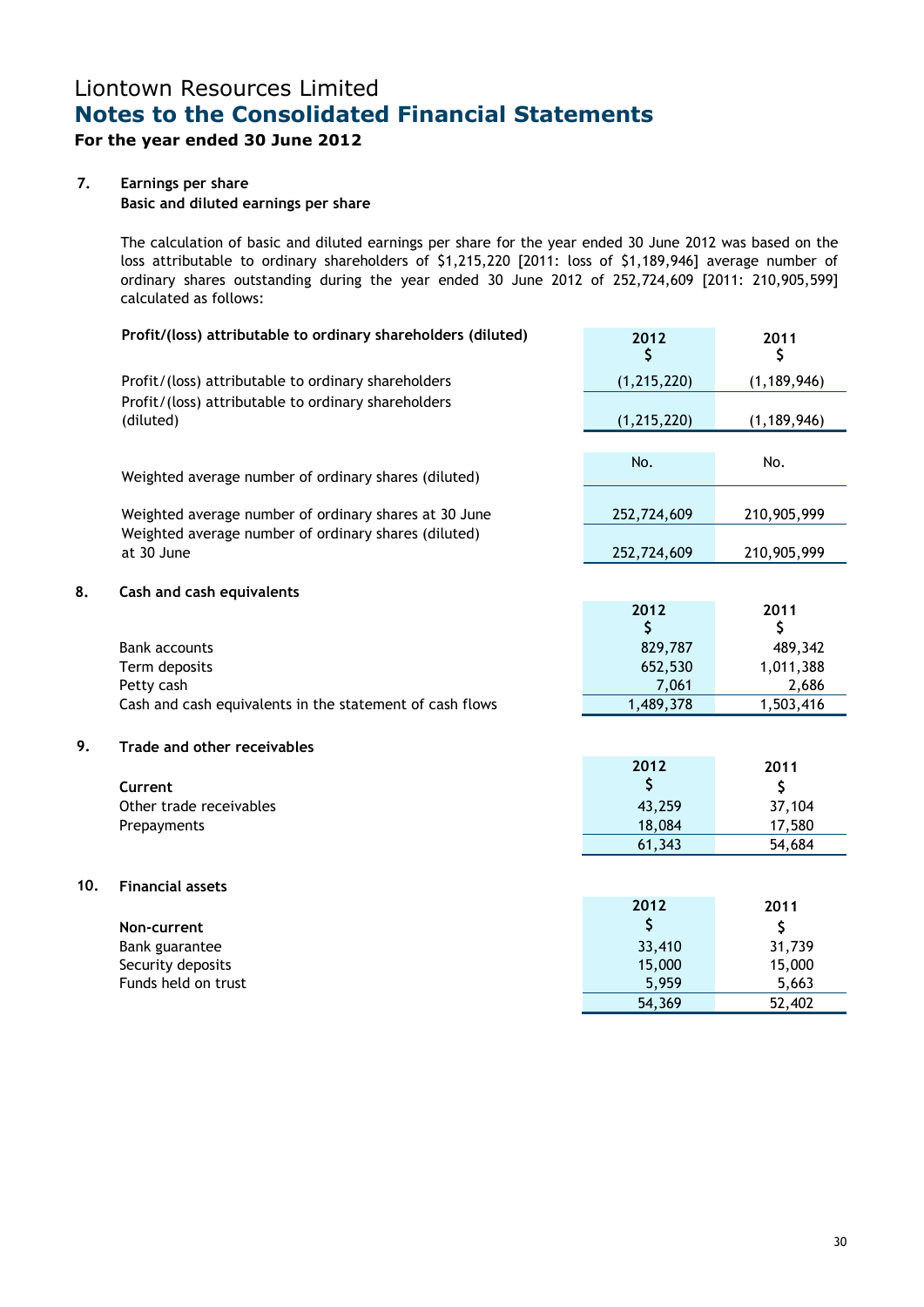#### **11. Exploration and evaluation expenditure**

Costs carried forward in respect of areas of interest in the exploration and evaluation phases (at cost):

|                                                 | 2012       | 2011       |
|-------------------------------------------------|------------|------------|
|                                                 |            |            |
| Balance at beginning of year                    | 1,684,900  | 925,950    |
| Expenditure incurred during the year            | 2,409,367  | 972.594    |
| Impairment of exploration and evaluation assets | (334, 451) |            |
| Exploration expenditure not capitalised         | (118,903)  | (213, 644) |
|                                                 | 3,640,913  | 1,684,900  |

The recoupment of costs carried forward in relation to areas of interest in the exploration and evaluation phases are dependent on the successful development and commercial exploitation or sale of the respective areas.

**2012**

#### **12. Property, plant and equipment**

|                                  | 2012       | 2011       |
|----------------------------------|------------|------------|
|                                  | Ş          | S          |
| At cost                          | 345,901    | 344,981    |
| Less: accumulated depreciation   | (263, 181) | (241, 925) |
|                                  | 82,720     | 103,056    |
| Plant and equipment              |            |            |
| Carrying amount at 1 July        | 103,056    | 132,756    |
| <b>Additions</b>                 | 920        | 2,857      |
| Depreciation                     | (21, 256)  | (32, 557)  |
| Carrying amount at end of period | 82,720     | 103,056    |
|                                  |            |            |

#### **13. Trade and other payables**

|                            | 2012    | 2011    |
|----------------------------|---------|---------|
| Trade payables             | 73,696  | 73,248  |
| Accrued expenses           | 614,025 | 50,934  |
|                            | 687,721 | 124,182 |
|                            |         |         |
| 14. Employee benefits      | 2012    | 2011    |
|                            | S       | \$      |
| Liability for annual leave | 30,848  | 16,190  |
| Total employee benefits    | 30,848  | 16,190  |

#### **Share based payments**

#### **Employee Share Option Plan**

The Company has an Employee Share Option Plan ('ESOP') in place. Under the terms of the ESOP, the Board may offer free options to full-time or part-time employees (including persons engaged under a consultancy agreement) and executive and non-executive Directors.

Each option entitles the holder, on exercise, to one ordinary fully paid share in the Company. There is no issue price for the options. The exercise price for the options is such price as determined by the Board.

An option may only be exercised after that option has vested and any other conditions imposed by the Board on exercise satisfied. The Board may determine the vesting period, if any.

There are no voting or dividend rights attached to the options. There are no voting rights attached to the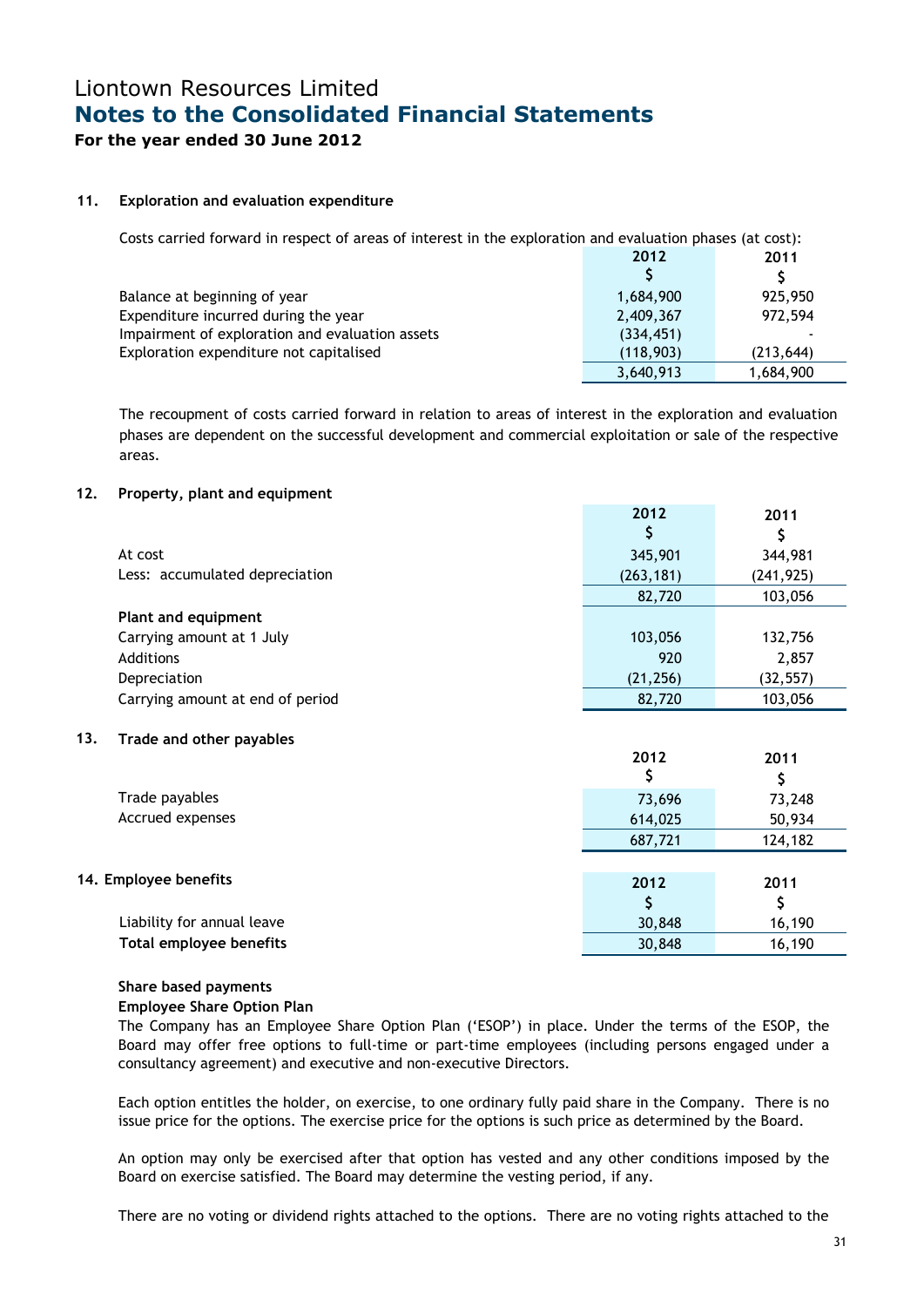unissued ordinary shares. Voting rights will be attached to the issued ordinary shares when the options have been exercised.

The number and weighted average exercise prices of shares options are as follows:

|                                            | Weighted<br>average exercise<br>price<br>(5) | <b>Number</b><br>of options |
|--------------------------------------------|----------------------------------------------|-----------------------------|
|                                            | 2012                                         | 2012                        |
| Outstanding at the beginning of the period | 0.23                                         | 11,650,000                  |
| Outstanding at the end of the period       | 0.23                                         | 11,650,000                  |
| Exercisable at the end of the period       | 0.23                                         | 11,650,000                  |

The options outstanding at 30 June 2012 have a weighted average exercise price of \$0.23 (2011:\$0.23) and a weighted average contractual life of 4 years.

During the year, no share options were exercised and no share options were granted.

The fair value of the options is estimated at the date of grant using a binomial option-pricing model.

The following table provides the assumptions made in determining the fair value of the options granted.

| Fair value of share options and assumptions                           | 2012 | 2011    |
|-----------------------------------------------------------------------|------|---------|
|                                                                       |      |         |
| Share price at grant date (weighted average)                          |      | 0.10    |
| Exercise price (weighted average)                                     |      | 0.13    |
| Expected volatility (expressed as weighted average volatility used in |      |         |
| the modelling under binominal option-pricing model)                   |      | 100%    |
| Option life (expressed as weighted average life used in the modelling |      |         |
| under binomial option-pricing model)                                  |      | 4 years |
| <b>Expected dividends</b>                                             |      | Nil     |
| Risk-free interest rate                                               |      | 5.06%   |

Share options are granted under service conditions. Non-market performance conditions are not taken into account in the grant date fair value measurement of the services received.

|                                                | 2012   | 2011    |
|------------------------------------------------|--------|---------|
|                                                |        |         |
| Share options granted in 2011 - equity settled | 11.446 | 235,596 |
| Total expense recognised as personnel expenses | 11.446 | 235,596 |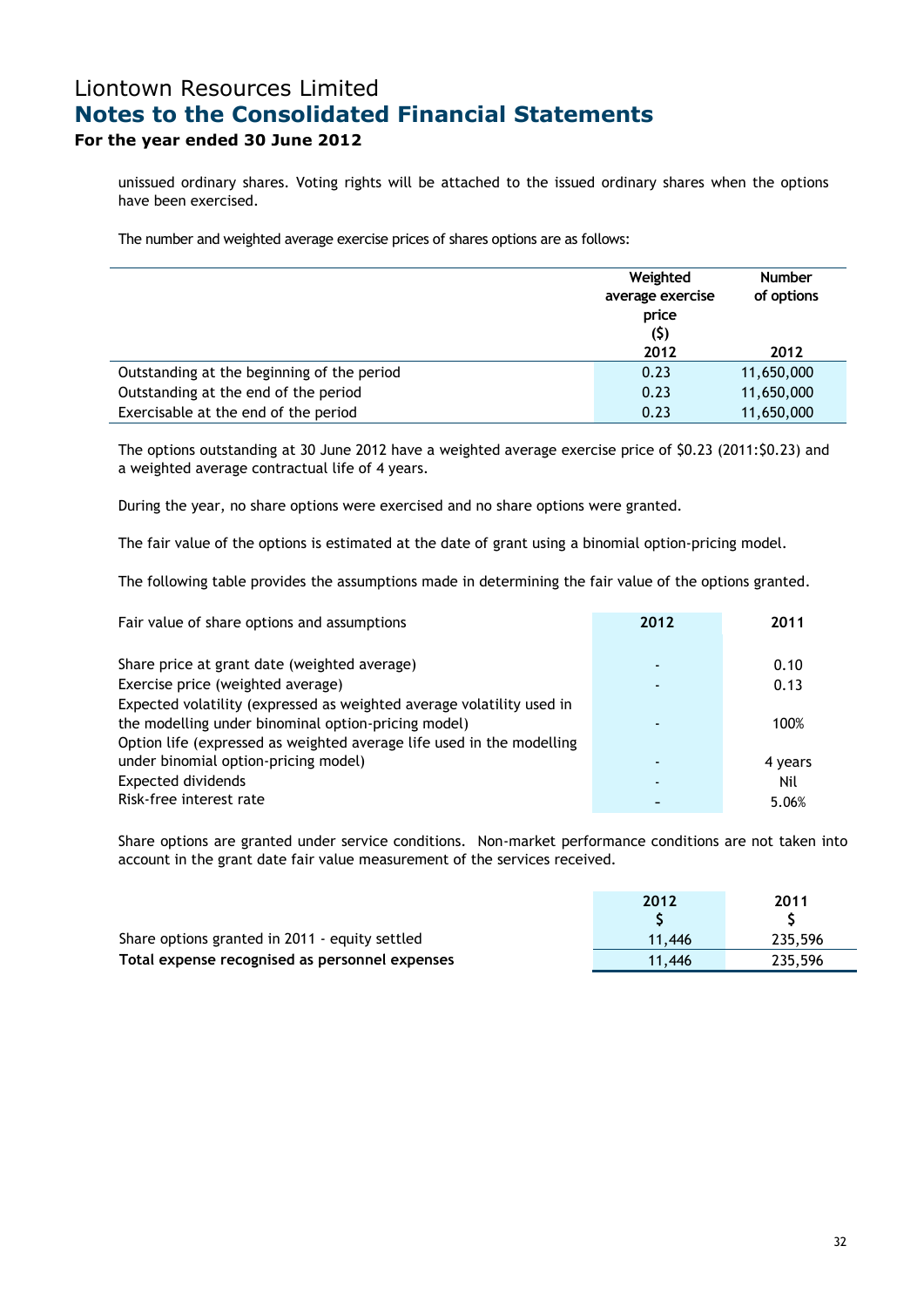# **For the year ended 30 June 2012**

### **15. Issued capital and reserves**

**Reconciliation of movement in capital and reserves attributable to equity holders of the company**

| 2012                                      | <b>Issued</b><br>capital<br>(a) | Accumulated<br>losses | Foreign<br>currency<br>translation<br>reserve | <b>Share</b><br>based<br>payments<br>reserve<br>(b) | Total equity  |
|-------------------------------------------|---------------------------------|-----------------------|-----------------------------------------------|-----------------------------------------------------|---------------|
| Balance at 1 July 2011                    | 20,343,846                      | (18,697,341)          |                                               | 1,611,581                                           | 3,258,086     |
| Share issue - rights issue (net of costs) | 1,469,188                       |                       |                                               | ٠                                                   | 1,469,188     |
| Share issue - placement (net of costs)    | 1,071,129                       |                       |                                               | -                                                   | 1,071,129     |
| Share based payment expense               |                                 |                       |                                               | 11,446                                              | 11,446        |
| Loss for the period                       |                                 | (1, 215, 220)         |                                               | ٠                                                   | (1, 215, 220) |
| Currency translation differences          |                                 |                       | 15,525                                        |                                                     | 15,525        |
| Balance at 30 June 2012                   | 22,884,163                      | (19, 912, 561)        | 15,525                                        | 1,623,027                                           | 4,610,154     |
|                                           |                                 |                       |                                               |                                                     |               |

| 2011                                          | <b>Issued</b><br>capital<br>(a) | Accumulated<br>losses | Foreign<br>currency<br>translation<br>reserve | <b>Share based</b><br>payments<br>reserve<br>(b) | Total equity  |
|-----------------------------------------------|---------------------------------|-----------------------|-----------------------------------------------|--------------------------------------------------|---------------|
| Balance at 1 July 2010                        | 20,280,242                      | (17, 507, 395)        |                                               | 1,375,985                                        | 4,148,832     |
| Issue of shares on acquisition of exploration |                                 |                       |                                               |                                                  |               |
| tenements                                     | 63,604                          |                       |                                               |                                                  | 63,604        |
| Share based payment expense                   | $\overline{\phantom{0}}$        |                       |                                               | 235,596                                          | 235,596       |
| Loss for the period                           | $\blacksquare$                  | (1, 189, 946)         |                                               |                                                  | (1, 189, 946) |
| Balance at 30 June 2011                       | 20,343,846                      | (18,697,341)          |                                               | 1,611,581                                        | 3,258,086     |

### **(a) Issued capital 2012 2011**

|                                                       | No.         | No.         |
|-------------------------------------------------------|-------------|-------------|
| On issue at 1 July                                    | 211,073,581 | 210,073,581 |
| Issue shares on acquisition of exploration tenements  |             | 1,000,000   |
| Rights Issue                                          | 52,768,600  |             |
| Issue of fully paid ordinary shares - share placement | 30,000,000  |             |
| On issue at 30 June                                   | 293,842,181 | 211,073,581 |

### **Ordinary shares**

Holders of ordinary shares are entitled to receive dividends as declared from time to time and are entitled to one vote per share at shareholders' meetings. In the event of winding up of the Company, the ordinary shareholders rank after all other shareholders and creditors and are fully entitled to any proceeds on liquidation.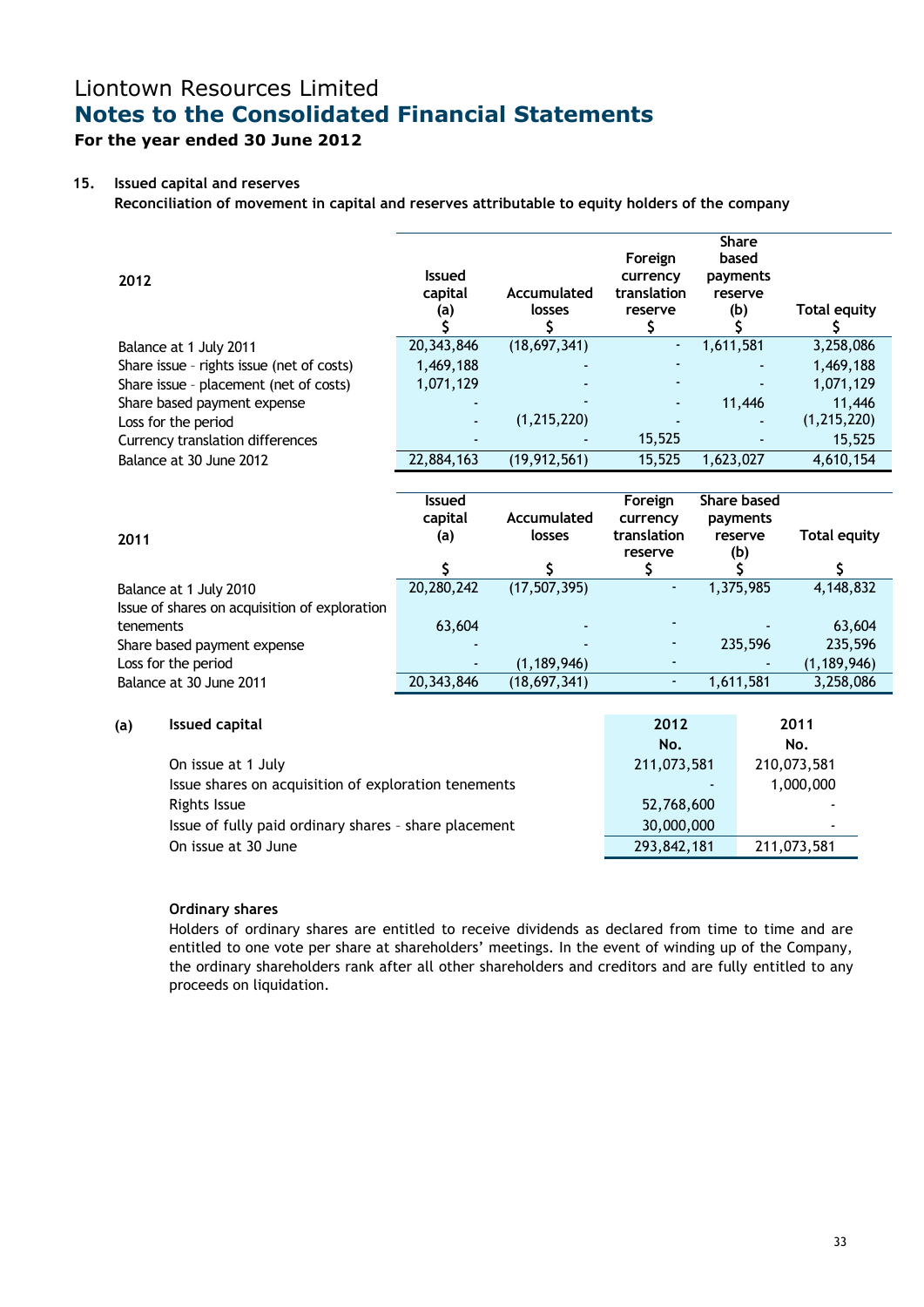# **(b) Share options**

|                                   | 2012       | 2011        |
|-----------------------------------|------------|-------------|
|                                   | No.        | No.         |
| On issue at 1 July                | 11,650,000 | 10,310,000  |
| Options issued during the year    | $\sim$     | 4,150,000   |
| Options forfeited during the year | $\sim$     | (2,810,000) |
| On issue at 30 June               | 11,650,000 | 11,650,000  |

At 30 June the Company had 11,650,000 unlisted options on issue under the following terms and conditions:

| <b>Number</b> | <b>Expiry Date</b> | <b>Exercise Price</b> |
|---------------|--------------------|-----------------------|
| 4,000,000     | 1 December 2012    | 0.35                  |
| 500,000       | 31 July 2013       | 0.20                  |
| 3,000,000     | 30 November 2013   | 0.20                  |
| 3,000,000     | 1 May 2013         | 0.10                  |
| 1,150,000     | 1 November 2013    | 0.20                  |

#### **(c) Nature and purpose of reserves**

#### **Share based payments reserve**

This reserve is used to record the value of equity benefits provided to employees and directors as part of their remuneration. Refer to section 7 in the Directors' Report for further details of these plans.

### **16. Financial instruments**

#### **(a) Capital risk management**

The Group manages its capital to ensure that it will be able to continue as a going concern while maximising the return to shareholders.

The capital structure of the Group consists of equity attributable to equity holders, comprising issued capital, reserves and accumulated losses as disclosed in note 15.

The Board reviews the capital structure on a regular basis and considers the cost of capital and the risks associated with each class of capital. The Group will balance its overall capital structure through new share issues as well as the issue of debt, if the need arises.

### **(b) Market risk exposures**

Market risk is the risk that changes in market prices such as foreign exchange rates, equity prices and interest rates will affect the Group's income or value of its holdings of financial instruments.

#### **Foreign exchange rate risk**

The Group undertakes certain transactions denominated in foreign currencies, hence exposes to exchange rate fluctuations arise. The Group does not hedge this exposure. The Group manages its foreign exchange risk by constantly reviewing its exposure and ensuring that there are appropriate cash balances in order to meet its commitments.

#### **Equity prices**

The Group currently has no significant exposure to equity price risk.

#### **Interest rate risk exposures**

The Group's exposure to interest rate risk and the effective weighted average interest rate for classes of financial assets and financial liabilities is set out below: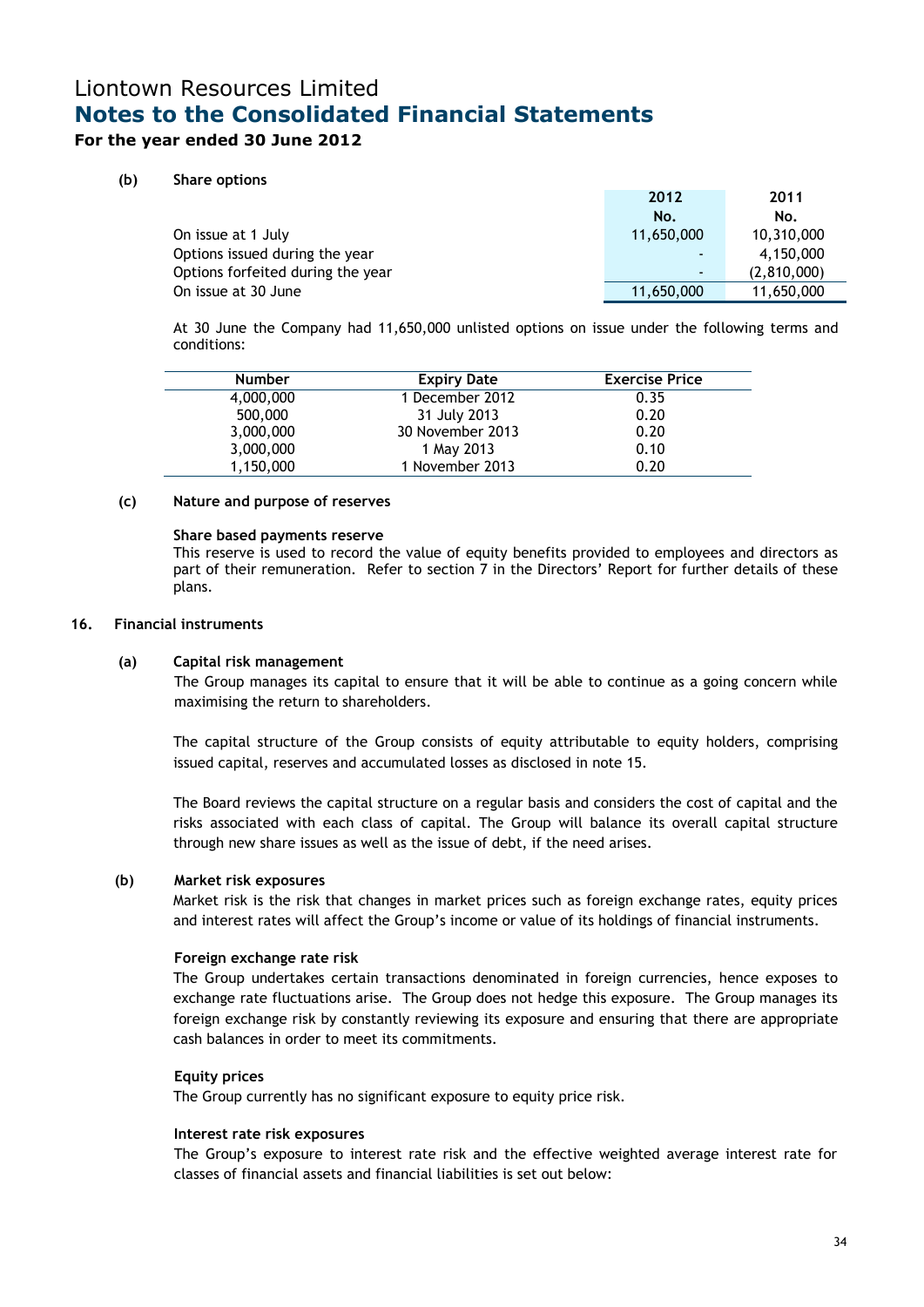**For the year ended 30 June 2012**

|                              |             |         |                          |                          | Non-           |         |           |
|------------------------------|-------------|---------|--------------------------|--------------------------|----------------|---------|-----------|
|                              |             | 1 year  | Over 1 to                | <b>Floating</b>          | interest       |         | Weighted  |
| 30 June 2012                 | <b>Note</b> | or less | 5 years                  | interest                 | bearing        | Total   | average   |
|                              |             | Ş       |                          | Ş                        | S              | S       | int. rate |
| <b>Financial assets</b>      |             |         |                          |                          |                |         |           |
| <b>Bank balances</b>         | 8           |         | ٠                        | 829,787                  | $\blacksquare$ | 829,787 | 2.02%     |
| Term deposits                | 8           | 652,530 |                          |                          | ٠              | 652,530 | 5.83%     |
| Bank guarantee               | 10          | 33,410  | $\overline{\phantom{a}}$ | $\overline{\phantom{a}}$ | $\blacksquare$ | 33,410  | 5.18%     |
| Petty cash                   | 8           |         |                          |                          | 7,061          | 7,061   |           |
| Trade and other              | 9           |         |                          |                          |                |         |           |
| receivables                  |             |         |                          |                          | 61,343         | 61,343  |           |
| Security deposits, bonds,    | 10          |         |                          |                          | 20,959         | 20,959  |           |
| funds held on trust          |             |         |                          |                          |                |         |           |
| <b>Financial liabilities</b> |             |         |                          |                          |                |         |           |
| Trade payables and           | 13          |         |                          |                          |                |         |           |
| accrued expenses             |             |         |                          |                          | 687,721        | 687,721 |           |

|                              |             |                          |           |                          | Non-           |           |           |
|------------------------------|-------------|--------------------------|-----------|--------------------------|----------------|-----------|-----------|
|                              |             | 1 year                   | Over 1 to | <b>Floating</b>          | interest       |           | Weighted  |
| 30 June 2011                 | <b>Note</b> | or less                  | 5 years   | interest                 | bearing        | Total     | average   |
|                              |             | Ş.                       | S         | S                        | S              | S         | int. rate |
| <b>Financial assets</b>      |             |                          |           |                          |                |           |           |
| <b>Bank balances</b>         | 8           |                          |           | 489,341                  |                | 489,341   | 3.55%     |
| Term deposits                | 8           | 1,011,389                | ۰         | $\blacksquare$           | $\blacksquare$ | 1,011,389 | 5.86%     |
| Bank guarantee               | 10          | 31,739                   |           |                          | $\blacksquare$ | 31,739    | 5.90%     |
| Petty cash                   | 8           |                          |           |                          | 2,686          | 2,686     |           |
| Trade and other              | 9           | $\overline{\phantom{0}}$ |           | $\overline{\phantom{a}}$ | 54,684         | 54,684    |           |
| receivables                  |             |                          |           |                          |                |           |           |
| Security deposits, bonds,    | 10          |                          |           |                          |                |           |           |
| funds held on trust          |             |                          |           |                          | 20,663         | 20,663    |           |
| <b>Financial liabilities</b> |             |                          |           |                          |                |           |           |
| Trade payables and           | 13          |                          |           |                          |                |           |           |
| accrued expenses             |             |                          |           | $\blacksquare$           | 124,182        | 124,182   |           |

# **(c) Credit risk exposure**

Credit risk is the risk of financial loss to the Group if a customer or counterparty to a financial instrument fails to meet its contractual obligations. The Group's exposure to credit risk is not significant and currently arises principally from sundry receivables which represent an insignificant proportion of the Group's activities.

The maximum exposure to credit risk, excluding the value of any collateral or other security, at reporting date to recognised financial assets is the carrying amount, net of any allowance for doubtful debts, as disclosed in the notes to the financial statements.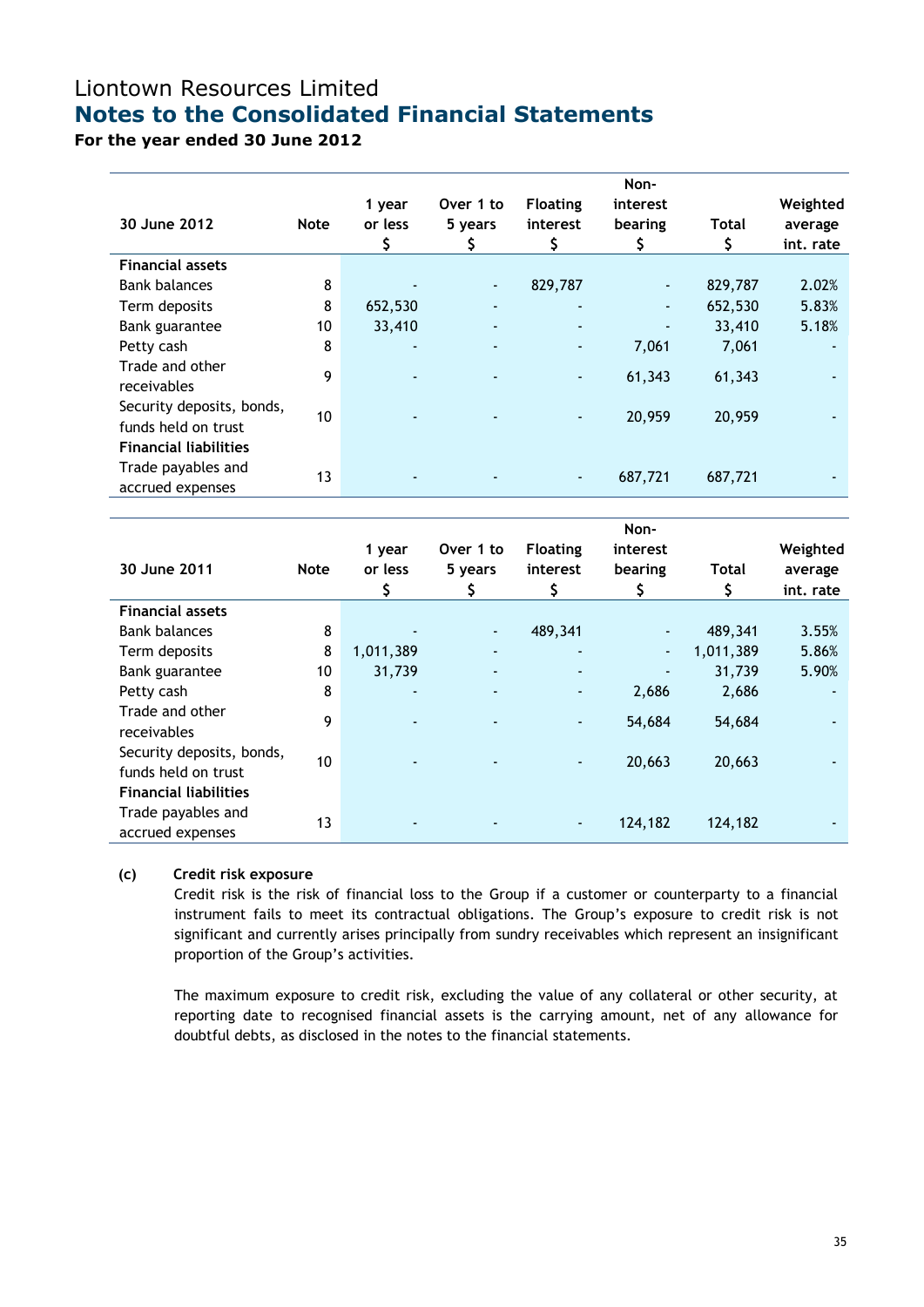# **For the year ended 30 June 2012**

### **(d) Liquidity risk exposure**

Liquidity risk is the risk that the Group will not be able to meet its financial obligations as they fall due. The Board actively monitors the Group's ability to pay its debts as and when they fall due by regularly reviewing the current and forecast cash position based on the expected future activities.

The Group has non-derivative financial liabilities which include trade and other payables of \$687,721 all of which are due within 60 days.

#### **(e) Net fair values of financial assets and liabilities**

The carrying amounts of all financial assets and liabilities approximate the net fair values.

#### **17. Capital and other commitments**

#### **Exploration expenditure commitments**

In order to maintain current rights of tenure to exploration tenements, the Group is required to perform minimum exploration work to meet the minimum expenditure requirements specified by various governments. These obligations are subject to renegotiation when application for a mining lease is made and at other times. The amounts stated are based on the maximum commitments. The Group may in certain situations apply for exemptions under relevant mining legislation. These obligations are not provided for in the financial report and are payable:

|     |                                                                 | 2012          | 2011          |
|-----|-----------------------------------------------------------------|---------------|---------------|
|     |                                                                 | \$            | \$            |
|     | Within 1 year                                                   | 136,915       | 402,000       |
|     | Within 2 - 5 years                                              | 598,960       | 1,200,000     |
|     | Later than 5 years                                              | 364,980       |               |
|     |                                                                 | 1,100,855     | 1,602,000     |
|     |                                                                 |               |               |
| 18. | Reconciliation of cash flows from operating activities          | 2012          | 2011          |
|     | Cash flows from operating activities                            | \$            | \$            |
|     | Loss for the period                                             | (1, 215, 220) | (1, 189, 946) |
|     | Adjustments for:                                                |               |               |
|     | Depreciation and amortisation                                   | 21,256        | 32,557        |
|     | Net gain on foreign exchange                                    | 2,657         | (438)         |
|     | Impairment of exploration and evaluation assets                 | 334,451       |               |
|     | Exploration expenditure not capitalised                         | 118,903       | 213,644       |
|     | Equity-settled share-based payment expenses                     | 11,446        | 235,596       |
|     | Operating loss before changes in working capital and provisions | (726, 507)    | (708, 587)    |
|     | (Increase)/ decrease in trade and other receivables             | 1,013         | (14, 442)     |
|     | Increase/ (decrease) in trade creditors and accruals            | 24,367        | (1,862)       |
|     | Increase/(decrease) in provisions                               | 14,658        | 13,045        |
|     | Net cash used in operating activities                           | (686, 469)    | (711, 846)    |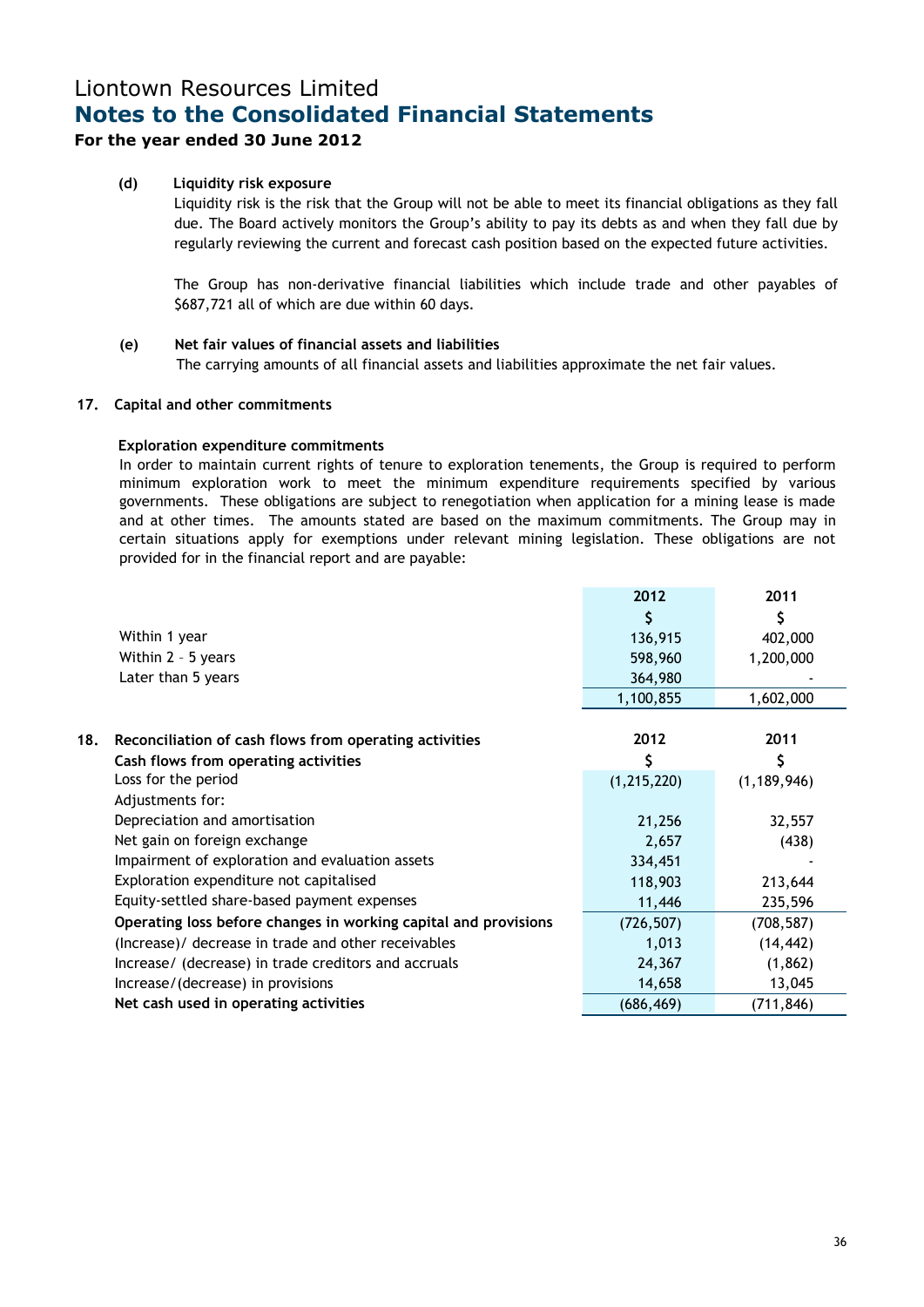# **For the year ended 30 June 2012**

### **19. Key management personnel**

The following were key management personnel of the Group at any time during the reporting period and unless otherwise indicated were key management personnel for the entire period:

### **Directors** T R B Goyder D R Richards D A Jones V P Gauci (resigned 3 October 2011) A W Kiernan C R Williams **Executive** R K Hacker (Chief Financial Officer/Company Secretary)

The key management personnel compensation is as follows:

|                              | 2012    | 2011    |
|------------------------------|---------|---------|
|                              |         |         |
| Short-term employee benefits | 518,066 | 496,007 |
| Post-employment benefits     | 41,666  | 39.723  |
| Equity-settled transactions  | 2.330   | 199.132 |
|                              | 562,062 | 734,862 |

### **Individual directors' and executives' compensation disclosures**

The Group has transferred the detailed remuneration disclosures to the Directors' Report in accordance with Corporations Amendment Regulations 2006 (No. 4). These remuneration disclosures are provided in the Remuneration Report section of the Directors' Report and are designated as audited.

### **Loans to key management personnel and their related parties**

No loans were made to key management personnel and their related parties.

### **Other key management personnel transactions with the Group**

A number of key management persons, or their related parties, hold positions in other entities that result in them having control or significant influence over the financial or operating policies of those entities.

A number of these entities transacted with the Group in the reporting period. The terms and conditions of the transactions with management persons and their related parties were no more favourable than those available, or which might reasonably be expected to be available, on similar transactions to non-Director related entities on an arm's length basis.

The aggregate amounts recognised during the year relating to key management personnel and their related parties were as follows:

|                                                            |                                                        |             | Amounts payable/<br>(receivable) | Amounts payable/<br>(receivable) |
|------------------------------------------------------------|--------------------------------------------------------|-------------|----------------------------------|----------------------------------|
|                                                            |                                                        | <b>Note</b> | 2012                             | 2011                             |
| Key management persons<br>A W Kiernan                      | <b>Transaction</b><br>Legal and consulting<br>services | (i)         | S<br>43,100                      | 44,300                           |
| Other related parties<br><b>Chalice Gold Mines Limited</b> | <b>Corporate Services</b>                              | (ii)        | 144,000                          | 144,000                          |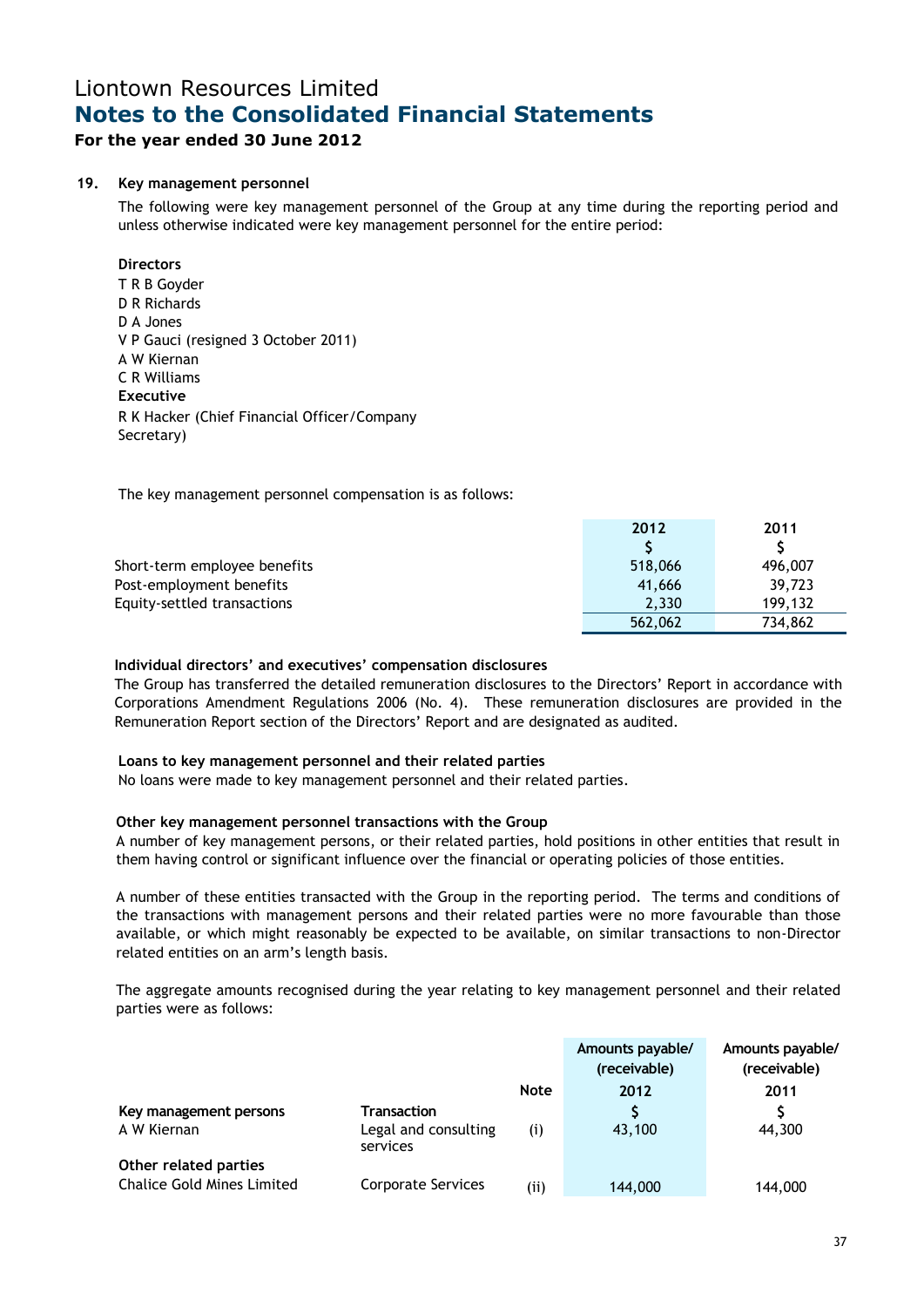# **For the year ended 30 June 2012**

- (i) The Group used the legal and consulting services of Mr Kiernan during the year. Amounts were billed based on normal market rates for such services and were due and payable under normal payment terms.
- (ii) The Group receives corporate services including accounting and company secretarial services under a Corporate Services Agreement with Chalice Gold Mines Limited. Messrs Goyder, Kiernan and Jones were all directors of Chalice Gold Mines Limited during the year, and Mr Hacker and Ms Forgione are joint company secretaries. Amounts billed are based on a proportionate share of the cost to Chalice Gold Mines Limited of providing the services and have normal payment terms.

Amounts payable to key management personnel at reporting date arising from these transactions were as follows:

| Liabilities arising from the above transactions | 2012      | 2011     |
|-------------------------------------------------|-----------|----------|
|                                                 |           |          |
| Current payables                                | (16, 200) | (2.100)  |
|                                                 | (16.200)  | (2, 100) |

### **Options and rights over equity instruments granted as compensation**

The movement during the reporting period in the number of options over ordinary shares in Liontown Resources held, directly, indirectly or beneficially, by each key management person, including their related parties, is as follows:

|                          |                   |                                                |                          |           |                | <b>Vested and</b> |
|--------------------------|-------------------|------------------------------------------------|--------------------------|-----------|----------------|-------------------|
| Held at                  |                   |                                                |                          | Held at   | Vested         | exercisable       |
| 1 July                   | <b>Granted as</b> |                                                | Expired/                 | 30 June   | during the     | at 30 June        |
| 2011                     | compensation      | <b>Exercised</b>                               | Forfeited                | 2012      | year           | 2012              |
| $\overline{\phantom{0}}$ | ۰                 | $\blacksquare$                                 | $\overline{\phantom{0}}$ |           |                |                   |
|                          | ۰                 |                                                |                          | 3,000,000 | $\blacksquare$ | 3,000,000         |
|                          | ٠                 |                                                |                          | 5,000,000 | 1,000,000      | 5,000,000         |
|                          | $\blacksquare$    |                                                | ۰                        | 2,000,000 | ٠              | 2,000,000         |
| $\overline{\phantom{0}}$ | ۰                 | $\blacksquare$                                 |                          |           |                |                   |
|                          | ۰                 |                                                |                          |           |                |                   |
|                          |                   |                                                |                          |           |                |                   |
|                          | $\blacksquare$    |                                                |                          | 750,000   |                | 750,000           |
|                          |                   | 3,000,000<br>5,000,000<br>2,000,000<br>750,000 |                          |           |                |                   |

|                     | Held at<br>1 July        | Granted as     |                  | Expired/  | Held at<br>30 June | Vested<br>during the | <b>Vested and</b><br>exercisable<br>at 30 June |
|---------------------|--------------------------|----------------|------------------|-----------|--------------------|----------------------|------------------------------------------------|
|                     | 2010                     | compensation   | <b>Exercised</b> | Forfeited | 2011               | year                 | 2011                                           |
| T R B Goyder        |                          |                |                  |           |                    |                      |                                                |
| D R Richards        | $\overline{\phantom{0}}$ | 3,000,000      |                  |           | 3,000,000          | 3,000,000            | 3,000,000                                      |
| D A Jones           | 5,000,000                | -              |                  | ۰.        | 5,000,000          | 1,000,000            | 4,000,000                                      |
| V P Gauci           | 2,000,000                | $\blacksquare$ |                  | ٠         | 2,000,000          | ۰.                   | 2,000,000                                      |
| A W Kiernan         |                          | ۰              |                  |           |                    |                      |                                                |
| <b>C R Williams</b> |                          | $\blacksquare$ |                  |           |                    |                      |                                                |
| <b>Executive</b>    |                          |                |                  |           |                    |                      |                                                |
| R K Hacker          | 500,000                  | 250,000        |                  |           | 750,000            | 250,000              | 750,000                                        |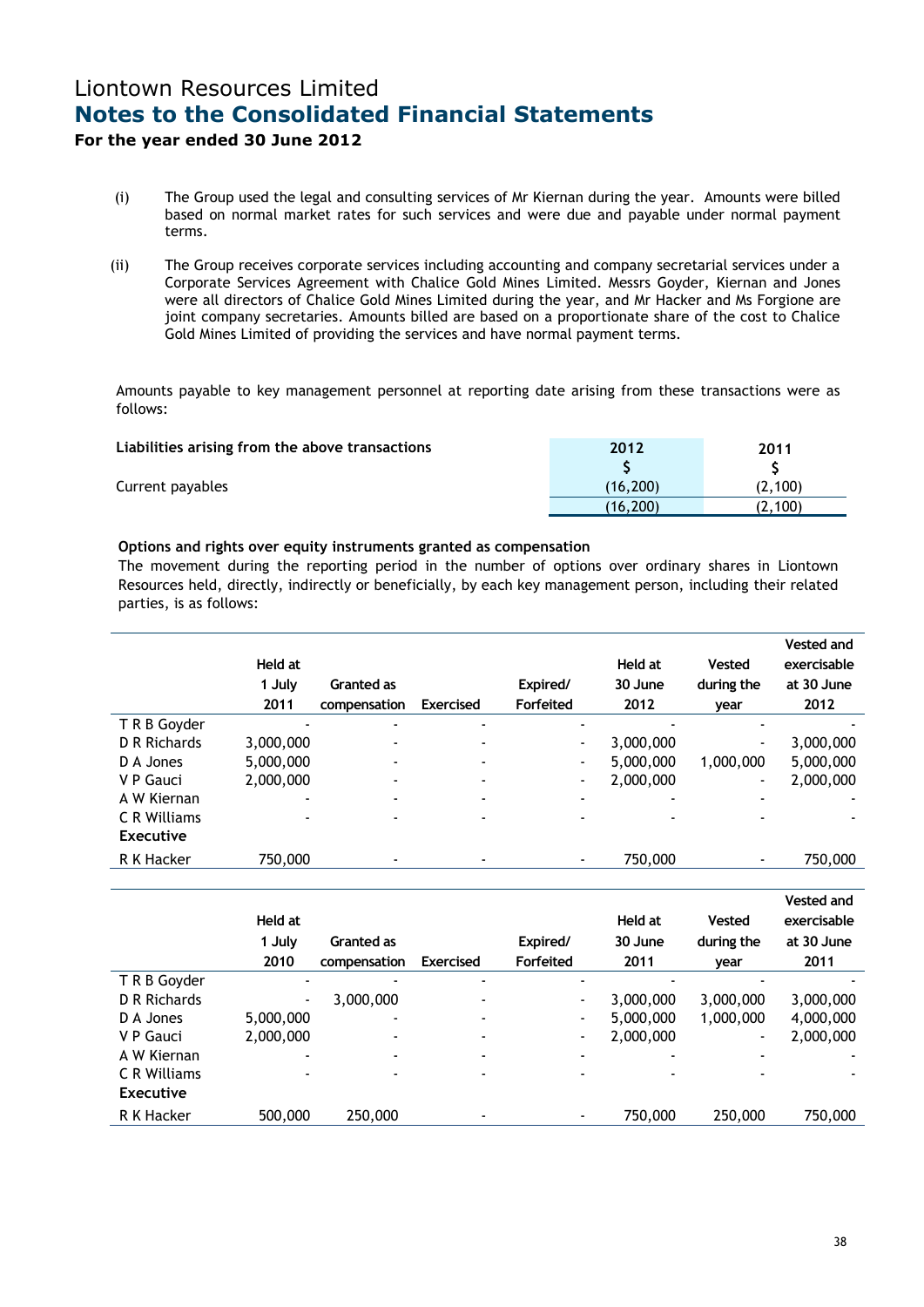# **For the year ended 30 June 2012**

### **Movements in ordinary shares**

The movement during the reporting period in the number of ordinary shares in Liontown Resources held, directly, indirectly or beneficially, by each key management person, including their related parties, is as follows:

|                   | Held at    |                  | Received on |              | <b>Held at</b> |
|-------------------|------------|------------------|-------------|--------------|----------------|
|                   | 1 July     |                  | exercise of |              | 30 June        |
|                   | 2011       | <b>Additions</b> | options     | <b>Sales</b> | 2012           |
| <b>Directors</b>  |            |                  |             |              |                |
| T R B Goyder      | 58,511,444 | 22,543,127       | ۰           | ۰            | 81,054,571     |
| D R Richards      | 200,000    | 1,140,750        | ۰           | ۰            | 1,340,750      |
| D A Jones         | 1,120,000  | 761,500          | ۰           | ۰            | 1,881,500      |
| V P Gauci         | 1,405,216  |                  | ۰           | ۰            | 1,405,216      |
| A W Kiernan       | 2,436,091  | 1,831,273        | ۰           | ۰            | 4,267,364      |
| C R Williams      | 615,783    | 1,424,346        | ۰           | ۰            | 2,040,129      |
| <b>Executives</b> |            |                  |             |              |                |
| R K Hacker        | 962,000    | 1,672,000        | ٠           |              | 2,634,000      |

### **20. Group entities**

During the reporting period a wholly owned subsidiary, incorporated in Tanzania, Africa was formed. This subsidiary is the operating company for the Company's relevant exploration interests in Tanzania. Details of the subsidiary are as follows:

|                                       |               | Ownership interest |                          |
|---------------------------------------|---------------|--------------------|--------------------------|
|                                       | Country of    |                    |                          |
|                                       | incorporation | 2012               | 2011                     |
| Liontown Resources (Tanzania) Limited | Tanzania      | 100%               | $\overline{\phantom{a}}$ |

#### **21. Parent entity disclosures**

The Consolidated financial statements for 30 June 2012 represent the subsidiaries and parent entity within the Liontown Group, whereas the comparatives for 2011 represent the parent entity only as the Tanzanian subsidiary was not incorporated until the 2012 financial year. Refer to note 20 for further details. As at, and throughout the financial year ended 30 June 2012 the parent entity of the Group was Liontown Resources Limited.

|                                                  | 2012           | 2011           |
|--------------------------------------------------|----------------|----------------|
|                                                  | \$             | \$             |
| Results of parent entity                         |                |                |
| Loss for the period                              | (1, 215, 219)  | (1, 189, 946)  |
| Total comprehensive loss for the period          | (1, 215, 219)  | (1, 189, 946)  |
|                                                  |                |                |
| Financial position of parent entity at year end  |                |                |
| Current assets                                   | 1,827,856      | 1,558,100      |
| Total assets                                     | 5,270,108      | 3,398,458      |
|                                                  |                |                |
| Current liabilities                              | 675,478        | 140,372        |
| <b>Total liabilities</b>                         | 675,478        | 140,372        |
|                                                  |                |                |
| Total equity of the parent entity comprising of: |                |                |
| Issued capital                                   | 22,884,163     | 20, 343, 846   |
| Share based payments reserve                     | 1,623,027      | 1,611,581      |
| <b>Accumulated losses</b>                        | (19, 912, 560) | (18, 697, 341) |
| <b>Total equity</b>                              | 4,594,630      | 3,258,086      |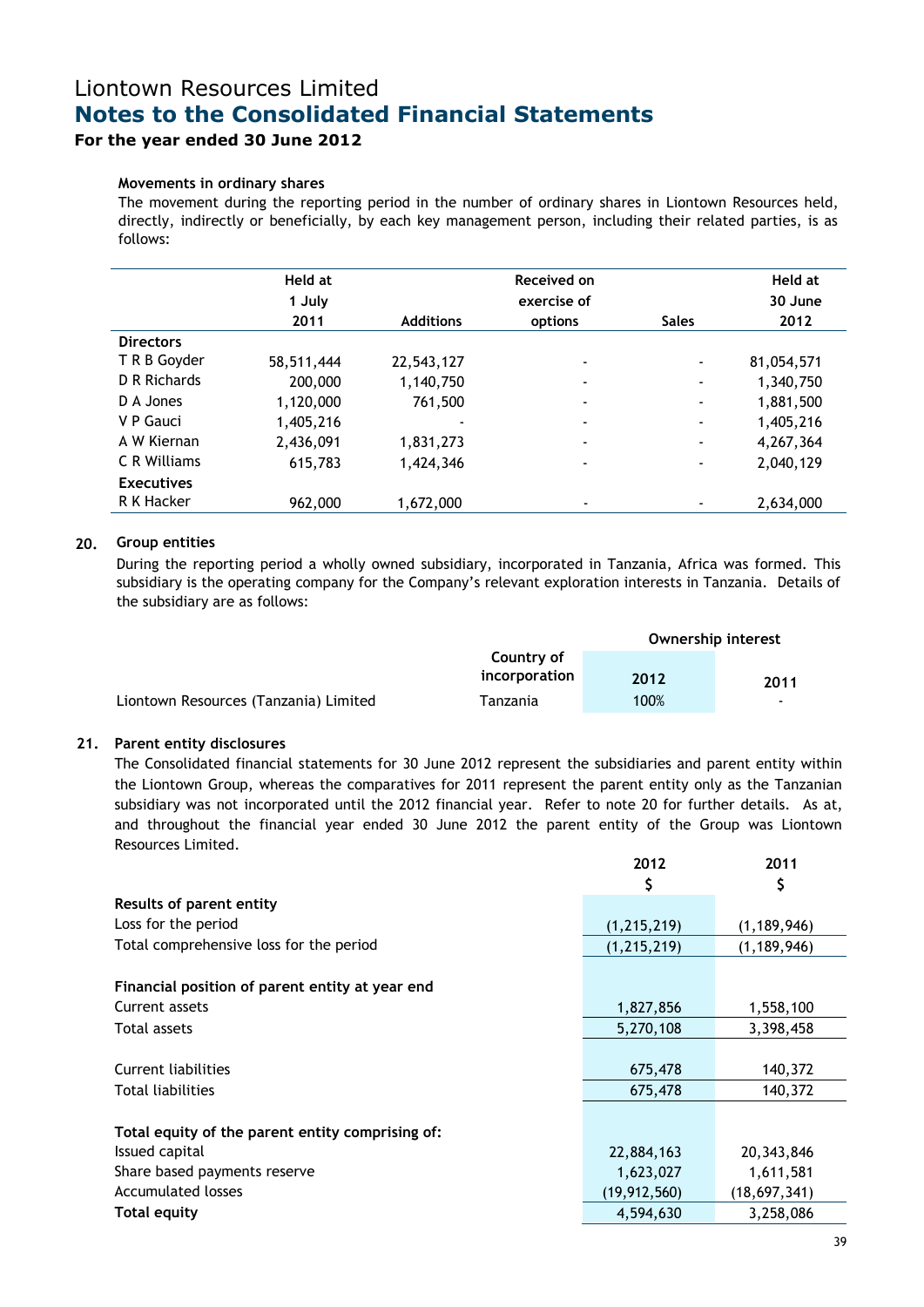# **For the year ended 30 June 2012**

# **22. Subsequent events**

On 20 August 2012, Liontown Resources Limited announced a fully underwritten entitlement issue to raise approximately \$3.43 million. The raising is to be undertaken through a 1-for-3 pro-rata non-renounceable rights issue ('Offer') to existing shareholders at 3.5 cents per share. The Company will also be issuing 1 free attaching New Option for every 3 New Shares subscribed. Each New Option will have an exercise price of 5 cents and will expire on 27 September 2015. The Offer is underwritten by Bell Potter Securities Limited.

Funds raised from the raising will be used to underpin a major new drilling program comprising over 14,000 metres of reverse circulation and aircore drilling at the Jubilee Reef Project and for working capital.

# **23. Contingent assets and liabilities**

There are no contingent assets or liabilities.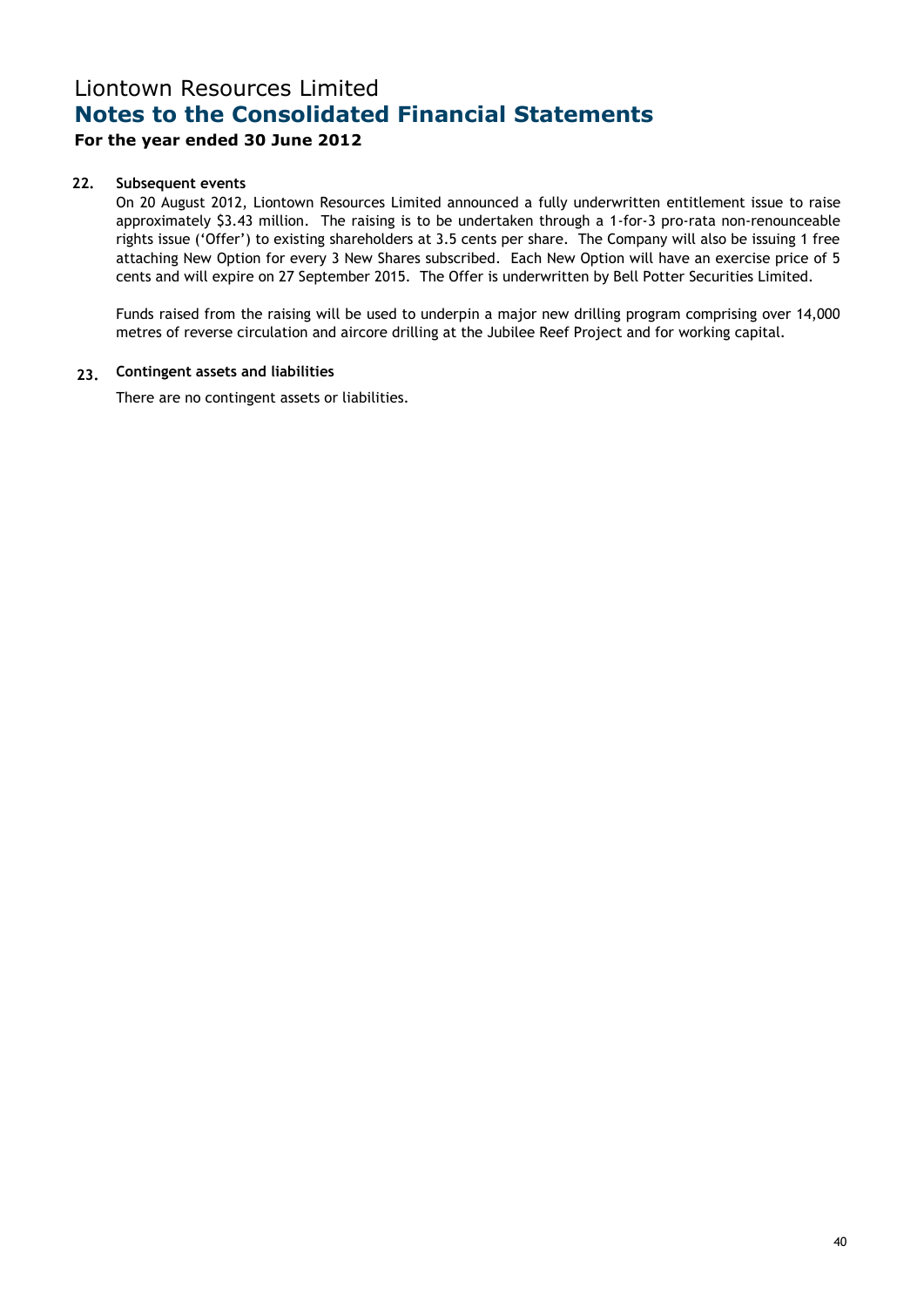- 1 In the opinion of the directors of Liontown Resources Limited ('the Company'):
	- (a) the financial statements, notes and additional disclosures of the Group are in accordance with the Corporations Act 2001 including:
		- (i) giving a true and fair view of the financial position of the Group as at 30 June 2012 and of its performance for the year then ended; and
		- (ii) complying with Australian Accounting Standards (including the Australian Accounting Interpretations) and the Corporations Regulations 2001; and
	- (b) there are reasonable grounds to believe that the Company will be able to pay its debts as and when they become due and payable; and
	- (c) the financial statements and notes thereto are in accordance with International Financial Reporting Standards issued by the International Accounting Standards Board.
- 2 This declaration has been made after receiving the declaration required to be made to the directors in accordance with section 295A of the Corporations Act 2001 for the financial year ended 30 June 2012.

This declaration is signed in accordance with a resolution of the Directors:

David Adrady

D R Richards Managing Director Dated this 24th day of September 2012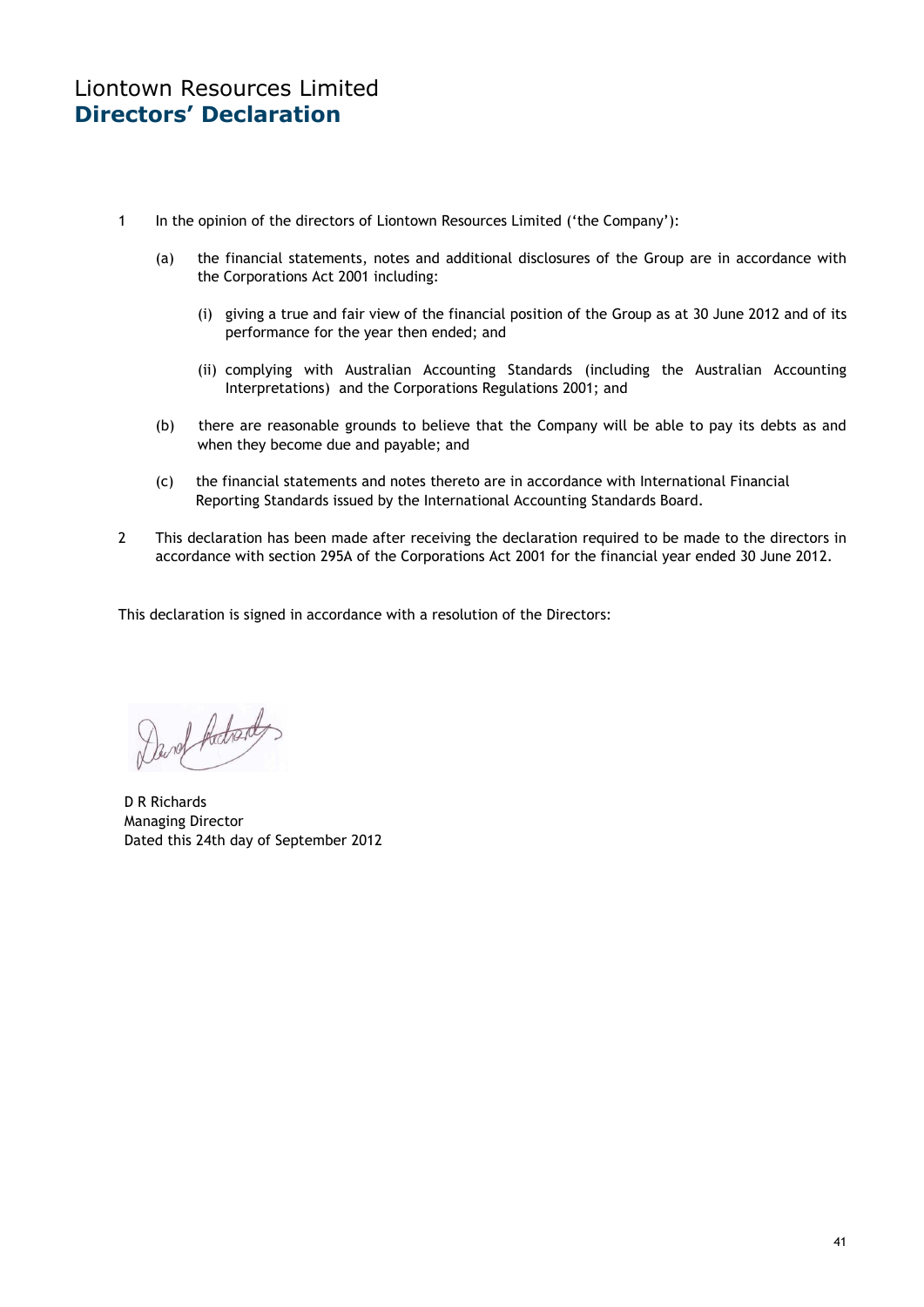

Accountants | Business and Financial Advisers

#### **INDEPENDENT AUDITOR'S REPORT**

To the members of Liontown Resources Limited

#### **Report on the Financial Report**

We have audited the accompanying financial report of Liontown Resources Limited ("the company"), which comprises the consolidated statement of financial position as at 30 June 2012, the consolidated statement of comprehensive income, the consolidated statement of changes in equity and the consolidated statement of cash flows for the year then ended, notes comprising a summary of significant accounting policies and other explanatory information, and the directors' declaration for the consolidated entity. The consolidated entity comprises the company and the entities it controlled at the year's end or from time to time during the financial year.

#### *Directors' responsibility for the financial report*

The directors of the company are responsible for the preparation of the financial report that gives a true and fair view in accordance with Australian Accounting Standards and the *Corporations Act 2001* and for such internal control as the directors determine is necessary to enable the preparation of the financial report that is free from material misstatement, whether due to fraud or error.

In Note 1(a), the directors also state, in accordance with Accounting Standard AASB 101: *Presentation of Financial Statements*, that the consolidated financial report complies with International Financial Reporting Standards.

#### *Auditor's responsibility*

Our responsibility is to express an opinion on the financial report based on our audit. We conducted our audit in accordance with Australian Auditing Standards. Those standards require that we comply with relevant ethical requirements relating to audit engagements and plan and perform the audit to obtain reasonable assurance whether the financial report is free from material misstatement.

An audit involves performing procedures to obtain audit evidence about the amounts and disclosures in the financial report. The procedures selected depend on the auditor's judgement, including the assessment of the risks of material misstatement of the financial report, whether due to fraud or error. In making those risk assessments, the auditor considers internal control relevant to the entity's preparation and fair presentation of the financial report in order to design audit procedures that are appropriate in the circumstances, but not for the purpose of expressing an opinion on the effectiveness of the entity's internal control. An audit also includes evaluating the appropriateness of accounting policies used and the reasonableness of accounting estimates made by the directors, as well as evaluating the overall presentation of the financial report.

Our audit did not involve an analysis of the prudence of business decisions made by directors or management.

We believe that the audit evidence we have obtained is sufficient and appropriate to provide a basis for our audit opinion.

#### *Independence*

In conducting our audit, we have complied with the independence requirements of the *Corporations Act 2001*.

**HLB Mann Judd (WA Partnership) ABN 22 193 232 714 Level 4, 130 Stirling Street Perth WA 6000. PO Box 8124 Perth BC 6849 Telephone +61 (08) 9227 7500. Fax +61 (08) 9227 7533. Email: hlb@hlbwa.com.au. Website: http://www.hlb.com.au Liability limited by a scheme approved under Professional Standards Legislation** 

**HLB Mann Judd (WA Partnership) is a member of**  $\textbf{HLB}$  **International, a worldwide organisation of accounting firms and business advisers.**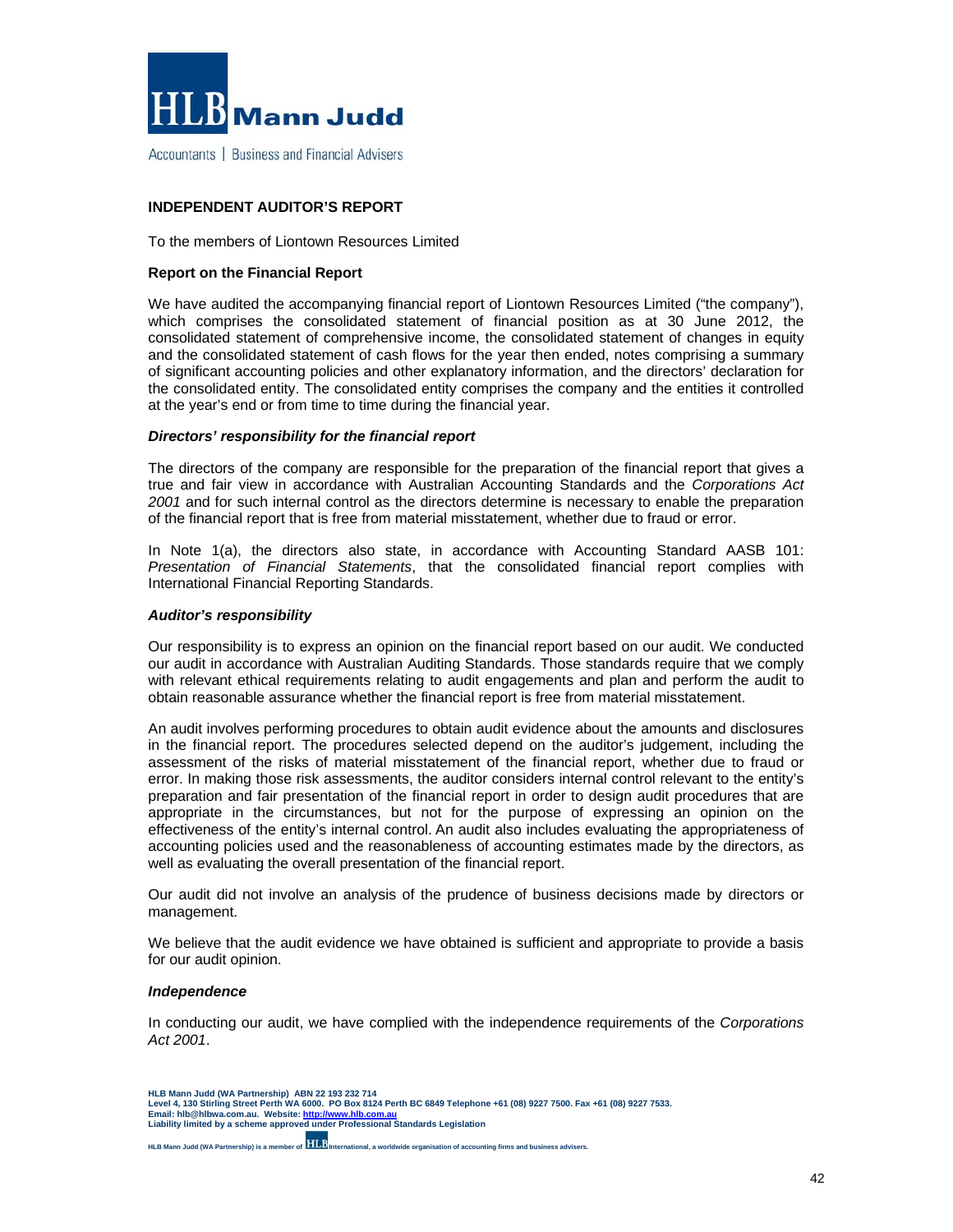

Accountants | Business and Financial Advisers

#### *Matters relating to the electronic presentation of the audited financial report and remuneration report*

This auditor's report relates to the financial report and remuneration report of Liontown Resources Limited for the financial year ended 30 June 2012 published in the annual report and included on the company's website. The company's directors are responsible for the integrity of the company's website. We have not been engaged to report on the integrity of this website. The auditor's report refers only to the financial report and remuneration report. It does not provide an opinion on any other information which may have been hyperlinked to/from the financial report and remuneration report. If users of the financial report and remuneration report are concerned with the inherent risks arising from publication on a website, they are advised to refer to the hard copy of the audited financial report and remuneration report to confirm the information contained in this website version of the financial report and remuneration report. **2***nice dectronic presenta<br> 2 2 <i>nice dectronic presenta*<br> **2** *nice definancial year ended 30 June ont been engaged to report<br>
<b>2 innerical report and remulting the financial report and remulting the f* 

#### *Auditor r's opinion*

In our o pinion:

- (a) the financial report of Liontown Resources Limited is in accordance with the *Corporations Act 2001*, including:
	- (i) giving a true and fair view of the consolidated entity's financial position as at 30 June 2012 and of its performance for the year ended on that date; and
	- (ii) complying with Australian Accounting Standards and the Corporations Regulations *2001*; and
- (b) the financial report also complies with International Financial Reporting Standards as disclosed in Note 1(a).

#### **Report on the Rem muneration R Report**

We have audited the remuneration report included in the directors' report for the year ended 30 June 2012. The directors of the company are responsible for the preparation and presentation of the remuneration report in accordance with section 300A of the *Corporations Act 2001*. Our responsibility is to express an opinion on the remuneration report, based on our audit conducted in accordance with Australian Auditing Standards.

#### *Auditor r's opinion*

In our opinion the remuneration report of Liontown Resources Limited for the year ended 30 June 2012 complies with section 300A of the *Corporations Act* 2001.

HLBMann Judd

**H HLB MANN J JUDD C Chartered A Accountants**

Melak

**W W M CLARK K P Partner** 

**Perth, Western Australia 24 Sept tember 2012**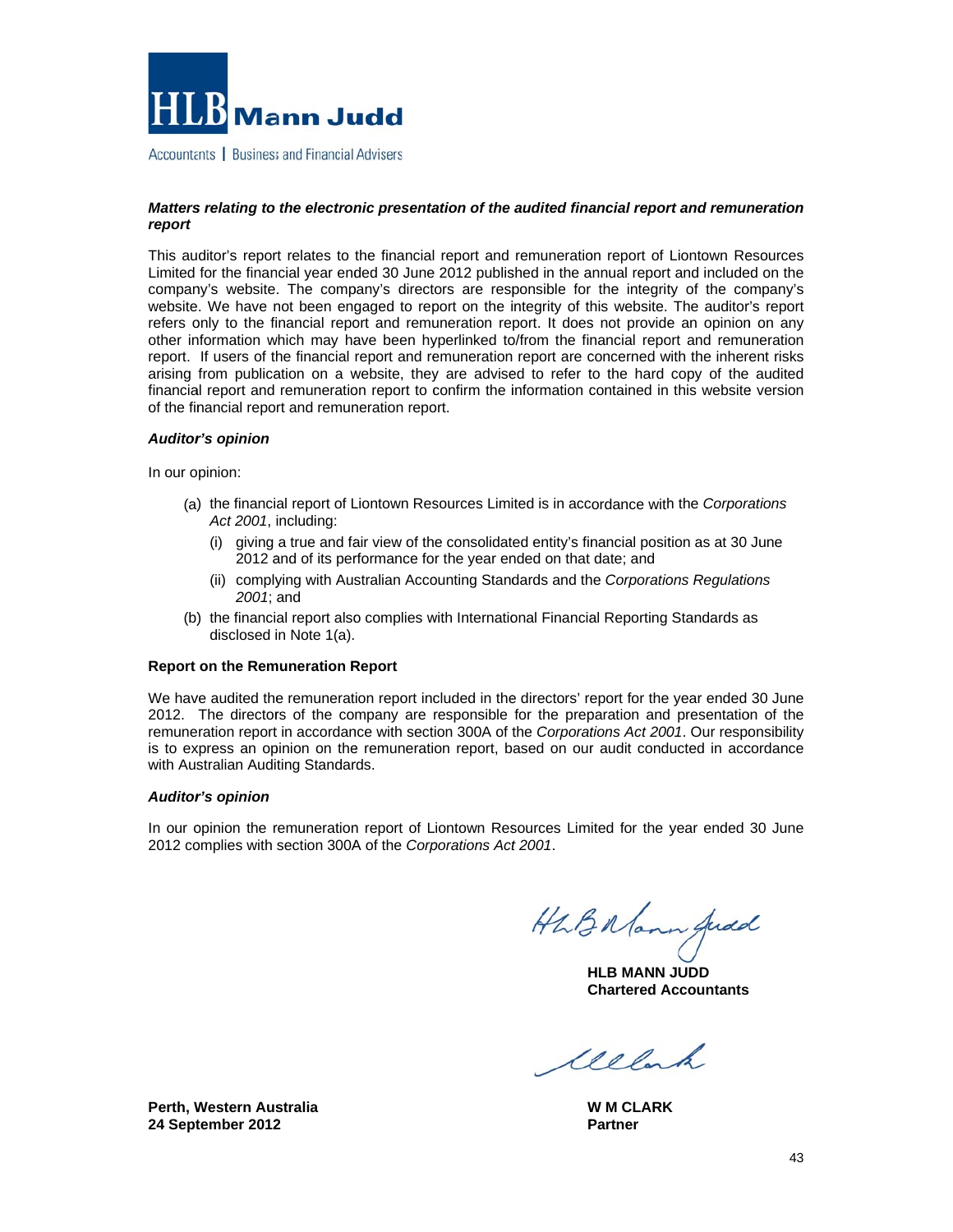#### **Approach to Corporate Governance**

Liontown Resources Limited ("**Company**") has made it a priority to adopt systems of control and accountability as the basis for the administration of corporate governance. Some of these policies and procedures are summarised in this statement. Commensurate with the spirit of the ASX Corporate Governance Council's Corporate Governance Principles and Recommendations 2nd edition ("**Principles & Recommendations**"), the Company has followed each recommendation where the Board has considered the recommendation to be an appropriate benchmark for its corporate governance practices. Where the Company's corporate governance practices follow a recommendation, the Board has made appropriate statements reporting on the adoption of the recommendation. In compliance with the "if not, why not" regime, where, after due consideration, the Company's corporate governance practices depart from a recommendation, the Board has offered full disclosure and an explanation for the adoption of its own practice.

Further information about the Company's corporate governance practices may be found on the Company's website at www.ltresources.com.au, under the section marked "Corporate Governance".

The Company reports below on how it has followed (or otherwise departed from) each of the Principles & Recommendations during the 2011/2012 financial year ("**Reporting Period**").

### **Board**

**Roles and responsibilities of the Board and Senior Executives (Recommendations: 1.1, 1.3)**

The Company has established the functions reserved to the Board, and those delegated to senior executives and has set out these functions in its Board Charter.

The Board is collectively responsible for promoting the success of the Company through its key functions of overseeing the management of the Company, providing overall corporate governance of the Company, monitoring the financial performance of the Company, engaging appropriate management commensurate with the Company's structure and objectives, involvement in the development of corporate strategy and performance objectives, and reviewing, ratifying and monitoring systems of risk management and internal control, codes of conduct and legal compliance.

Senior executives are responsible for supporting the Managing Director and assisting the Managing Director in implementing the running of the general operations and financial business of the Company in accordance with the delegated authority of the Board. Senior executives are responsible for reporting all matters which fall within the Company's materiality thresholds at first instance to the Managing Director or, if the matter concerns the Managing Director, directly to the Chair or the lead independent director as appropriate.

The Company's Board Charter is available on the Company's website at www.ltresources.com.au.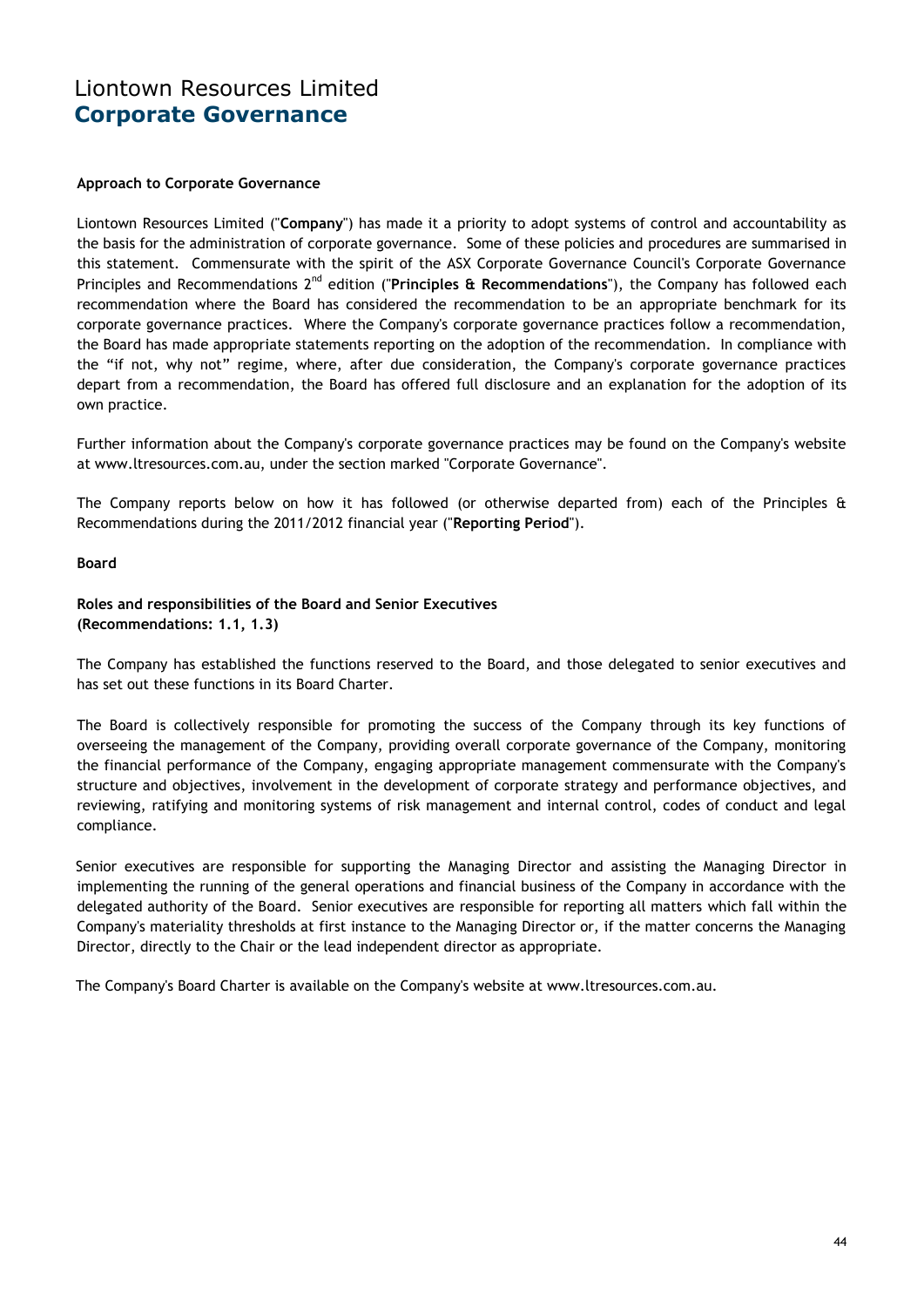### **Skills, experience, expertise and period of office of each director (Recommendation: 2.6)**

A profile of each director setting out their skills, experience, expertise and period of office is set out in the Directors' Report.

The mix of skills and diversity for which the Board is looking to achieve in the membership of the Board is represented by the Board's current composition. The Board considers that its current composition is appropriate for the Company's current size and operations and the following mix of skills and expertise which the directors possess is relevant to the Company's business: public company management experience; resource industry experience; geological qualifications; and legal qualifications.

### **Director independence (Recommendations: 2.1, 2.2, 2.3, 2.6)**

The Board does not have a majority of directors who are independent. The Board considers that the current composition of the Board is adequate for the Company's current size and operations, and includes an appropriate mix of skills and expertise relevant to the Company's business. The Board continues to monitor its composition as the Company's operations evolve and will appoint further independent directors if considered appropriate.

The independent directors of the Company are Anthony Kiernan and Craig Williams. These directors are independent as they are non-executive directors who are not members of management and who are free of any business or other relationship that could materially interfere with, or could reasonably be perceived to materially interfere with, the independent exercise of their judgement.

Independence is measured having regard to the relationships listed in Box 2.1 of the Principles & Recommendations and the Company's materiality thresholds. The materiality thresholds are set out below.

The Board has agreed on the following guidelines for assessing the materiality of matters, as set out in the Company's Board Charter:

- Statement of Financial Position items are material if they have a value of more than 10% of pro-forma net asset.
- Statement of Comprehensive Income items are material if they will have an impact on the current year operating result of 10% or more.
- Items are also material if they impact on the reputation of the Company, involve a breach of legislation, are outside the ordinary course of business, could affect the Company's rights to its assets, if accumulated would trigger the quantitative tests, involve a contingent liability that would have a probable effect of 10% or more on balance sheet or profit and loss items, or will have an effect on operations which is likely to result in an increase or decrease in net income or dividend distribution of more than 10%.
- Contracts will be considered material if they are outside the ordinary course of business, contain exceptionally onerous provisions in the opinion of the Board, impact on income or distribution in excess of the quantitative tests, there is a likelihood that either party will default, and the default may trigger any of the quantitative or qualitative tests, are essential to the activities of the Company and cannot be replaced or cannot be replaced without an increase in cost which triggers any of the quantitative tests, contain or trigger change of control provisions, are between or for the benefit of related parties, or otherwise trigger the quantitative tests.

The non-independent directors of the Company are Tim Goyder, Douglas Jones and David Richards.

The non-independent Chair of the Board is Tim Goyder. The Chair does not satisfy the test of independence as set out in Box 2.1 of the Principles and Recommendations. The Board believes that Tim Goyder is the most appropriate person for the position as Chair because of his seniority and industry experience. However, the Board will appoint Craig Williams to act as lead independent director when any conflicts of interest arise.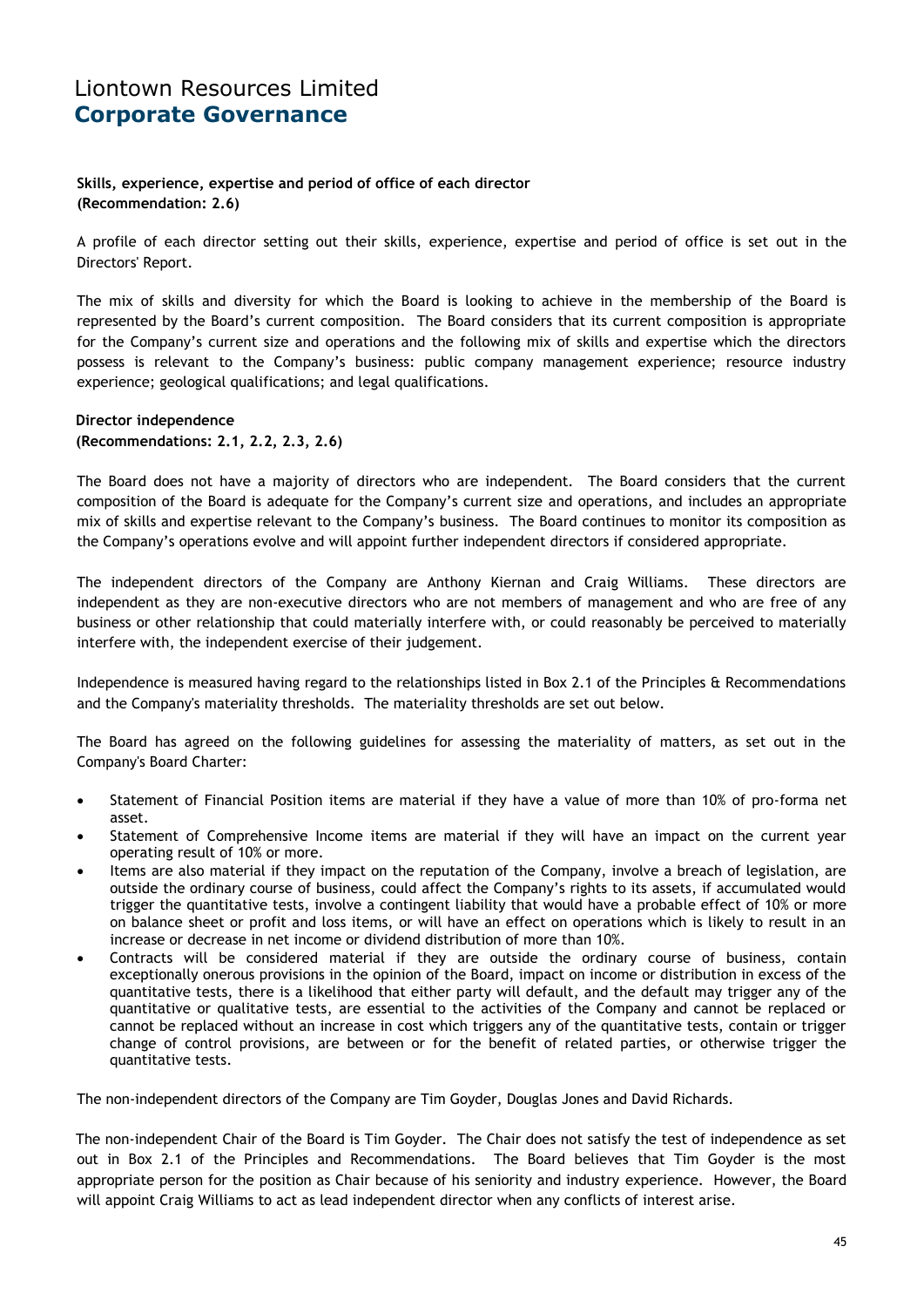The Managing Director is David Richards who is not Chair of the Board.

### **Independent professional advice (Recommendation: 2.6)**

To assist directors with independent judgement, it is the Board's policy that if a director considers it necessary to obtain independent professional advice to properly discharge the responsibility of their office as a director then, provided the director first obtains approval from the Chair for incurring such expense, the Company will pay the reasonable expenses associated with obtaining such advice.

### **Selection and (Re)Appointment of Directors (Recommendation: 2.6)**

In determining candidates for the Board, the Nomination Committee (or equivalent) follows a prescribed process whereby it evaluates the mix of skills, experience and expertise of the existing Board. In particular, the Nomination Committee (or equivalent) is to identify the particular skills that will best increase the Board's effectiveness. Consideration is also given to the balance of independent directors. Potential candidates are identified and, if relevant, the Nomination Committee (or equivalent) recommends an appropriate candidate for appointment to the Board. Any appointment made by the Board is subject to ratification by shareholders at the next general meeting.

The Board recognises that Board renewal is critical to performance and the impact of Board tenure on succession planning. Each director other than the Managing Director, must not hold office (without re-election) past the third annual general meeting of the Company following the director's appointment or three years following that director's last election or appointment (whichever is the longer). However, a director appointed to fill a casual vacancy or as an addition to the Board must not hold office (without re-election) past the next annual general meeting of the Company. At each annual general meeting a minimum of one director or a third of the total number of directors must resign. A director who retires at an annual general meeting is eligible for re-election at that meeting. Re-appointment of directors is not automatic.

The Company's Policy and Procedure for the Selection and (Re)Appointment of Directors is available on the Company's website at www.ltresources.com.au.

### **Board committees**

### **Nomination Committee (Recommendations: 2.4, 2.6)**

The Company has not established a separate Nomination Committee. Given the current size and composition of the Board, the Board believes that there would be no efficiencies gained by establishing a separate Nomination Committee. Accordingly, the Board performs the role of the Nomination Committee. Items that are usually required to be discussed by a Nomination Committee are marked as separate agenda items at Board meetings when required. When the Board convenes as the Nomination Committee it carries out those functions which are delegated to it in the Company's Nomination Committee Charter. The Board deals with any conflicts of interest that may occur when convening in the capacity of the Nomination Committee by ensuring that the director with conflicting interests is not party to the relevant discussions.

The full Board did not officially convene as a Nomination Committee during the Reporting Period, however nomination-related discussions occurred from time to time during the year as required. The Board has adopted a Nomination Committee Charter which describes the role, composition, functions and responsibilities of the Nomination Committee.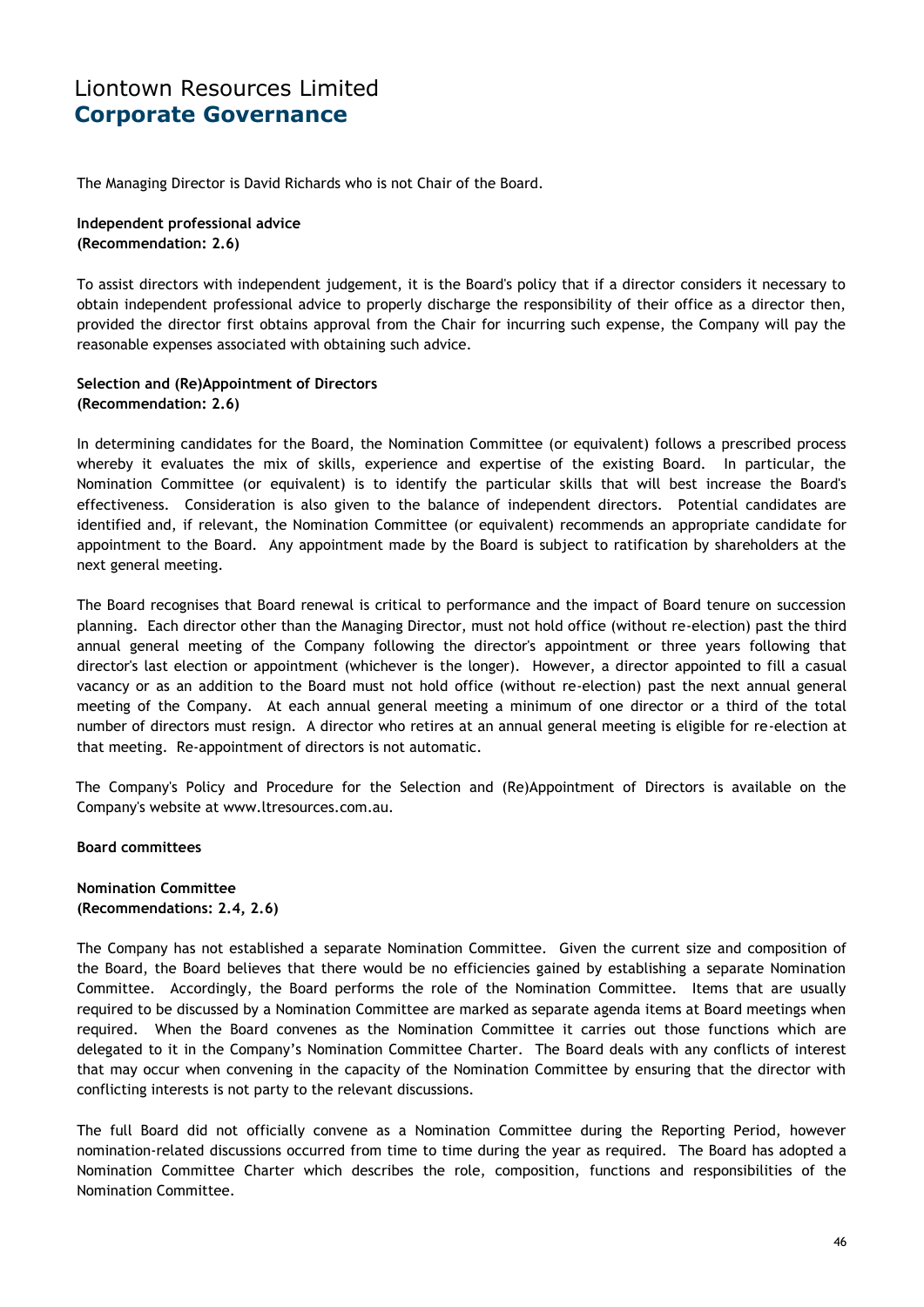The Company's Nomination Committee Charter is available on the Company's website at www.ltresources.com.au.

### **Audit Committee (Recommendations: 4.1, 4.2, 4.3, 4.4)**

The Company has established an Audit Committee.

The Audit Committee is structured in compliance with Recommendation 4.2. During the Reporting Period the Audit Committee comprised of Anthony Kiernan, Vince Gauci (resigned 3 October 2011) and Craig Williams (the Board's independent non-executive directors) and was chaired by Vince Gauci, who was not Chair of the Board. The Audit Committee currently consists of Anthony Kiernan and Craig Williams and is chaired by Anthony Kiernan.

The Board considers this present structure is the best mix of skills and expertise to carry out the function of an Audit Committee available to the Company and appropriate for its current needs. The Board has adopted an Audit Committee Charter which the Audit Committee applies to assist it to fulfil its function. The Audit Committee Charter makes provision for the Audit Committee to meet with the external auditor as required.

The Audit Committee held two meetings during the Reporting Period. Details of the directors who are members of the Audit Committee and their attendance at Audit Committee meetings are set out in the Directors' Report.

Details of each of the director's qualifications are set out in the Directors' Report. No members of the Audit Committee have formal accounting or financial qualifications, however, all are considered to be financially literate.

The Company has established procedures for the selection, appointment and rotation of its external auditor. The Board is responsible for the initial appointment of the external auditor and the appointment of a new external auditor when any vacancy arises, as recommended by the Audit Committee. Candidates for the position of external auditor must demonstrate complete independence from the Company through the engagement period. The Board may otherwise select an external auditor based on criteria relevant to the Company's business and circumstances. The performance of the external auditor is reviewed on an annual basis by the Audit Committee and any recommendations are made to the Board.

The Company's Audit Committee Charter and the Company's Procedure for Selection, Appointment and Rotation of External Auditor are available on the Company's website at www.ltresources.com.au.

### **Remuneration Committee (Recommendations: 8.1, 8.2, 8.3)**

The Company has not established a separate Remuneration Committee. Given the current size and composition of the Board, the Board believes that there would be no efficiencies gained by establishing a separate Remuneration Committee. Accordingly, the Board performs the role of the Remuneration Committee. Items that are usually discussed by a Remuneration Committee are marked as separate agenda items at Board meetings when required. When the Board convenes as the Remuneration Committee it carries out those functions which are delegated to it in the Company's Remuneration Committee Charter. The Board deals with any conflicts of interest that may occur when convening in the capacity if the Remuneration Committee by ensuring that the director with conflicting interests is not party to the relevant discussions.

The full Board did not officially convene as a Remuneration Committee during the Reporting Period, however remuneration-related discussions occurred from time to time during the year as required.

Details of remuneration, including the Company's policy on remuneration, are contained in the "Remuneration Report" which forms of part of the Directors' Report. Non-executive directors are remunerated at a fixed fee for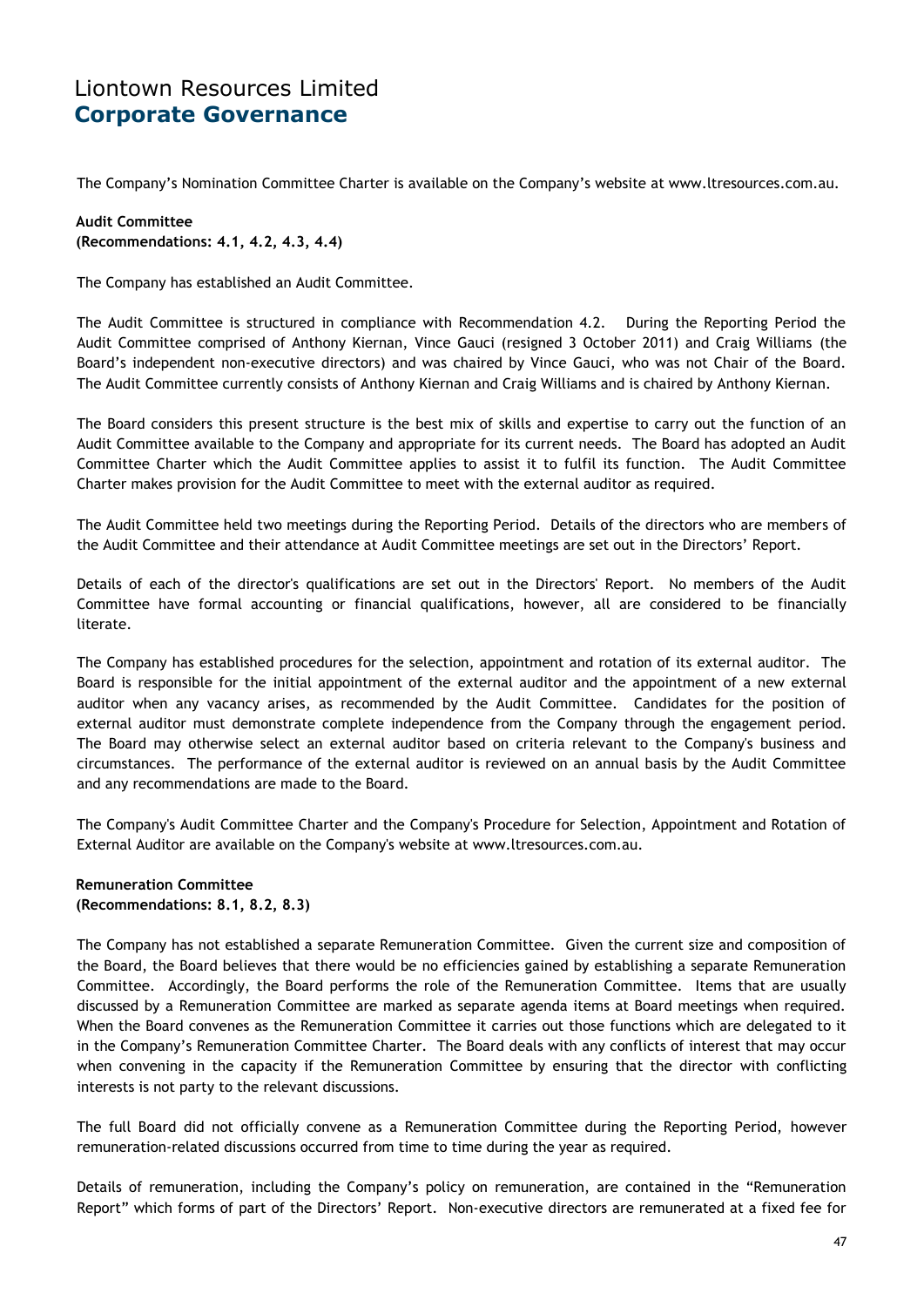time, commitment and responsibilities. Remuneration for non-executive directors is not linked to individual performance. Pay and rewards for executive directors and senior executives consists of a base salary and performance incentives. Long term performance incentives may include options granted at the discretion of the Board and subject to obtaining the relevant approvals. Executives are offered a competitive level of base pay at market rates and are reviewed annually to ensure market competitiveness.

There are no termination or retirement benefits for non-executive directors (other than for superannuation).

The Company's Remuneration Committee Charter includes a statement of the Company's policy on prohibiting transactions in associated products which limit the risk of participating in unvested entitlements under any equity based remuneration schemes.

The Company's Remuneration Committee Charter is available on the Company's website at ww.ltresources.com.au.

#### **Performance evaluation**

### **Senior executives (Recommendations: 1.2, 1.3)**

The Managing Director and Chairman review the performance of the senior executives. This is conducted by informal interviews.

During the Reporting Period a formal evaluation of senior executives did not occur. However, due to the size of the group, the Chairman takes an active role in assessing the performance of executives on an informal basis.

# **Board, its committees and individual directors (Recommendations: 2.5, 2.6)**

The Chair evaluates the performance of the Board, individual directors, the Managing Director and any applicable committees of the Board. These evaluations are undertaken by each director completing a questionnaire which is then evaluated by the Chair.

During the Reporting Period an evaluation of the Board took place in accordance with the process disclosed. However, an evaluation of the individual directors and the committees of the Board did not occur during the Reporting Period.

### **Ethical and responsible decision making**

**Code of Conduct (Recommendations: 3.1, 3.3)**

The Company has established a Code of Conduct as to the practices necessary to maintain confidence in the Company's integrity, practices necessary to take into account their legal obligations and the expectations of their stakeholders and responsibility and accountability of individuals for reporting and investigating reports of unethical practices.

A summary of the Company's Code of Conduct is available on the Company website at www.ltresources.com.au.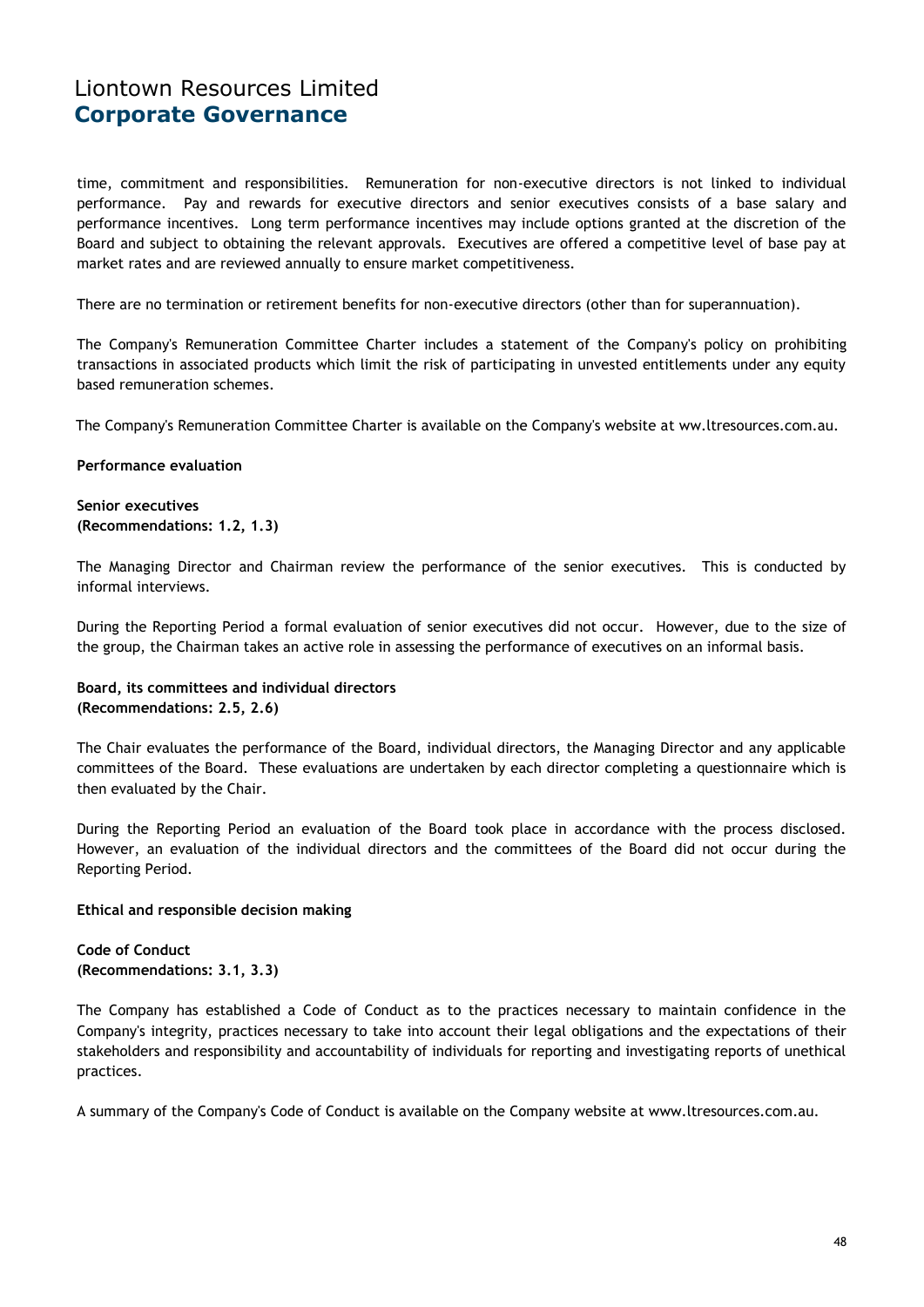#### **Diversity (Recommendations: 3.2,3.3,3.4,3.5)**

The Company has established a Diversity Policy, which includes requirements for the Board to establish in the long term, measurable objectives for achieving gender diversity and for the Board to assess annually both the objectives and progress in achieving them.

However, due to the current size of the Company the Board has not set measurable objectives for achieving gender diversity. The Board intends to revisit the establishment of measurable objectives during the forthcoming financial year.

The proportion of women employees in the whole organisation, women in senior executive positions and women on the Board are set out in the following table:

|                            | Proportion of women |
|----------------------------|---------------------|
| Whole organisation         | 1 out of 8 (13%)    |
| Senior executive positions | 1 out of 3 (33%)    |
| Board                      | 0 out of 5 $(0%)$   |

The Company's Diversity Policy is available on the Company's website.

### **Continuous Disclosure (Recommendations: 5.1, 5.2)**

The Company has established written policies and procedures designed to ensure compliance with ASX Listing Rule disclosure and accountability at a senior executive level for that compliance.

A summary of the Company's Policy on Continuous Disclosure and a summary of the Company's Compliance Procedures are available on the Company's website at www.ltresources.com.au.

### **Shareholder Communication (Recommendations: 6.1, 6.2)**

The Company has designed a communications policy for promoting effective communication with shareholders and encouraging shareholder participation at general meetings.

The Company's Shareholder Communication Policy is available on the Company's website at ww.ltresources.com.au.

### **Risk Management Recommendations: 7.1, 7.2, 7.3, 7.4)**

The Board has adopted a Risk Management Policy, which sets out the Company's risk profile. Under the policy, the Board is responsible for approving the Company's policies on risk oversight and management and satisfying itself that management has developed and implemented a sound system of risk management and internal control.

Under the policy, the Board delegates day-to-day management of risk to the Managing Director**,** who is responsible for identifying, assessing, monitoring and managing risks. The Managing Director is also responsible for updating the Company's material business risks to reflect any material changes, with the approval of the Board. In fulfilling the duties of risk management, the Managing Director may have unrestricted access to Company employees, contractors and records and may obtain independent expert advice on any matter they believe appropriate, with the prior approval of the Board.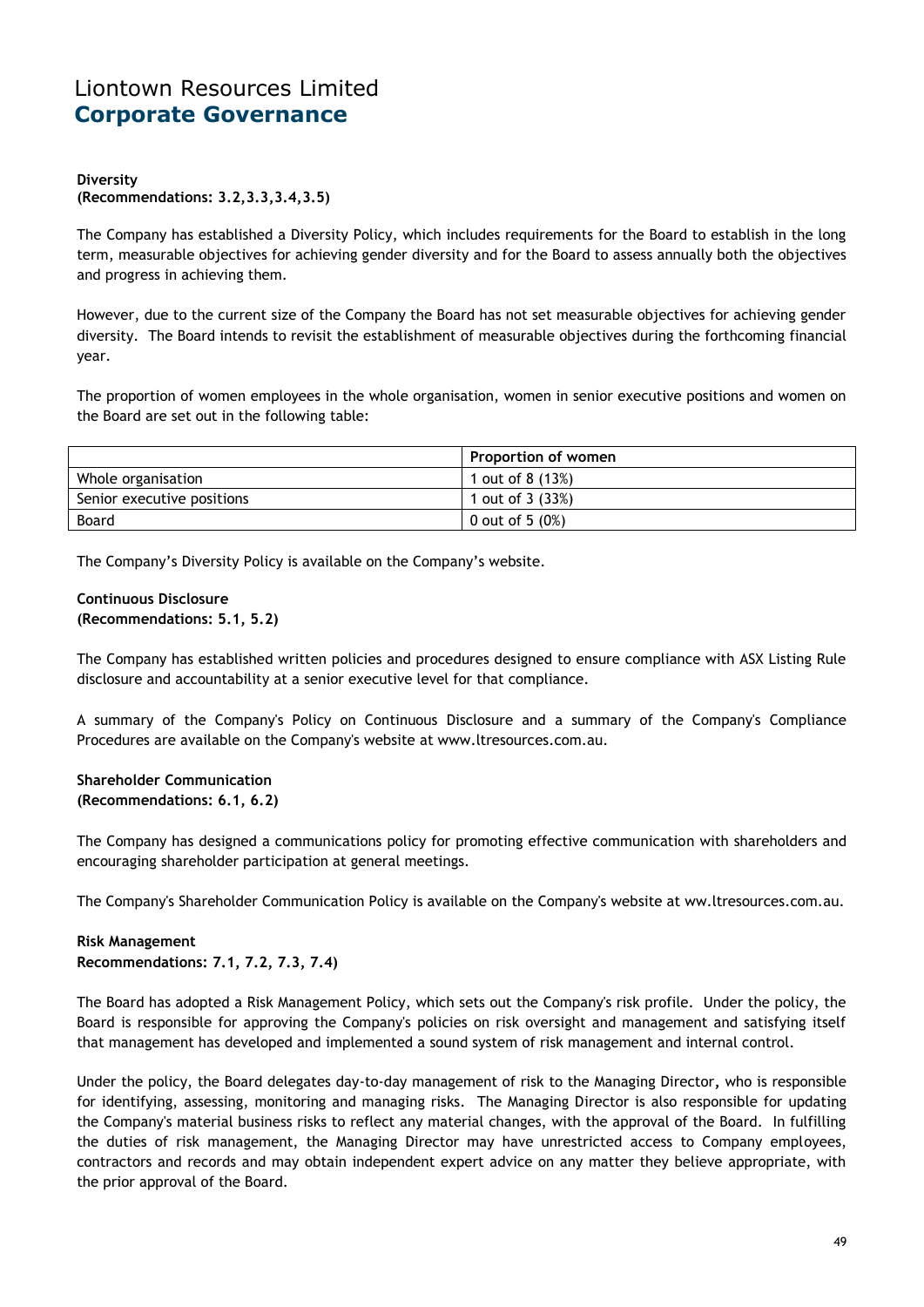The Board has established a separate Audit Committee to monitor and review the integrity of financial reporting and the Company's internal financial control systems and risk management systems.

As the Company continues to evolve, the Board will enhance the processes and procedures to manage and report on material business risk, and may engage external risk management consultants to assist.

In addition, the following risk management measures have been adopted by the Board to manage the Company's material business risks:

- Due to the size of the Company, all payments must be approved by the Managing Director and Chief Financial Officer;
- the Board has developed a range of emergency response and other health and safety policies and procedures relevant to its operations;
- the Board has adopted a compliance procedure for the purpose of ensuring compliance with the Company's continuous disclosure obligations; and
- the Board has adopted a corporate governance manual which contains other policies to assist the Company to establish and maintain its governance practices.

The Board has implemented a system to review, formalise and document the management of its material business risks. This system includes a risk register used by management to identify the Company's material business risks and risk management strategies for these risks. In addition, the process of managing material business risks is allocated to members of senior management. The risk register is currently being prepared by management and will be provided to the Board along with a report as to the effectiveness of the Company's management of material business risks for the next reporting period.

The categories of risk to be reported on or referred to as part of the Company's systems and processes for managing material business risk include market-related, financial reporting, operational, environmental, human capital, sustainability, occupational health and safety, political, strategic, economic cycle/marketing, and legal and compliance.

The Managing Director and the Chief Financial Officer have provided a declaration to the Board in accordance with section 295A of the Corporations Act and have assured the Board that such declaration is founded on a sound system of risk management and internal control and that the system is operating effectively in all material respects in relation to financial reporting risk.

A summary of the Company's Risk Management Policy is available on the Company's website at www.ltresources.com.au.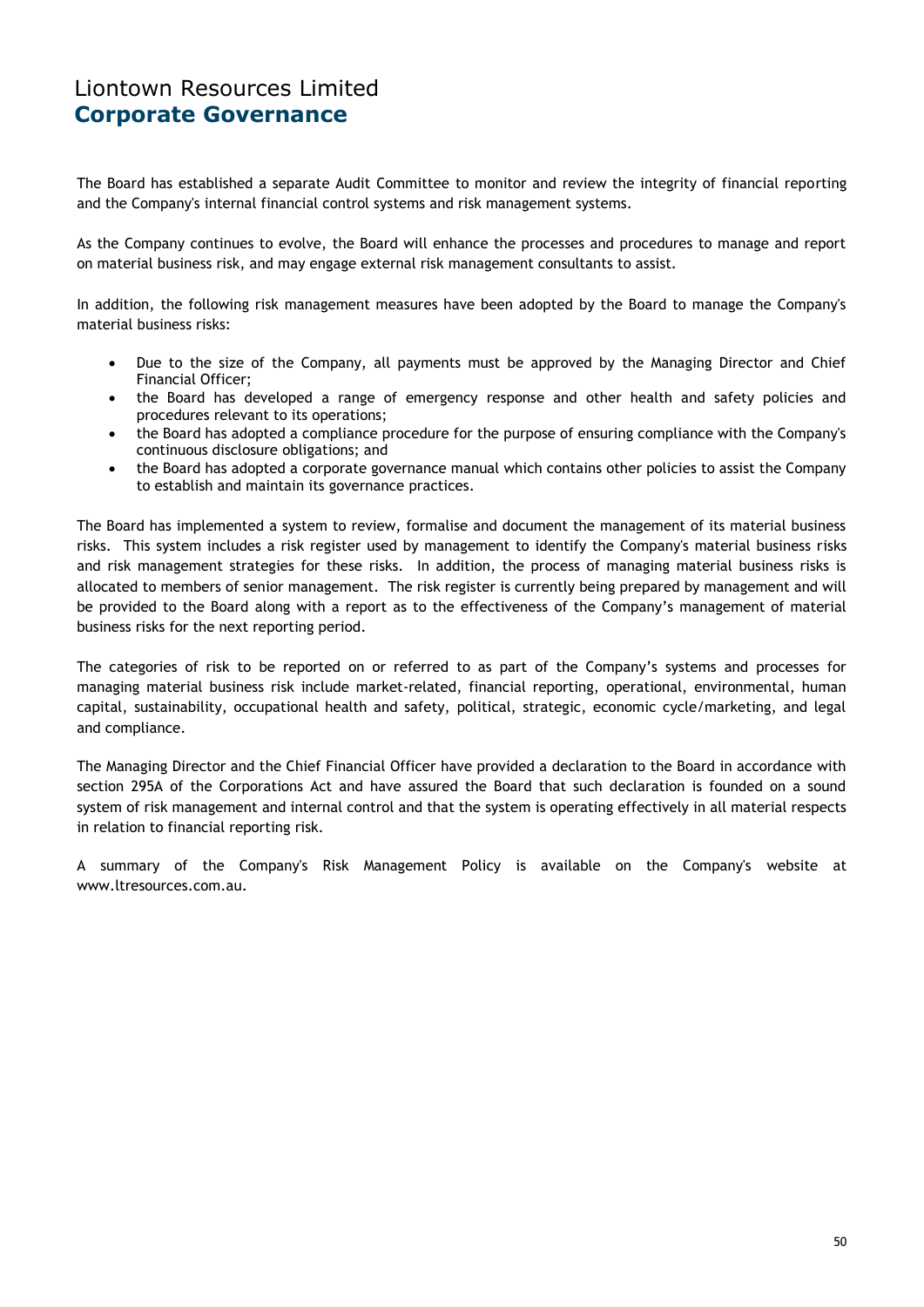# Liontown Resources Limited **ASX additional information**

Additional information required by the Australian Stock Exchange Limited Listing Rules and not disclosed elsewhere in this report is set out below.

#### **Shareholdings**

#### **Substantial shareholders**

The number of shares held by substantial shareholders and their associated interests as at 21 September 2012 were:

| Shareholder                          | Number of ordinary<br>shares held | Percentage of<br>capital held |
|--------------------------------------|-----------------------------------|-------------------------------|
|                                      |                                   | %                             |
| Timothy R B Goyder                   | 81,454,571                        | 27.73                         |
| Delta Resource Management            | 30,000,000                        | 10.21                         |
| Balfes (QLD) Pty Ltd                 | 16,500,000                        | 5.62                          |
| Graham Kluck Management & Investment | 16,156,530                        | 5.50                          |

#### **Class of Shares and Voting Rights**

At 21 September 2012 there were 940 holders of the ordinary shares of the Company and 8 holders of unlisted options. The Company has 9,650,000 unlisted options on issue at 21 September 2012, all of which were issued under the Employee Share Option Plan.

The voting rights to the ordinary shares set out in the Company's Constitution are:

"Subject to any rights or restrictions for the time being attached to any class or Classes of shares -

- a) at meetings of members or classes of members each member entitled to vote in person or by proxy or attorney: and
- b) on a show of hands every person who is a member has one vote and on a poll every person in person or by proxy or attorney has one vote for each ordinary share held."

Holders of options do not have voting rights.

#### **Distribution of equity security holders as at 21 September 2012:**

|                    | Number of equity security holders |                               |  |
|--------------------|-----------------------------------|-------------------------------|--|
| Category           | Ordinary<br><b>Shares</b>         | <b>Unlisted Share Options</b> |  |
| $1 - 1,000$        | 77                                | $\overline{\phantom{0}}$      |  |
| $1,001 - 5,000$    | 162                               | $\overline{\phantom{0}}$      |  |
| $5,001 - 10,000$   | 121                               | $\overline{\phantom{0}}$      |  |
| $10,001 - 100,000$ | 396                               | 4                             |  |
| 100,001 and over   | 184                               | 4                             |  |
| Total              | 940                               | 8                             |  |

The number of shareholders holding less than a marketable parcel at 21 September 2012 was 425.